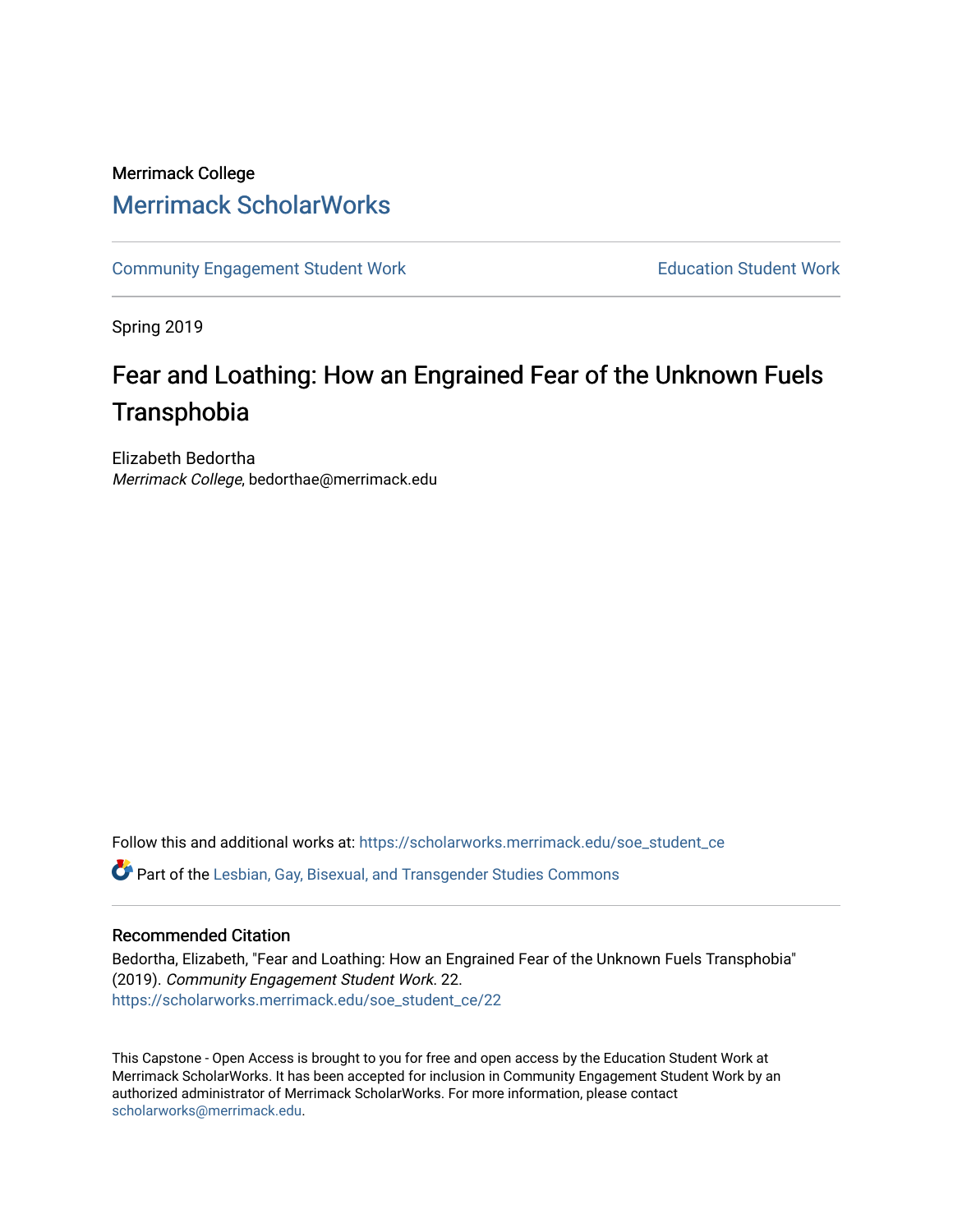Running head: FEAR AND LOATHING

Fear and Loathing: How an Engrained Fear of the Unknown Fuels Transphobia

Elizabeth Bedortha

Merrimack College

2019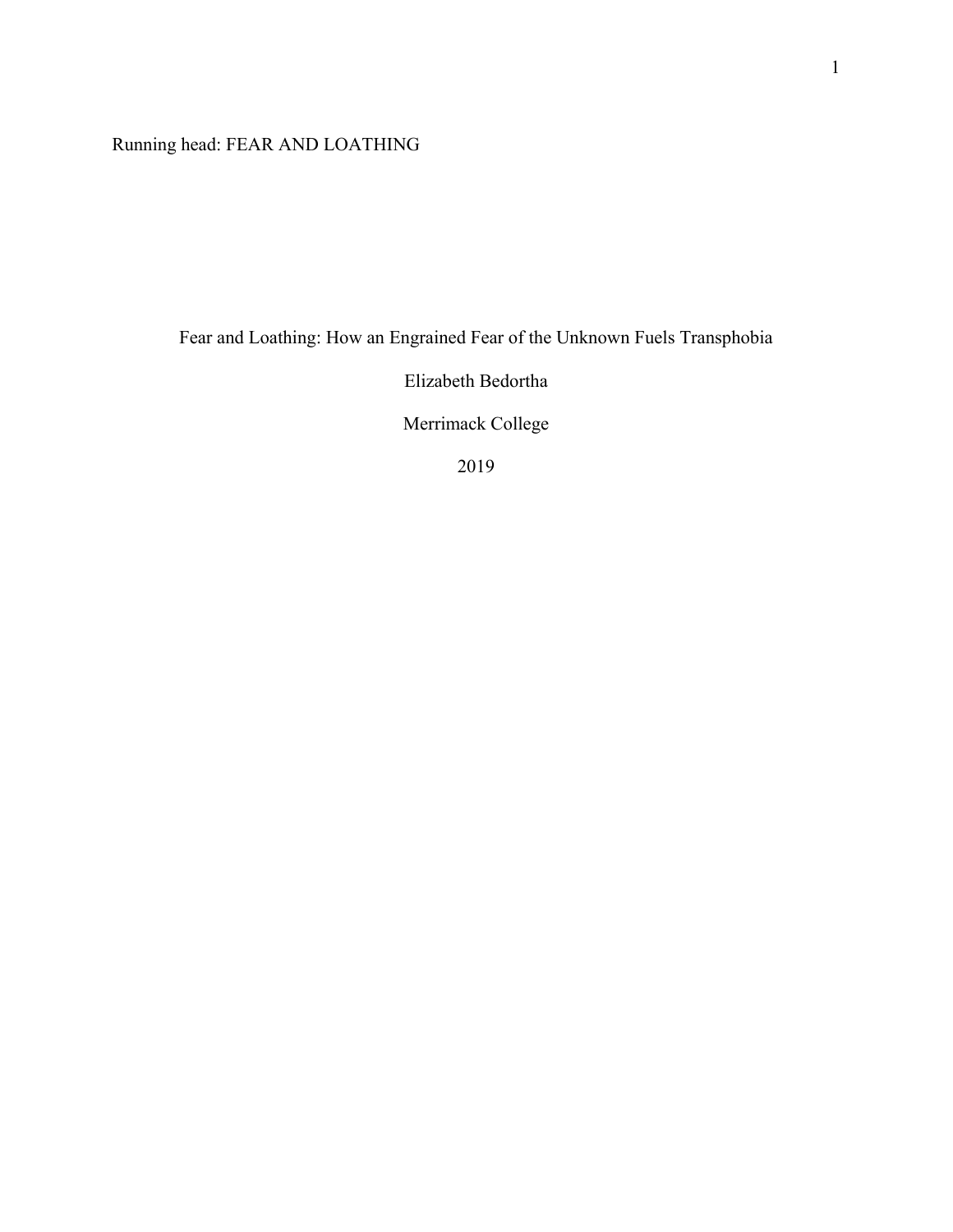#### MERRIMACK COLLEGE

#### CAPSTONE PAPER SIGNATURE PAGE

#### CAPSTONE SUBMITTED IN PARTIAL FULFILLMENT OF THE REQUIREMENTS FOR THE DEGREE

#### **MASTER OF EDUCATION**

 $I\!N$ 

#### **COMMUNITY ENGAGEMENT**

CAPSTONE TITLE: Fear and Loathing: How an Engrained Fear of the Unknown Fuels Transphobia

**AUTHOR:** Elizabeth Bedortha

THE CAPSTONE PAPER HAS BEEN ACCEPTED BY THE COMMUNITY ENGAGEMENT PROGRAM IN PARTIAL FULFILLMENT OF THE REQUIREMENTS FOR THE DEGREE OF MASTER OF EDUCATION IN COMMUNITY ENGAGEMENT.

Audrey Falk, Ed.D. DIRECTOR, COMMUNITY **ENGAGEMENT** 

INSTRUCTOR, CAPSTONE

Melissa Nemon, Ph.D.

**COURSE** 

Audrey falk 5/10/19<br>SIGNATURE PARE DATE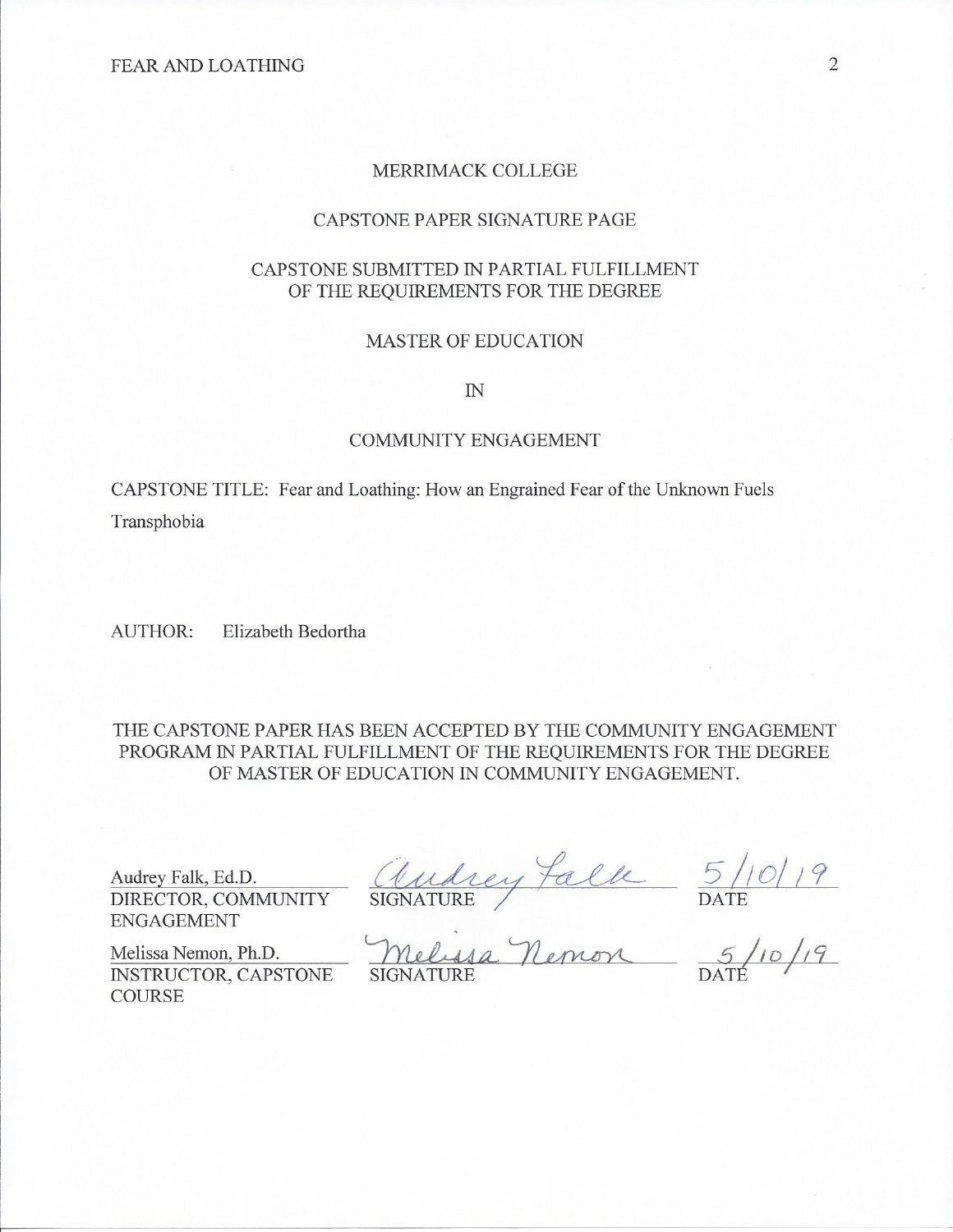#### **Acknowledgements**

Thank you to my parents, Ann and Jay Bedortha, for embedding in our family an acceptance of *all* humans. To Ngoc Bui and Dave Herron, for your contagious curiosity and willingness to endlessly challenge yourselves. To Dr. Melissa Nemon, for your incredible guidance and commitment to honesty throughout the process.

Lastly, thank you to my fellow Social Justice Education in Action Capstone classmates. Your support and feedback have kept me from burning out and made me a stronger community engagement worker.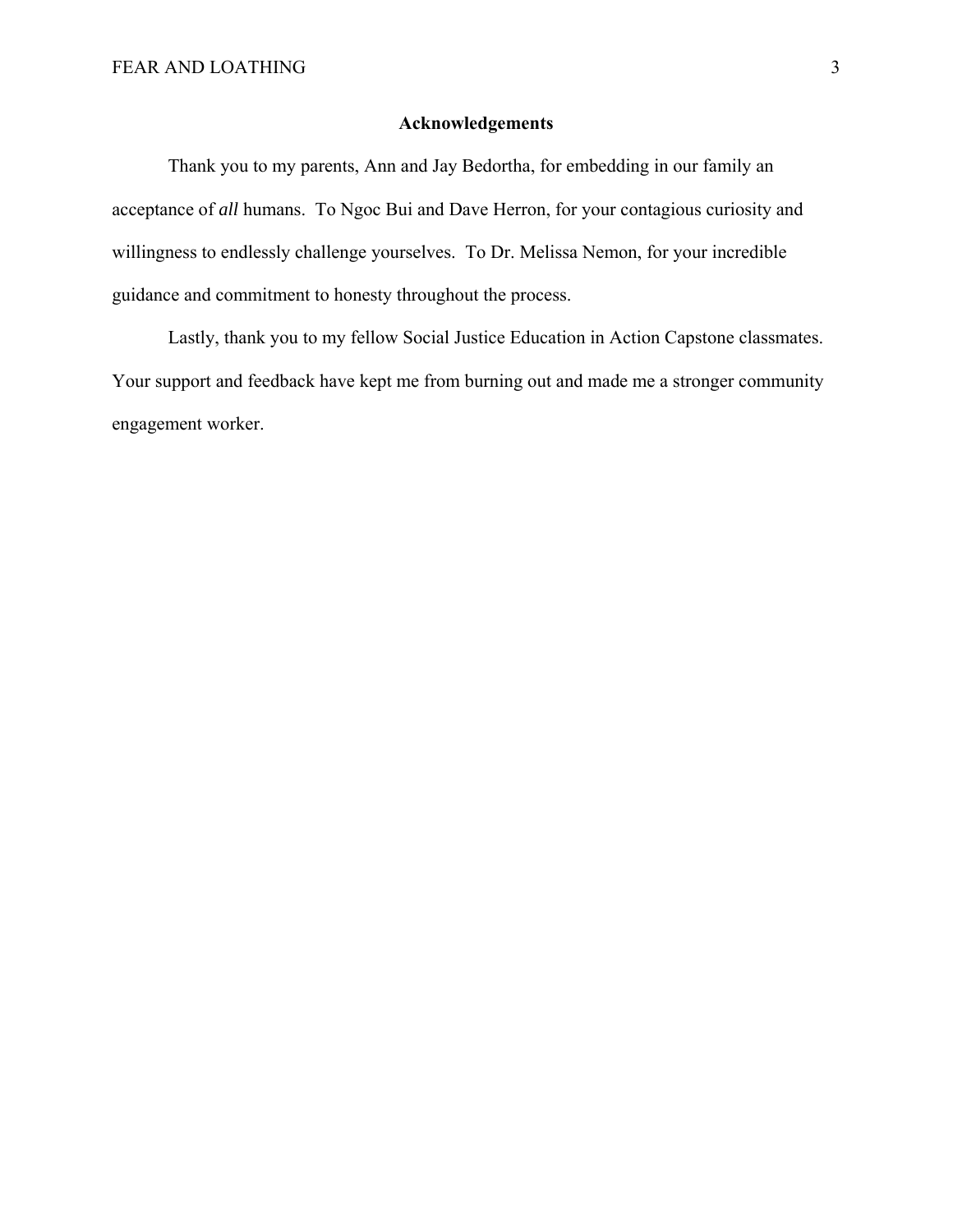#### **Abstract**

As a way to increase legitimate education around a historically marginalized population, research was conducted around the fear of the unknown and how this fear contributes to opinion formation and informs prejudice, particularly toward the Transgender community. This research was used to inform the planning and facilitation of a panel discussion aimed at humanizing the Transgender community and encouraging critical opinion formation. A workshop and panel event was held and analysis of responses from post event surveys, interactive posters, and participant submitted questions was completed. Applying exposure theory, those who attended the panel had an overall increase in positive feelings about the topic and almost all participants agreed with the statement, "I have thought more critically about how I might interact with Transgendered individuals." It is clear that fear, specifically of the unknown, plays a large role in fueling transphobia. Due to a natural preference for what is familiar and centuries of social conditioning, those who identify as Transgender and do not fit into the societally accepted gender binary, are met with discomfort and fear, which, unexamined, can morph into transphobia. Because it is an emotion, fear cannot be controlled, however, it can and should be challenged, examined, and question.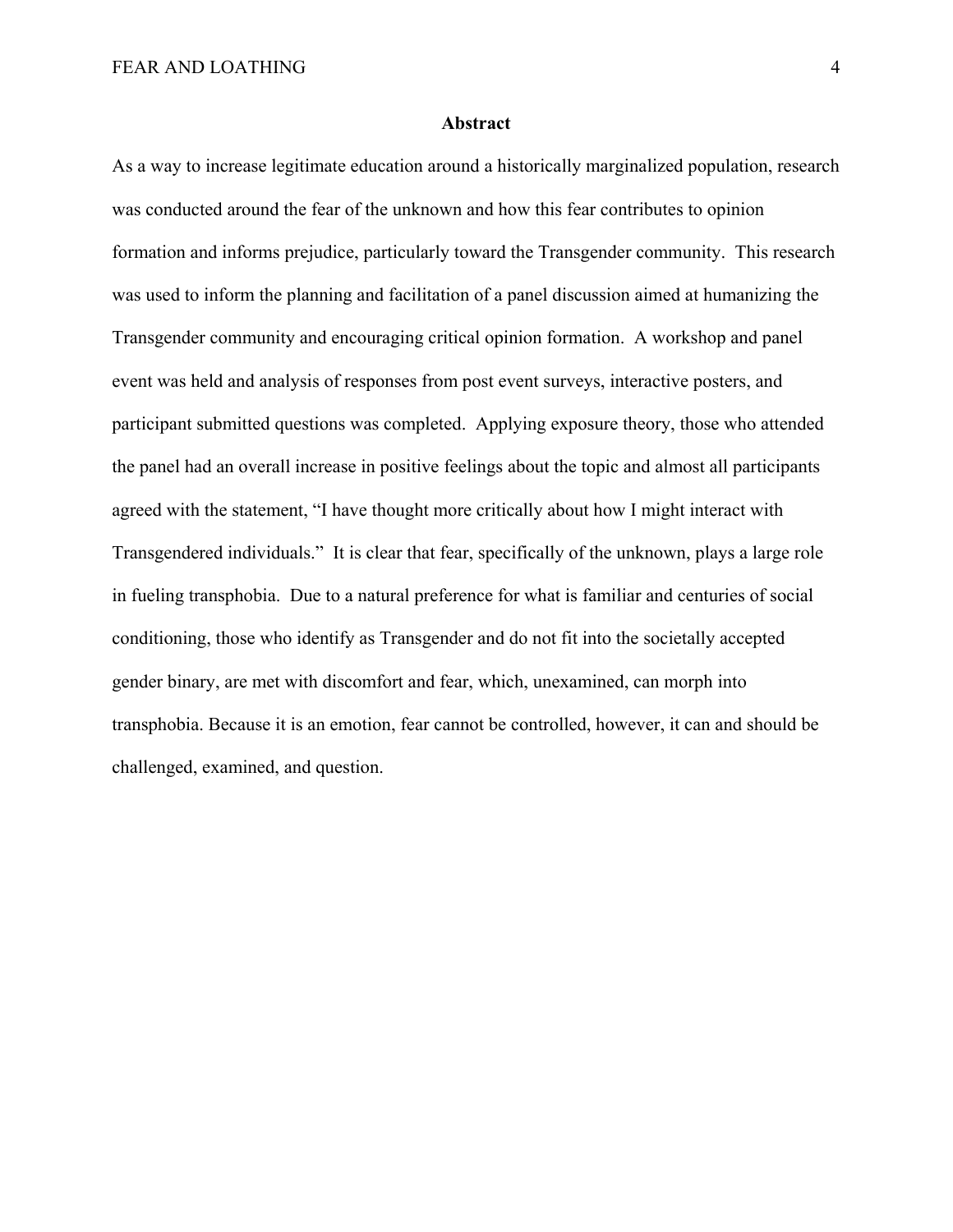# **Table of Contents**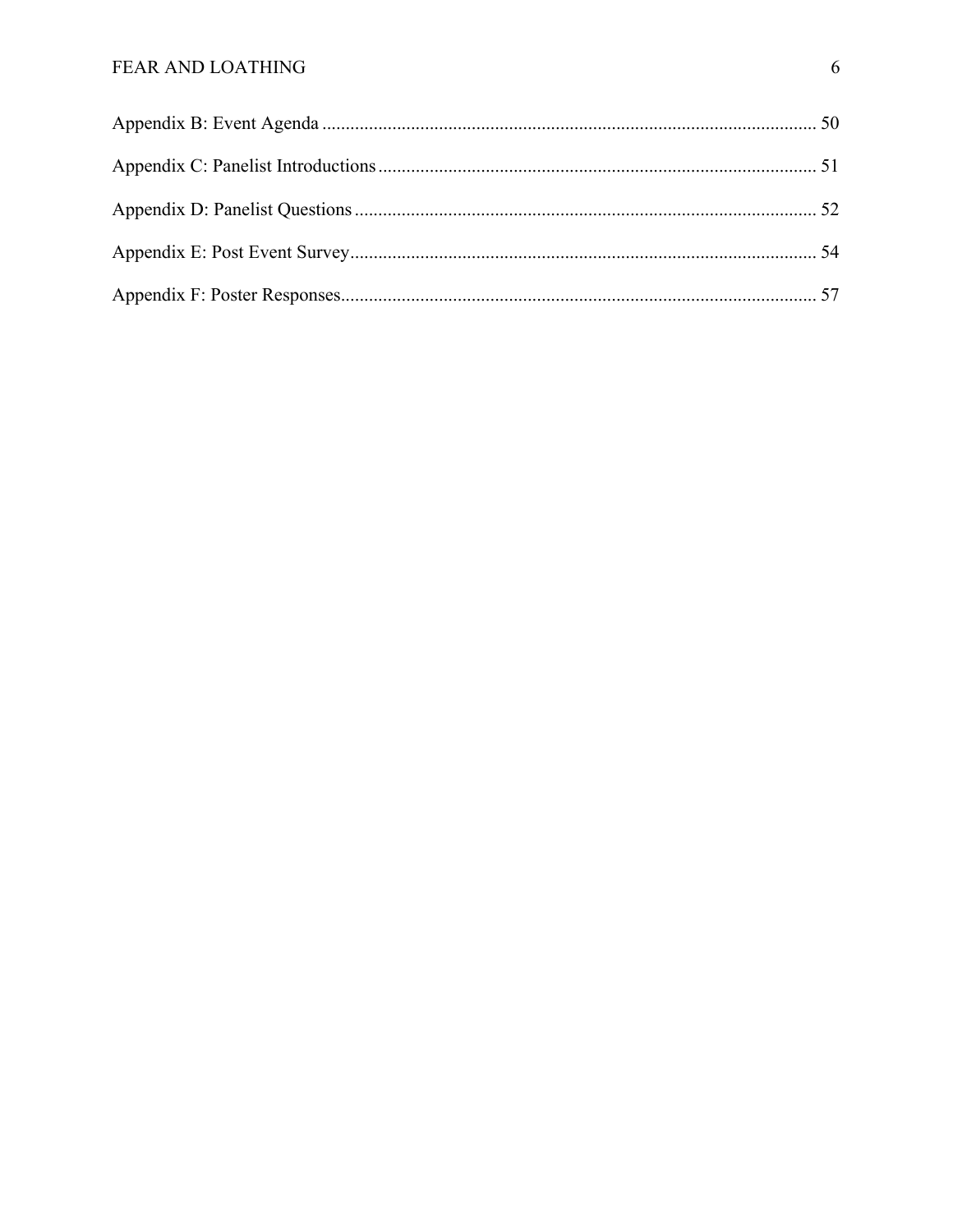Fear and Loathing: How an Engrained Fear of the Unknown Fuels Transphobia

As human beings, we experience a vast array of emotion on a day to day basis. Among these are the most basic emotions of happiness, sadness, anger, and fear. Current studies list numerous theories arguing that fear has a largely negative impact on opinion formation. Two of these theories are most applicable for this particular argument. The first is the "Need for Cognitive Closure" (NCC) which argues that firm answers are appealing to most humans and that because of this, we have a natural aversion to the ambiguous (Brizi, 2016; Makwana, 2018). The second is Pyszczynski's "Terror Management Theory" (TMT) which takes the stance that humans' fear of death specifically leads to a desire to comfort themselves (2013). Typically, this comfort is found in what is known and familiar, whether through common opinions among friends or a favorite restaurant.

 Baker and Carson (2011) argue that there are generally two responses when faced with any level of ambiguity: adaptation to the unknown idea and attachment to the dominant idea. Adaptation to the unknown can be seen in something as trivial as a friend arguing in favor of an actor replacement in a favorite television series or something as important as genuinely listening to a differing point of view. Similarly, attachment can appear in refusing to take a different route home, despite an earlier arrival time or people intentionally misgendering those who use "they/them" pronouns.

In today's binary society, people are divided into groups based on a variety of socially constructed categories such as race and gender. In many issues surrounding social justice, the "us versus them" mentality is apparent. Anyone who does not fit the societal norms and expectations is given the simple but harmful label of "other." Applying the above ideas, this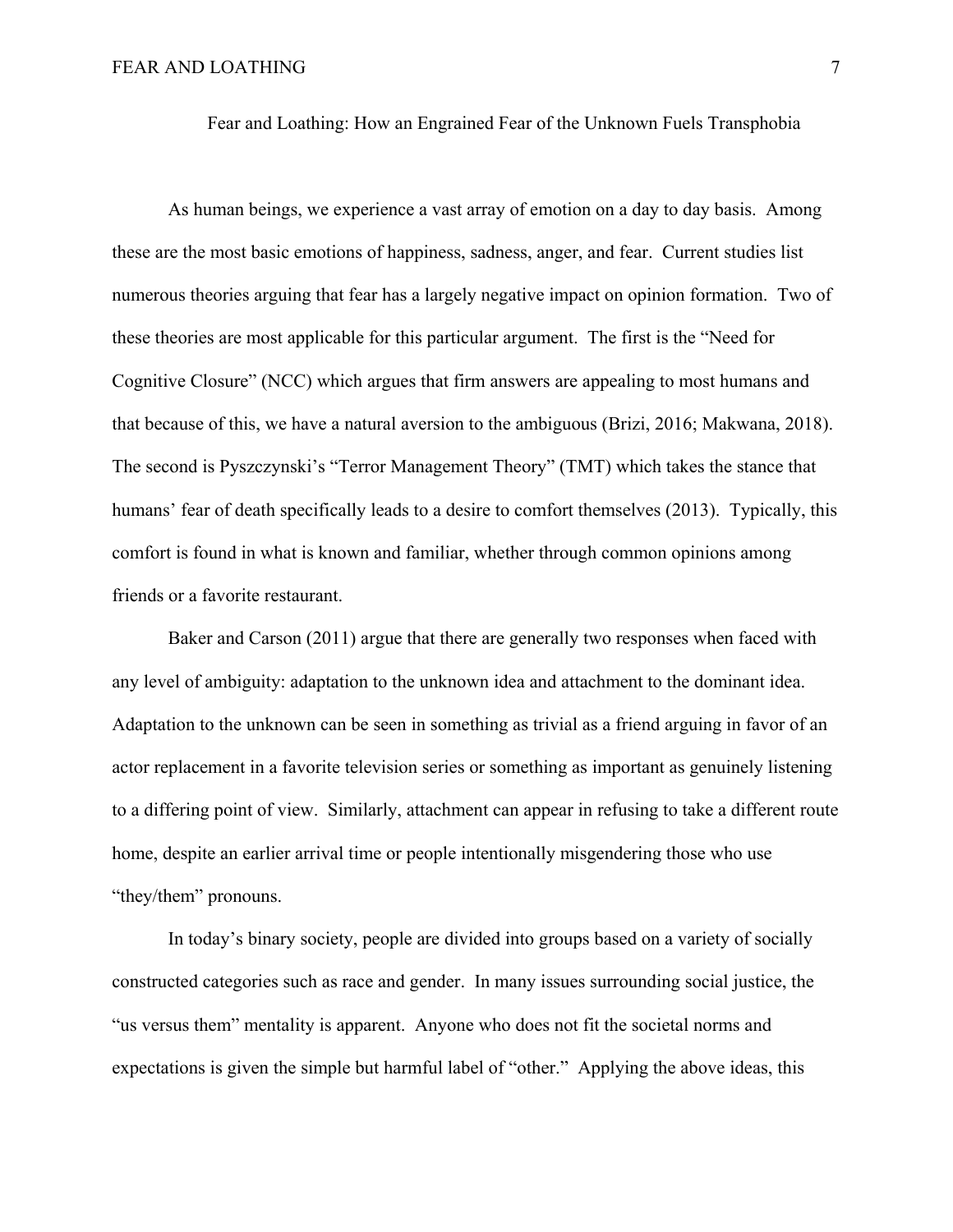"othering" of people can be viewed as a response to a general fear of something that is different. This is not to excuse such actions, rather to explain some of the "why" behind them.

 Over the past centuries, cultural norms have been made clear and refined over time. In the case of gender, there have been distinct roles set out for the two genders that are argued to exist. Men are to be strong, providers, always in control. Women are to be nurturing, dependent, and submissive. In the case of this norm, these are the only two genders that exist and the gender must match the person's genitalia. Beginning publicly in the 1960's, this idea was challenged by Transgender activists.

For decades, the Transgender community has remained largely in the shadows. Stereotyped as sexual deviants, liars, or even mentally ill, those who identify as Trans have been forced into invisibility. Historically as well as currently, the Transgender community has been persecuted even within the LGBTQ+ community as a whole, ridiculed as fakers and posers. Statistic after statistic has reported that Trans people suffer from higher incidences of violence, suicide, and lack of access to proper medical care than do their cisgender counterparts (Bauer, 2016). Understanding how fear, whether of the unknown or more specifically of death, contributes to opinion formation is crucial to being critical of one's own opinion, thus challenging, clarifying, and strengthening them.

 This project proposes an educational panel discussion through which participants will engage in learning around the Transgender community and the impact of fear of the unknown on opinion formation. This will be done through a brief introduction of the topic and its relevance and an hour-long panel. Participants will be given the opportunity to engage through written prompts and by submitting questions for the panelists. This project hopes to use emotion as a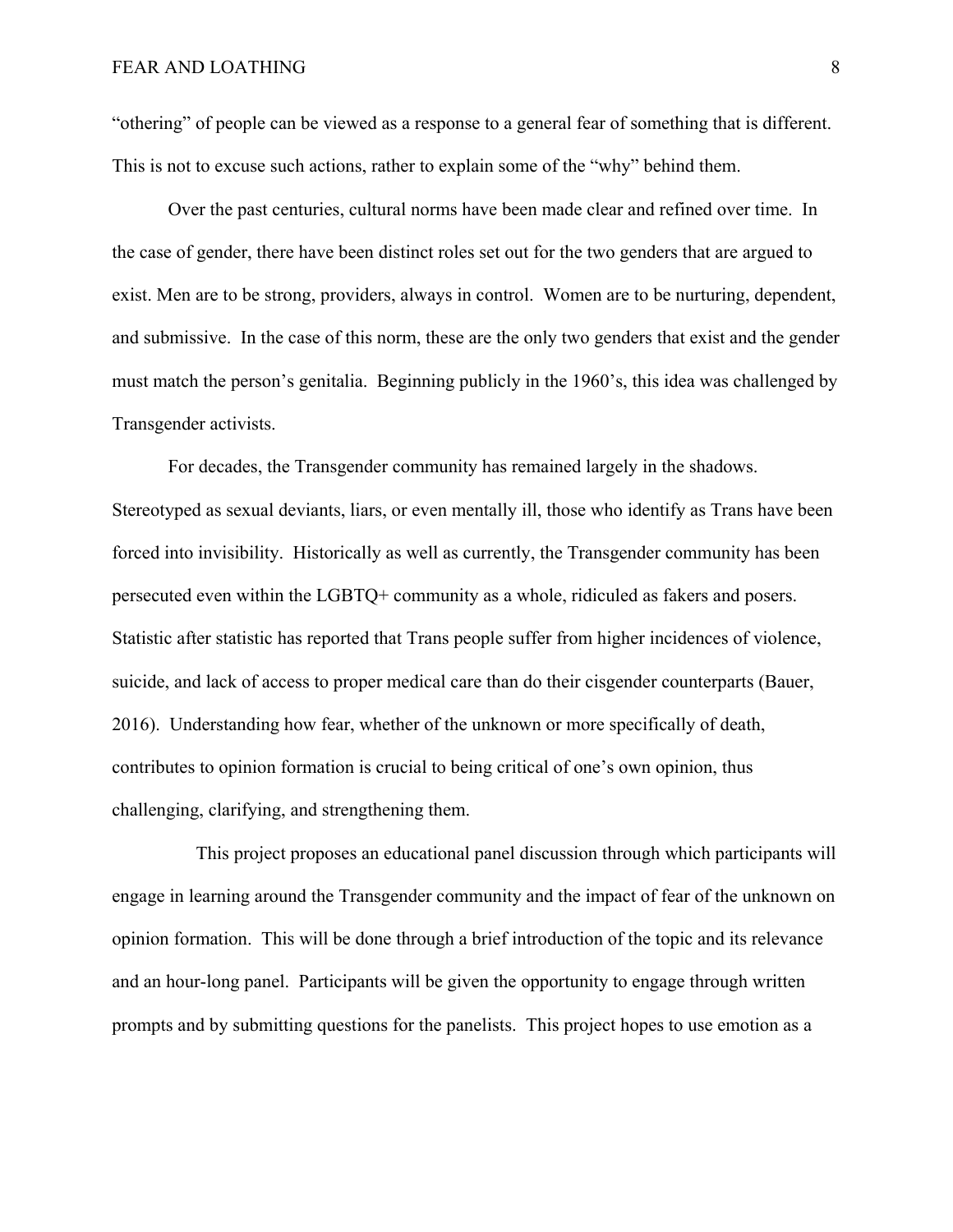way to make the content memorable so that after the program, attendees will continue, even if unintentionally, to recognize, question and criticize their opinions with regard to difference.

#### **Literature Review**

The fear of the unknown and its incredibly powerful influence have been recognized for ages. From philosophy to religion and even moralistic tales, fear of the unknown, or agnostophobia, is seemingly timeless and universal. Gnosiophobia on the other hand refers to the fear of knowledge. Although they may not sound similar, fear of knowledge and fear of the unknown are very closely related and have been used as powerful tools and motivators. Ultimately, the fear of the unknown has become the basis for prejudice and acts of discrimination. Before looking at the long and fascinating history of the fear of the unknown, it is important to understand key terms.

Fear has been defined in a number of ways. Such definitions include "the expectation of evil" (Price, 2010) and "an unpleasant often strong emotion caused by anticipation or awareness of danger" (Merriam-Webster, 2018a). For this argument, I will also add that emotions, particularly fear, are especially influential on humans and their opinions (Kuhne, 2014).

The unknown has been defined as "absence of information" (Carleton, 2016) and while many associate the unknown with a lack of tangible knowledge on a particular subject, it has morphed into a term almost synonymous with "other". This has come about through rapid advances in technology and years of being conditioned to subscribe to societal norms. Historically, lack of technology and capacity left much unknown to humans, making the unknown a daunting and dangerous idea. In a time when entire computers fit in our pockets and answers to most questions are just moments away, the unknown has become a reminder of our limitations as humans, namely our mortality (Pzszczynski, 2013).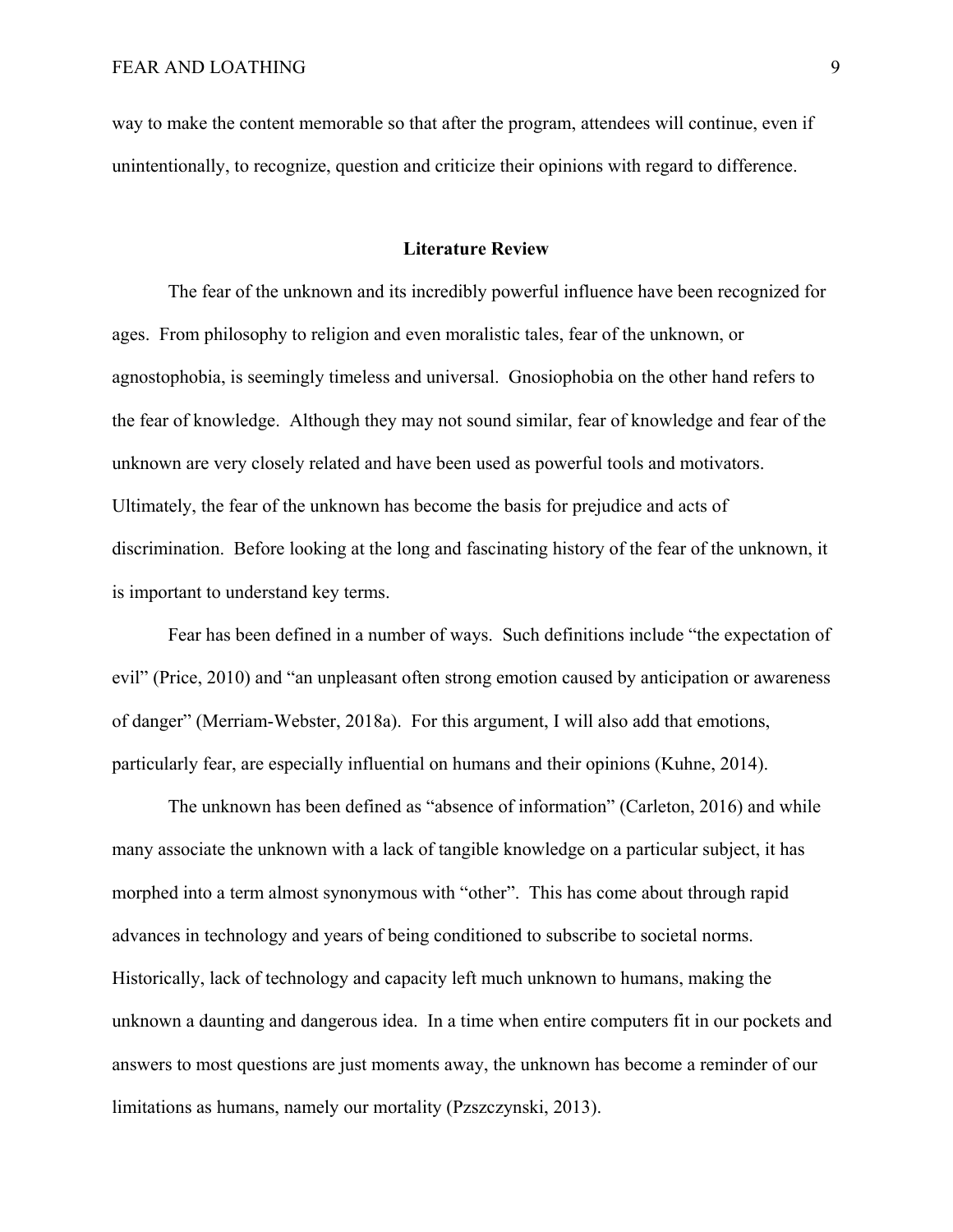As humans, we tend to create groups – the "in" and the "out" groups, the us and the them, those who belong and those who do not (Allport et al., 1954). This tendency to form groups, opposing or not, unavoidably creates a divide between those like me and the "others". Although not always intentional, this divide often becomes hateful and violent.

Prejudice will be defined as a "hostile attitude or feeling toward a person…that resists facts and ignores truth and honesty" (Allport et al., 1954). Although the definition given by Allport et al. (1954) is accurate, it is not whole. Because prejudice is linked to thoughts, it cannot be controlled, only recognized, identified, and challenged. An opinion is "a belief, judgement, or way of thinking about something" (Merriam-Webster, 2018b) that may or may not be grounded in legitimate fact.

Transgender has been defined as "someone whose gender identity is different than their biological sex" (UCSB, 2018b). For the purpose of this paper, the term Transgender encompasses all members of the Transgender community, regardless of where they fall on the gender spectrum and inclusive of intersecting identities. Lastly, transphobia is defined as "a strong dislike, hatred, sense of disgust, or fear related to Trans\* people" (Russo, 2018).

Throughout history, the fear of knowledge has largely informed the fear of the unknown that now so negatively impacts our society. Around 400 BC, Greek philosopher Xenophanes was one of the first to be documented pondering such thoughts (Buller,1998). He was largely known for his reflections on what comprises the universe and the nature that fills it, which seamlessly led him to think on matters of divinity and truth. The conclusion Xenophanes reached was simple. He felt that the gods were the only beings who had access to the most defined truth. In his exact words, "No man either has known or will know the clear truth about the gods...Belief [and not certain knowledge] is produced for all men" (Buller, 1998). Here, Xenophanes argues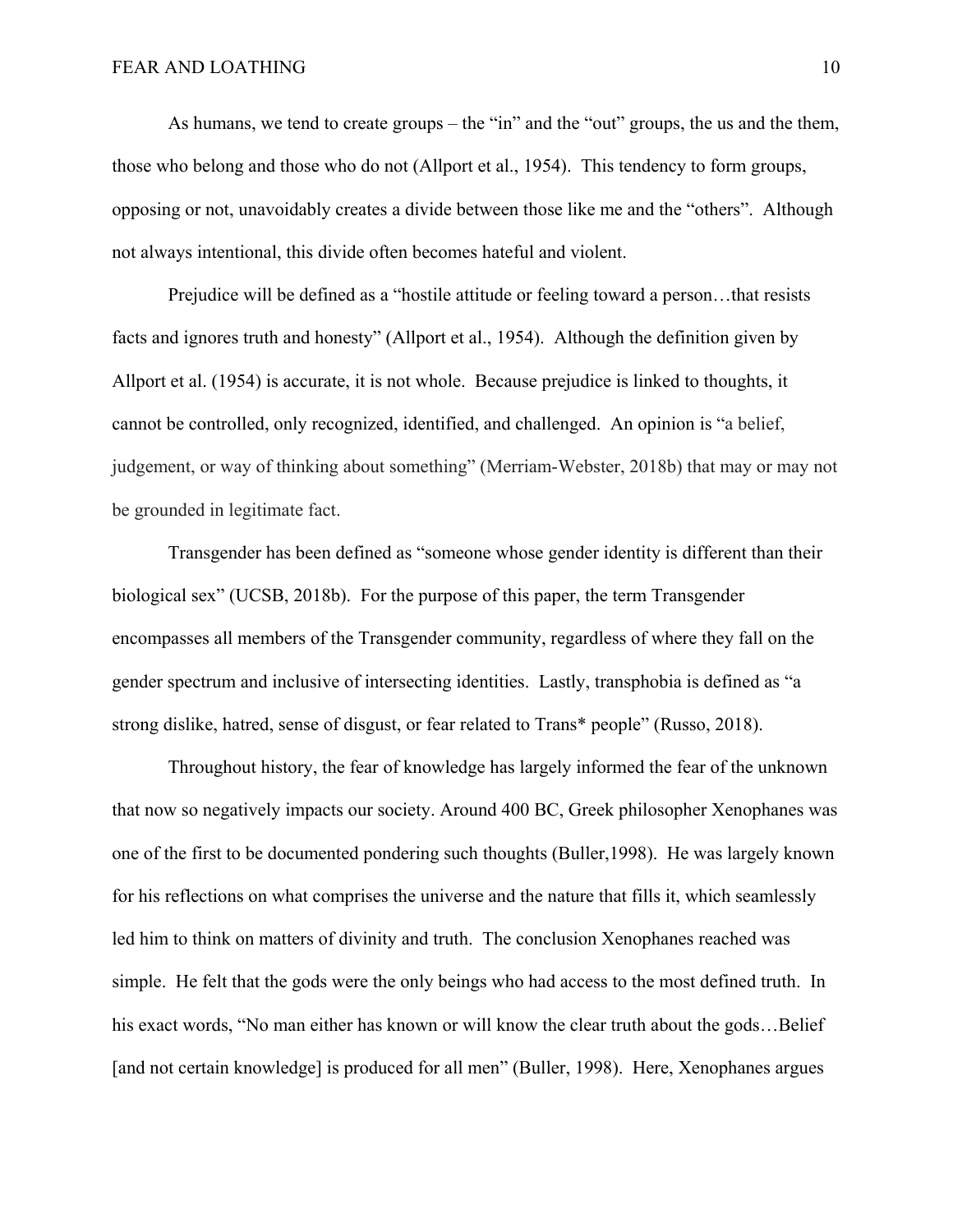that there are some truths that humans simply do not have access to, therefore, leaving them to believe in that which they cannot prove. This idea of human knowledge as intrinsically limited was thought provoking at best and life changing at worst. Whether or not he knew, Xenophanes had begun a long-lasting conversation about knowledge and more specifically, how to approach it.

 Less than fifty years after Xenophanes' death, Plato was born. As a philosopher, Plato was deeply influenced by Xenophanes' idea of limited knowledge. Aside from their shared general skepticism, Plato drew from his predecessor the idea of reserving the highest amounts of knowledge for the divine. In Plato's *Republic*, a strict hierarchy is enforced, all while perpetuating the "noble falsehood" that social mobility was not feasible because "one's status is divinely preordained" (Ramsey, 2009). This idea of the "noble falsehood" claims that in order for society to function properly, there needs to be withheld knowledge, referencing Xenophanes ideas. Ultimately, Plato is responding to his own fear of change. At the time *Republic* was written, mid 400s BC, new thoughts or changes in societal structures were often responded to unkindly (Ramsey, 2009). Rather than taking the risk of allowing new ideas to be developed and shared, Plato felt it safer to structure knowledge as a way to resist change and preserve the familiar.

 Stretching beyond philosophy, fear of knowledge arises again in the cautionary tale of Icarus, the man who tries to explore the sky and sun by crafting a pair of wings and tragically falls to his death when he gets too high up (Ginzburg, 1976). While subtle, the message is still there. If you try to discover, to seek out new knowledge, the outcome will be bleak, even deadly. Moralistic tales such as that of Icarus or the Tortoise and the Hare are told and retold as a way of creating and establishing social norms. The tale of Icarus conditions us to believe that seeking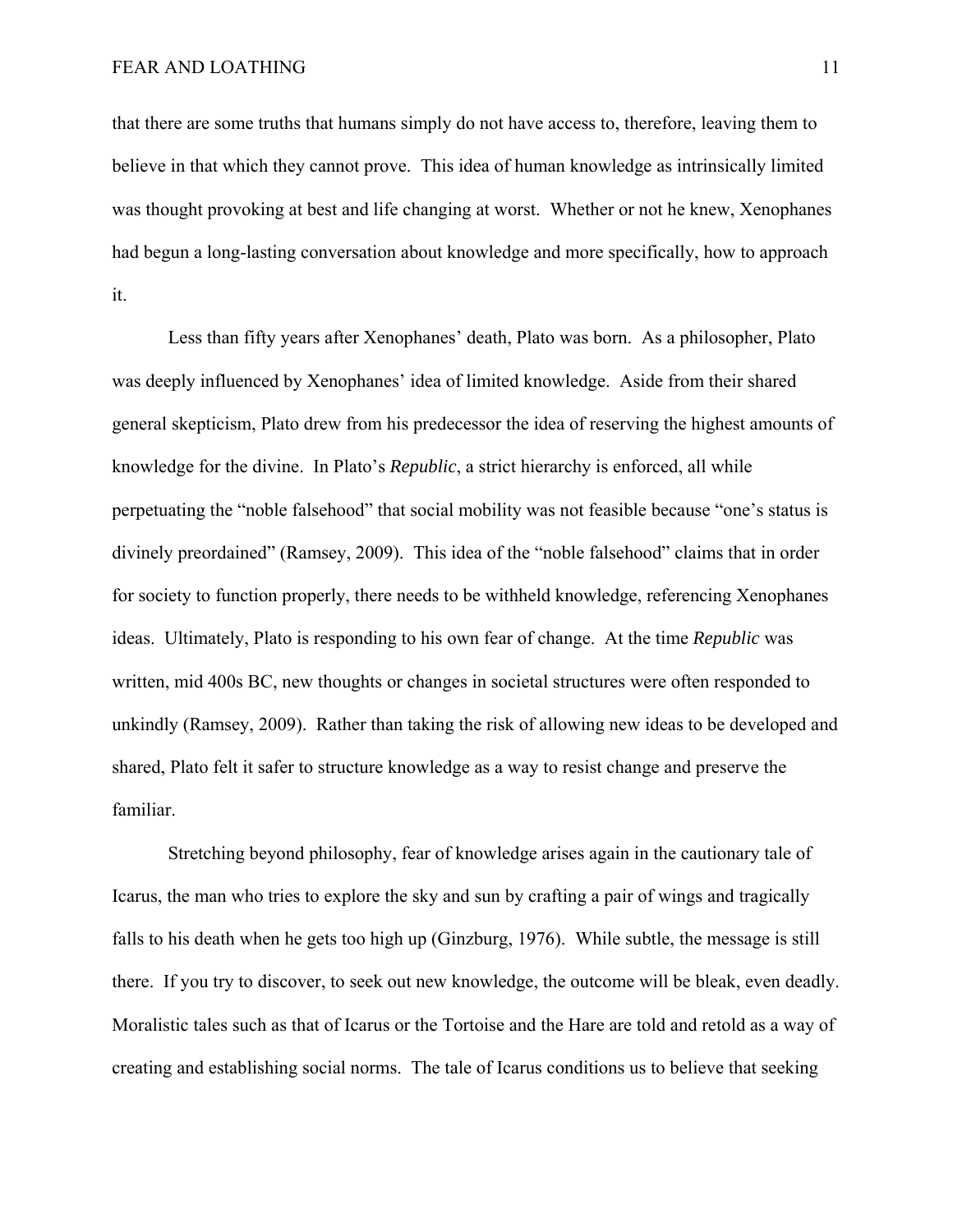new knowledge does not come without consequence. The Tortoise and the Hare engrains in us that cheating is wrong, and that honesty will ultimately prevail. These tales are seemingly timeless and widely known, told over and over again until the moral is part of day to day life, whether or not we realize it. Although we may not think about them often, these tales and their morals are imbedded in us and in our behavior.

 This idea of fear as preferable to seeking the truth reemerges in the fourth century when the Vulgate, what later became the traditional Bible for the Roman Catholic Church, was completed. In what is now known as St. Paul's Epistle to the Romans, it was written "noli altum aspere, sed time" in Latin, or "be not high-minded, but fear" (Ginzburg, 1976). Once again, the idea of fearing the unknown is brought to the forefront, this time a bit more directly. In religion, particularly in Catholicism, one mustn't look far to find this idea of knowledge as forbidden. For example, in the Garden of Eden, Adam and Eve have access to everything necessary for happiness with the exception of the fruit that grows from the tree of knowledge. This, they are told, is only for God. When at last they give into temptation, they are immediately fearful of the God whose knowledge they have taken (Genesis 3:2, The New King James Version).

 The Vulgate also includes in it a warning against seeking knowledge in three specific categories (Ginzburg, 1976). The first category is cosmic, meaning the secrets of nature and the sky. The second is religious, pointing again to the knowledge reserved for the divine. The last is political, reiterating Plato's idea of withheld knowledge being used to maintain hierarchy. In these years, and increasingly in years to follow, Catholic ideas were taken as absolute and unmovable.Although it was not labeled as such at the time, the perpetuation of these religious ideas as irrefutable is a prime example of religious fundamentalism, or the claim that religious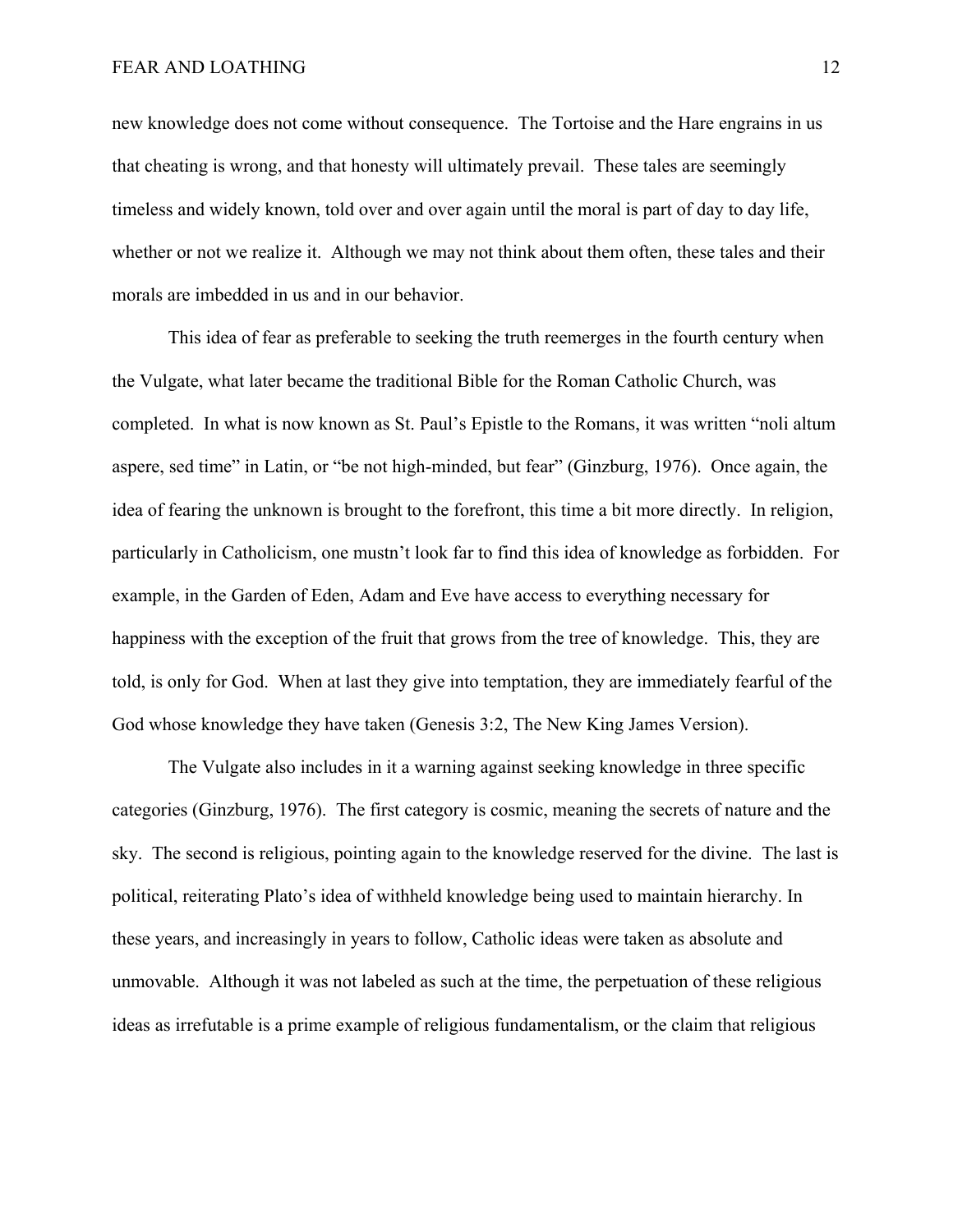beliefs are absolute and the categorization of anything in opposition as evil (Parent & Silva, 2018).

 The unavoidable idea of truth and knowledge as frightening maintained strength throughout many centuries by means of moralistic tales and religion until it appeared in the spotlight once more. First in Alcati's *Emblemata* in which Prometheus is punished for defying the gods by having his liver clawed out by an eagle. As this gruesome scene unfolds, it is written that the gods declared, "the hearts of the learned men who want to investigate the nature of the skies and of gods are gnawed [that is, tormented] by every kind of trouble" (Ginzburg, 1976). Once more, there is an explicit warning against seeking out knowledge, particularly from the divine.

Then, just shy of the Enlightenment, seeking out knowledge was arguably more controversial and frowned upon than ever before. For thinkers of the time like Galileo, this was extremely frustrating, to the point that it was not obeyed. For this reason, Galileo and many like him, were punished by the government which was largely grounded in the Catholic faith (Ochs, 2018). Despite his targeting, Galileo still managed to make huge academic leaps such as the understanding that the sun was in fact the center of the solar system, not the Earth, as was previously believed. It can be argued that this is when the seemingly ancient debate of religion versus science began. This debate reemerges frequently following a natural disaster. In the aftermath, it is often debated if the event was caused by God, nature, or human error (Furedi, 2006).

The most prominent and recent example can be found in the ideas of German philosopher, Martin Heidegger. Heidegger is known most for pondering the idea of why anything exists at all as opposed to simple nothingness. It is in his works that the fear of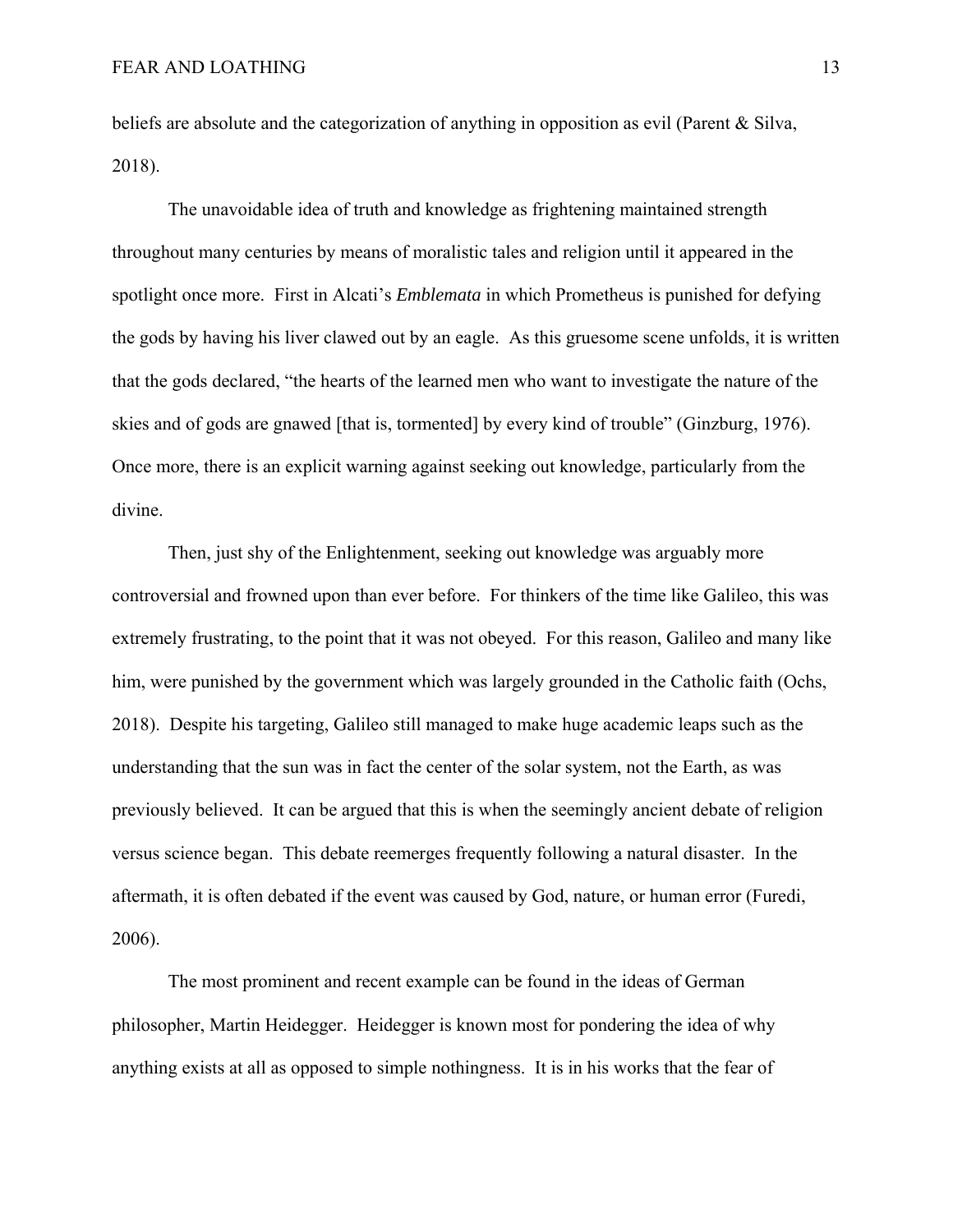knowledge, somewhat abandoned post-Enlightenment, transitions into thoughts regarding the unknown. Heidegger points to science, realizing that it can explain so very much about the world surrounding him, yet it could not explain how they were caused or why they existed (Polt, 2013). For example, science can explain a great deal about the environment and the ecosystems that reside within it, however, it cannot provide with certainty the "why" behind planet Earth. While the Big Bang can be used here, it is simply a theory to be believed, not a fact to be known, revisiting Xenophanes' thoughts on believing versus knowing. Even so, with the explanation of the Big Bang, Heidegger argues, comes the question of "Why the Big Bang and not nothing?" (Polt, 2013). On the other side of the Big Bang argument are creation stories across religions and cultures, furthering the divide between religion and science.

Due to its controversial history, the fear of the unknown is a popular theme that emerges throughout art and popular culture. For example, in Wolfgang Peterson's 1984 children's film *The NeverEnding Story*, the main character, young Bastian, has just lost his mother (Eichinger et al., 1984). As a child, functioning without his mother is one of the greatest unknowns that Bastian has ever had to face. The plot follows as Bastian uses a magic book to escape his harsh and scary reality. *Black Mirror*, a popular Netflix series, toys with human's reliance on technology and the knowledge it provides on a daily basis, often taking a dark turn when the knowledge is somehow limited (Brooker et al., 2011). Countless scary movies have been produced playing with the fear of the dark, a visual unknown.

After centuries of receiving messages, both explicit and subtle, forbidding curiosity and a preference for fear over learning, this fear of knowledge has morphed into a fear of the unknown. Further, this fear of the unknown has become more harmful as it is becoming increasingly clear that the fear of the unknown contributes to the development of prejudice and therefore the acts of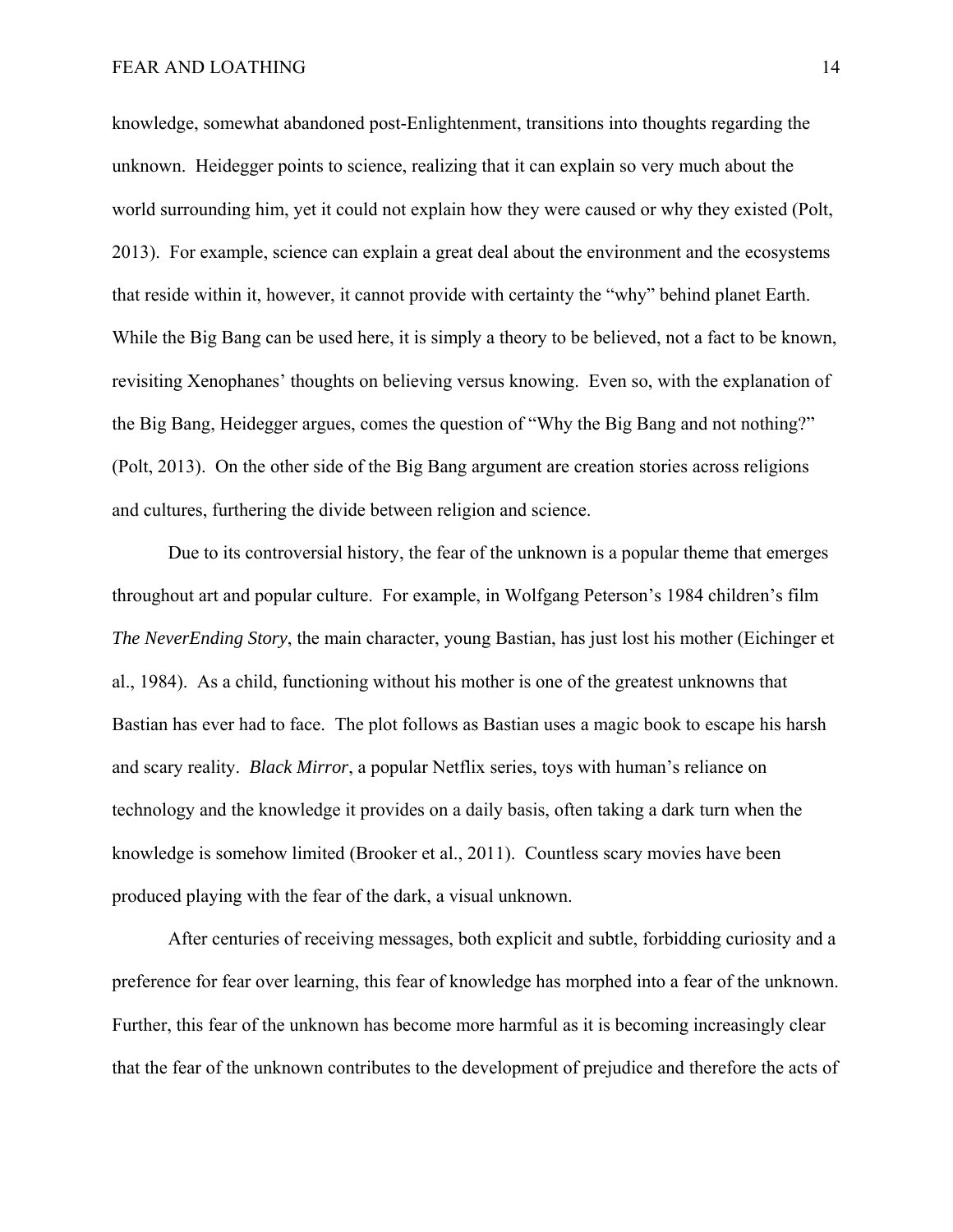discrimination that often follow (Roets, 2011). As a result of lack of encouragement to seek new ideas, we have been conditioned to lean into our preference for familiarity. Because fear is such a strong emotion, researchers have been looking into humans' fear of the unknown, striving for a deeper understanding of this fear, why it is caused, and the impact it has.

In Pyzszczynski's (2013) Terror Management Theory (TMT), the author suggests that fear of mortality has a "profound and pervasive influence", particularly when it comes to politics. This influence occurs as a result of the fear of the unknown. For humans, especially in a time when knowledge on most topics is a mere Google search away, the idea of death can be terrifying for the simple reason that no one knows what follows. Because this unknown is quite literally with us to our death, Pyszczynski (2013) argues that in order to cope, people initially invent and then cling to something. For example, many religions clearly outline one's fate following their death. If they practice their faith properly, a person will end up in a desirable place, and if they do not, they will end up in a much less desirable place. Due hugely to the clear and confident statement of what happens after death, religious beliefs are clung to time and time again in moments of uncertainty. For instance, following any kind of disaster, a common question to hear asked is, "why would God let this happen?" Ultimately, this question assumes the will of a higher power and allows humans to wash their hands of responsibility.

Historically, this can be seen in things like Max Weber's works concerning the Protestant ethic. Those who were in poverty were believed to be that way as a consequence of not meeting god's will. Rather than offering to help those in need, it was the community understanding that those who were in poverty were there because god wanted them to be. According to this Protestant ethic, one must work hard in order to be rewarded with salvation (Encyclopedia Britannica, 2018). Additionally, because the divine cannot be directly contacted, there is no way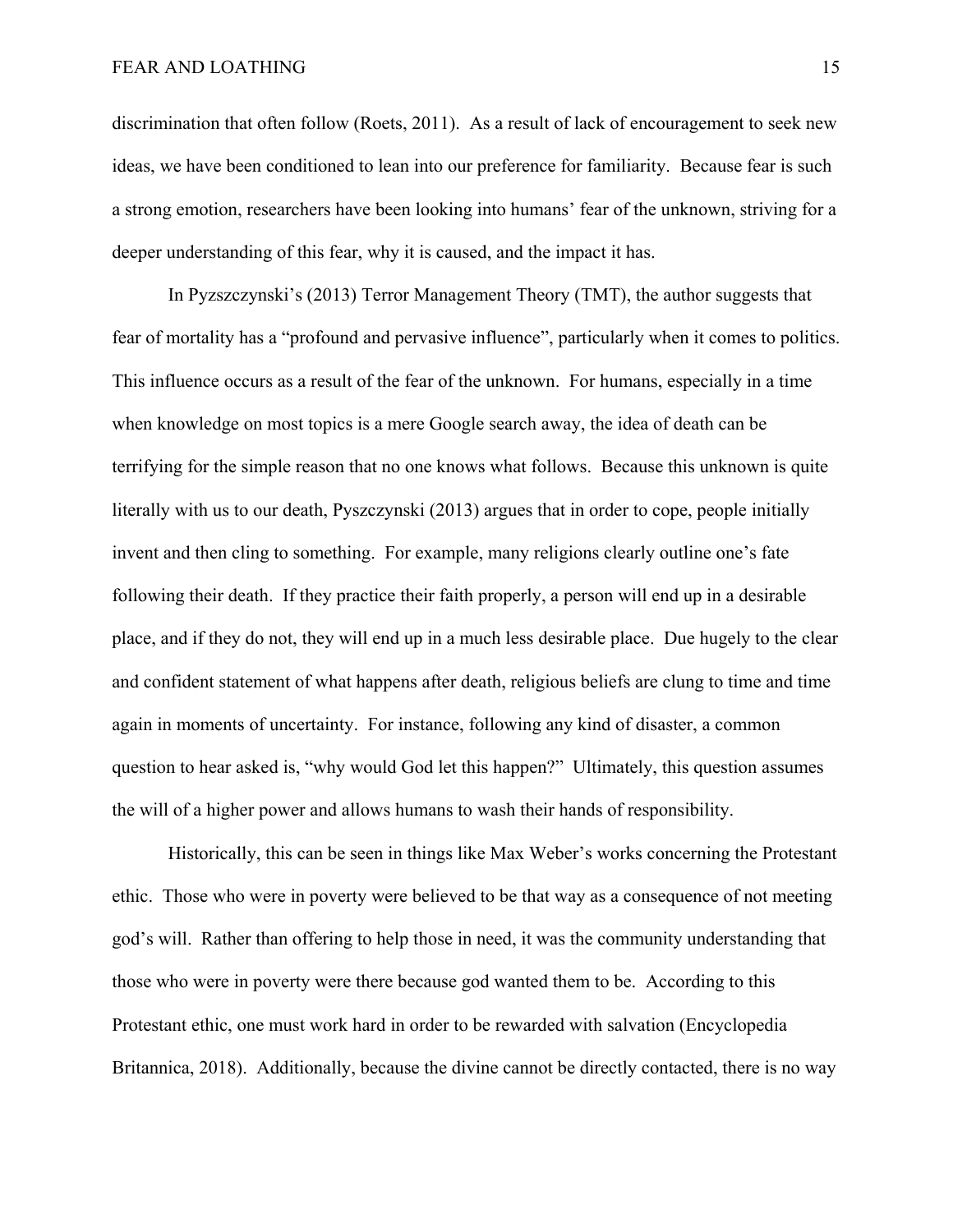for will or responsibility to be questioned or explained – whatever is assumed becomes truth. Because religion and government do not often stray from one another, this religiously based fear of the unknown becomes apparent in politics. Later ideas will revisit this same concept.

Similar to the Terror Management Theory, Need For Closure (NFC) or Need for Cognitive Closure (NCC), is more directly tied to the fear of the unknown and points to humans' distaste for uncertainty and preference for an absolute answer. It has been argued that NCC is the "motivated cognitive basis of prejudice" (Makwana et al., 2018). Makwana et al. (2018) support this claim by arguing that with such a desire for closure, one is more likely to make decisions quickly and with limited information. Consider the example of a white woman and a Black man walking toward one another on the street. If the white woman had grown up in a white neighborhood and attended a largely white school, the limited information she may be left with is the media's portrayal of Black men as violent and dangerous, causing her to cross the street rather than pass the man. While on the surface, this action may seem harmless, it is silently feeding prejudice and furthering already existing divides.

 A test was created to measure reactions to unknowns and detect characteristics of those who fear the unknown and those who do not. It was determined that those with high scores tended to be less tolerant and more group oriented, turning largely to social networks for information, while those who scored lower were more open-minded overall, seeking information from without (Brizi et al., 2016).

This Need for Closure is strongly correlated with two closely tied systems, Right Wing Authoritarianism (RWA) and Social Dominance Orientation (SDO) (Makwana et al., 2018). RWA is essentially enacting authoritarian ideas as a way of resisting change in the system. SDO, in line with Plato's thoughts, more directly supports existing hierarchies as a result of a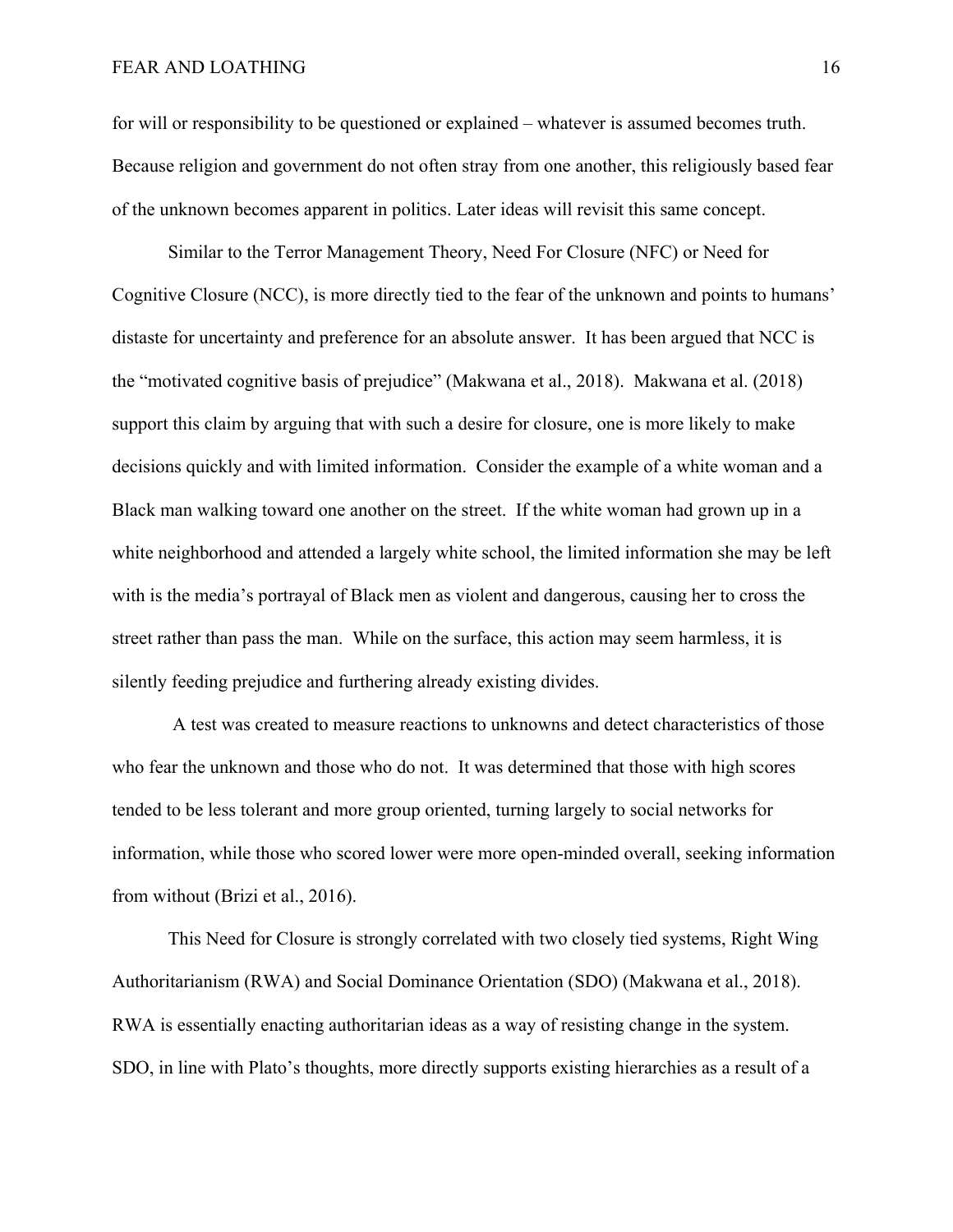desire for inequality (Makwana et al., 2018). These "status quo systems" work together to maintain structures by way of creating a hierarchical society in which only those in power have the ability to enact change, yet they choose not to. These models also revisit the idea of knowledge as reserved for the elite. Further broken down, they can be understood as "social cultural attitudes" (SDO) and "economic hierarchical attitudes" (RWA) (Van Hiel et al., 2018).

Additional theories include Uncertainty Identity Theory (UIT), which argues that an aversion for uncertainty is the strongest motivator for building one's social identity (Brizi et al., 2016). Without a need for familiarity, why else would humans choose to continually associate with specific groups rather than expanding their network? Next is Uncertainty Management Model (UMM), suggesting that humans manage feelings of uncertainty by clinging to and defending their views (Brizi et al., 2016). Last is Intolerance of Uncertainty (IU). IU refers to a person's inability to cope with any levels of uncertainty (Carleton, 2016). Together, these final three theories support humans' inclination toward "in groups" and "out groups" (Allport et al., 1954).

In more explicit terms, there are generally two reactions to fear of the unknown: attachment or adaptation (Baker & Carson, 2011). Attachment refers to one's attaching themselves to the ideas or values of the dominant group in times of change as a way to ensure predictability and control (Baker & Carson, 2011). Adaptation is a more proactive approach that involves adjusting to one's surroundings as a way to prepare for the future (Baker & Carson, 2011). For example, in the social issue of immigration, there are many connections to the above theories. TMT supports the idea that immigrants are feared simply because they are unknown, the "other", and therefore believed to be harmful. NCC backs the quick judgements often made about immigrants based on misinformation. For example, Mexicans coming to take jobs or those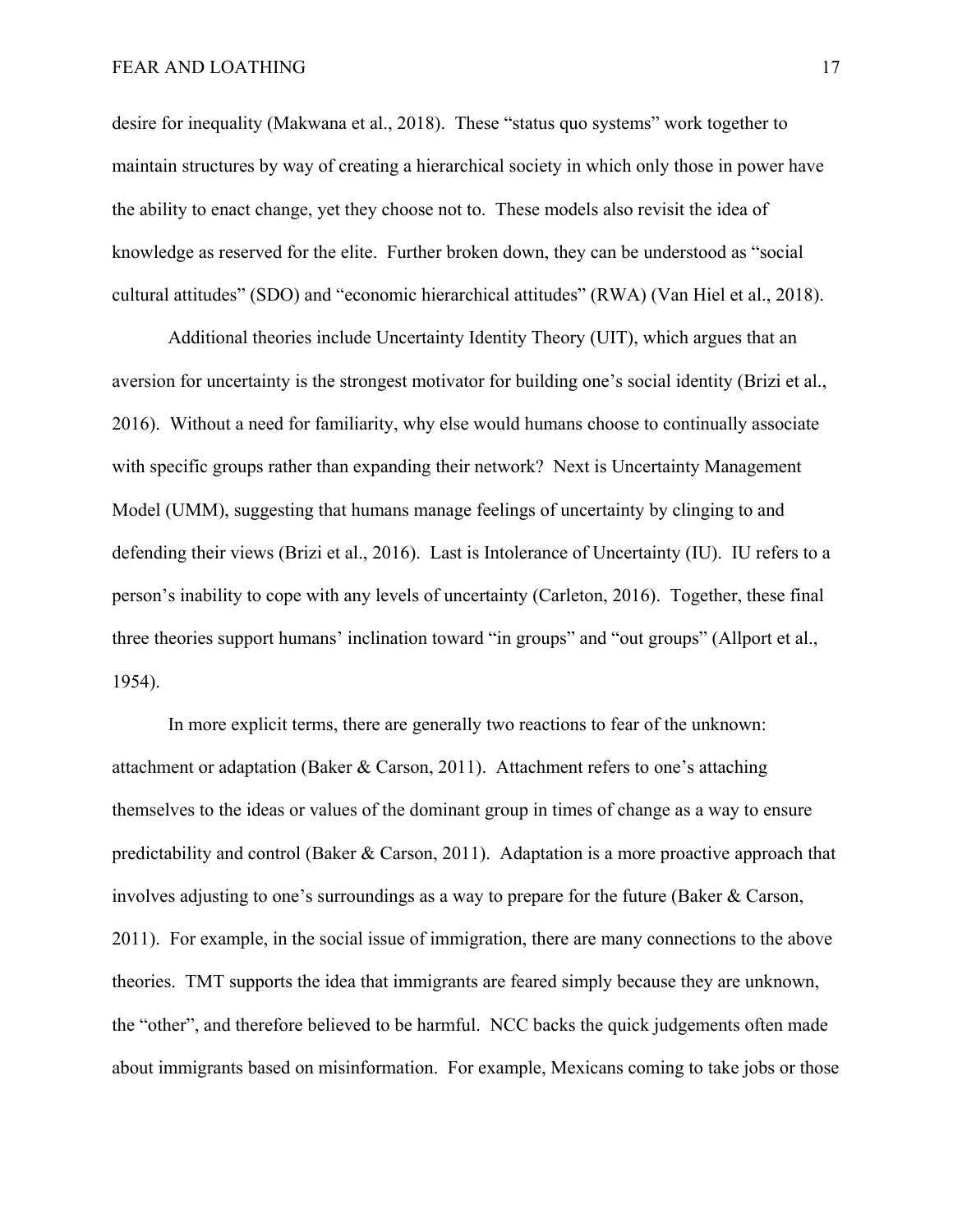from the Middle East being terrorists. UIT and UMM combine to further solidify the "us versus them" mentality, enforcing the "we are right, and they are wrong" paradigm. Keeping Baker and Carson (2011) in mind, it becomes clear that in times of increasing immigration in the United States, some have chosen to attach to nativist and xenophobic ideas of rejection and hatred while others have adapted by learning about other country's cultures or taking on a new language.

 As a result of the foundation of fear laid by multiple sources over time combined with the availability of answers, we are living in a "culture of fear" in which we are "taught to approach the human experience as a potential risk to our safety" (Furedi, 2006). This culture can be seen across many aspects of human life. The General Strain Theory (GST), for example, argues the simple point that crime is a direct result of some kind of emotional suffering (Bonn, 2017). For example, if someone is unable to provide food for their family, they may fear that they will be considered a failure, angering them, and leading them to steal food from the grocery store. Because fear is a negative emotion and as such upsetting to humans, Bonn (2017) argues, it eventually morphs into anger, leading to action of some kind. He claims that fear is at the root of all anger and that anger, unfortunately far too often, becomes violence. This is crucial because it points to the direct connection between the emotion of fear and actions of anger and hatred.

 In relation to politics, the fear of the unknown is seen prominently in the "worldview specific bolstering hypothesis" (Brizi et al., 2016). This argues that in times of "existential and economic stress" (Brizi et al., 2016), those who typically lean left on the political spectrum lean more heavily in that direction while those on the right more heavily prefer the right – in short, the socio-political nature of the US is a pendulum, swinging from more conservative to more liberal and back again. For example, under the Clinton administration, restrictions on family planning implemented by Reagan and Bush were done away with, among other liberal policy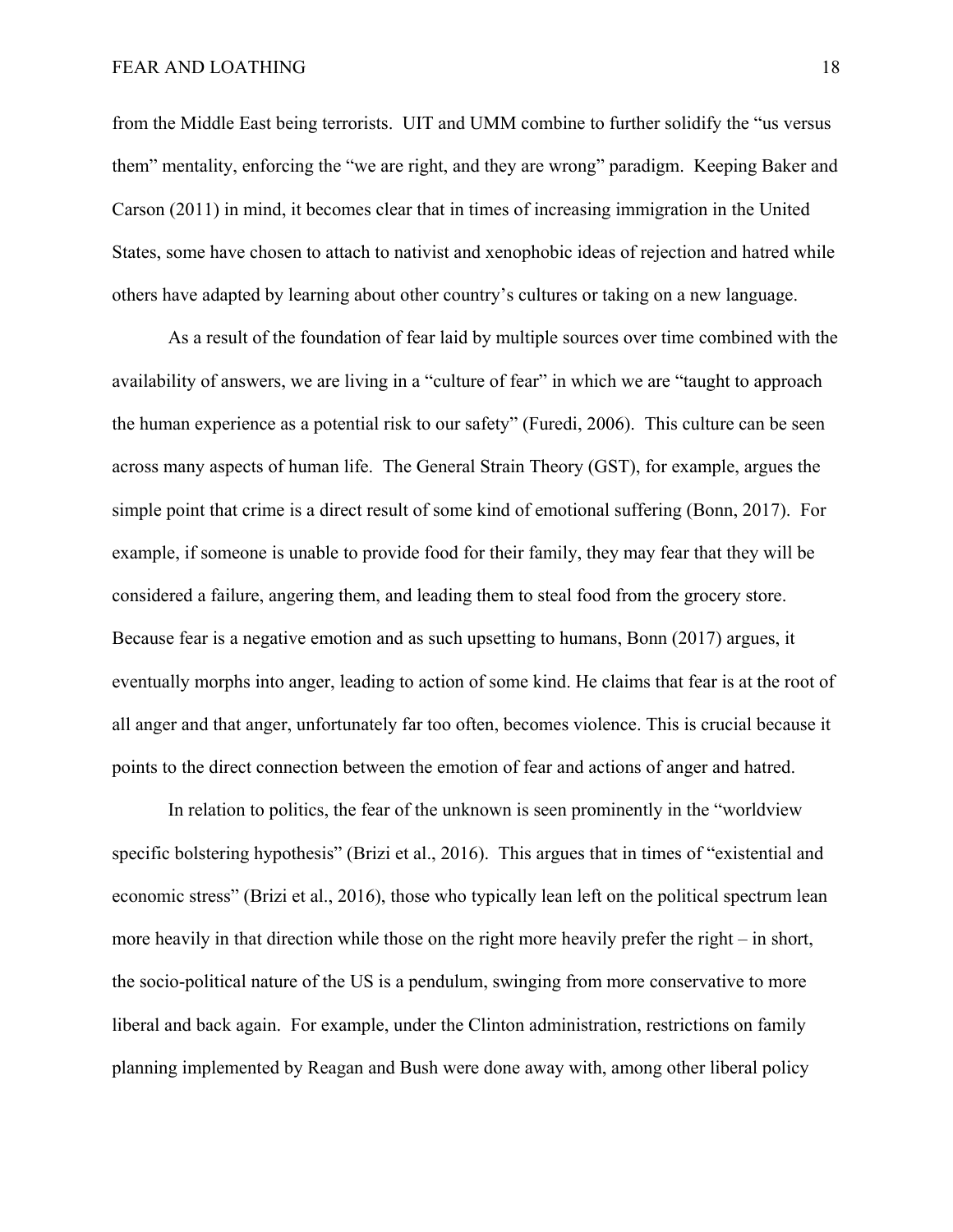changes. Combined with the tragedy of September  $11<sup>th</sup>$  and the unsafe and uncertain feelings that linger still, the following presidency was even more right leaning. Under the Bush administration, immigration, more specifically limiting immigration, became a widely debated topic. This tug of war is evident again in the liberal Obama Presidency followed by the far-right leaning Trump Presidency.

 This pendulum-like sociopolitical climate can have toxic effects on US citizens. Policies become temporary and are constantly being fought over, ideals are inconsistent, changing with leadership, and because of this, it becomes difficult to know who and what information is trustworthy. As a result, we are relying more and more on our social networks for information despite the fact that they may be reinforcing worldviews that thwart adaptation to an everchanging society.

 The influence of this aversion to things unknown runs deep, particularly in the United States. It is due to this fear around unpredictability that laws and religions have been established as a way to maintain the norm, what is known by all. These group norms, both known and enforced, reduce ambiguity in day to day life (Baker & Carson, 2011). In today's society, decision making occurs regularly throughout the day, both large and small. When making these decisions, it is simply impossible to consult all sources, so we as humans must be rather selective when deciding from whom we want to get information (Kruglansky, 2006). This desire for control over the information being received appears in the ability to choose who you follow on certain social media platforms, what news networks you tune into, and the exclusivity of some social circles. By continually surrounding oneself with these familiar groups, the ideas become engrained and inform everyday decisions.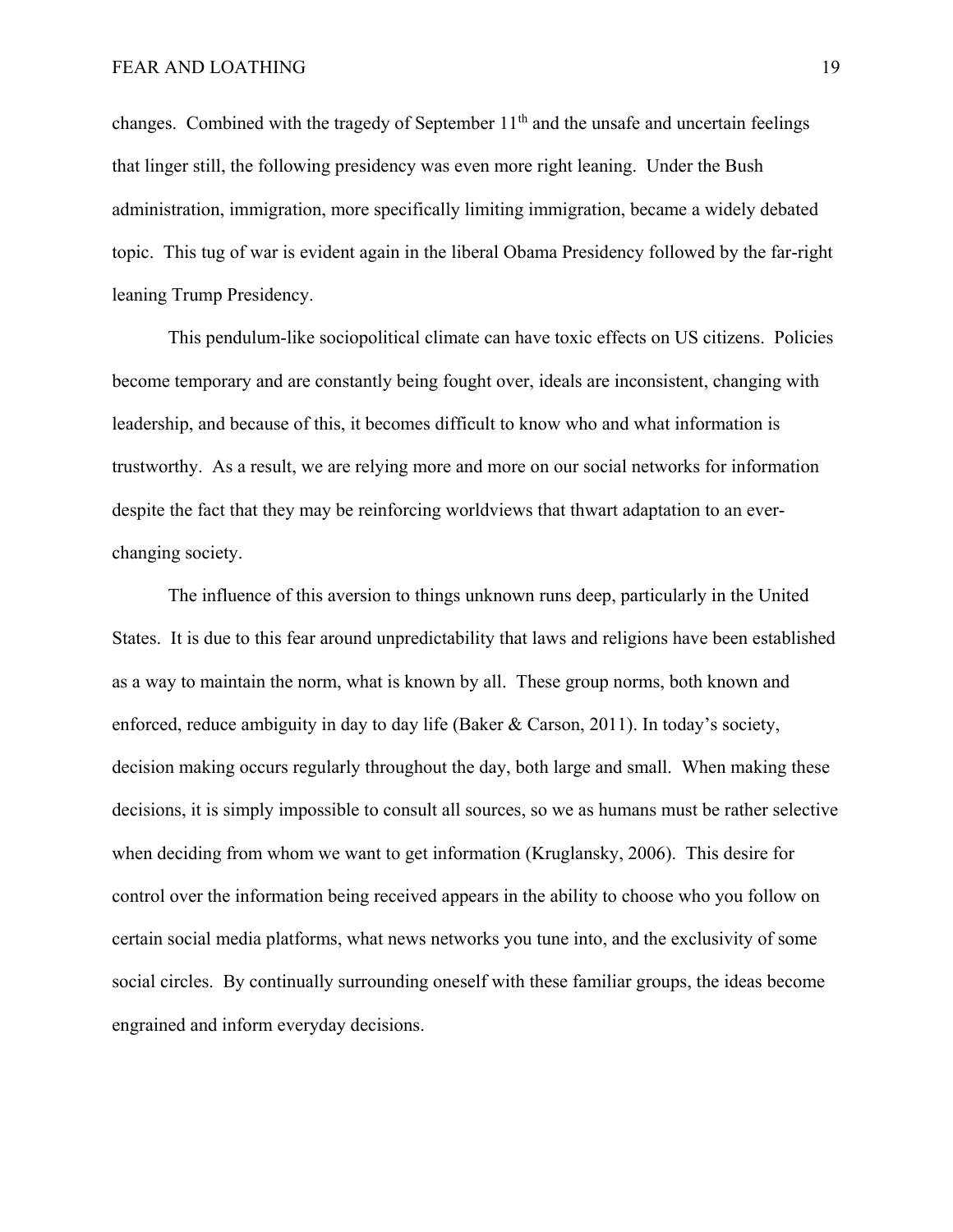The impact of emotion on opinion formation, particularly with regard to prejudice, has not been given a huge amount of notice among research. While studies have been done around cognitive abilities and prejudice thoughts, there are very few regarding emotional abilities. In one of the few studies available, the researchers looked at emotional ability as being defined as the abilities to identify, understand, and regulate emotions (Van Hiel et al., 2018). Based on these criteria and research, they found that those who scored low on emotional abilities showed high scores of Right-Wing Authoritarianism, change resistance, and Social Dominance Order, a preference for hierarchy.

 When it comes to how gender functions in the United States, fear of the unknown is playing a growing role. For example, the norm for men in US society is one of rigid masculinity characterized widely by physical strength. While many studies have looked at the fear women experience when entering unfamiliar spaces, few have been done with regard to men. One study in particular found that men tend to fear new spaces due to lack of predictability, but this lack of predictability was tied directly to the man's familiarity of the space in relation to the ability to navigate conflict as a way of proving one's masculinity (Day et al., 2003). Here, it is clear that fear of the unknown is explicitly tied to gender roles. Women, on the other hand, are more worried about navigating situations in which their bodies are at risk, usually as a result of male perpetrated violence (Valentine, 1989). Clearly, the combination of fear of the unknown and perceived gender roles impacts the emotions as well as behaviors of individuals.

While the idea of fear of the unknown informing prejudice has been explored with regard to race (Allport et al., 1954), it has become widely applicable to gender, particularly in recent years. With discussion around the Transgender community, specifically their rights (or lack thereof) growing louder each day, many new ideas have been introduced. New terms like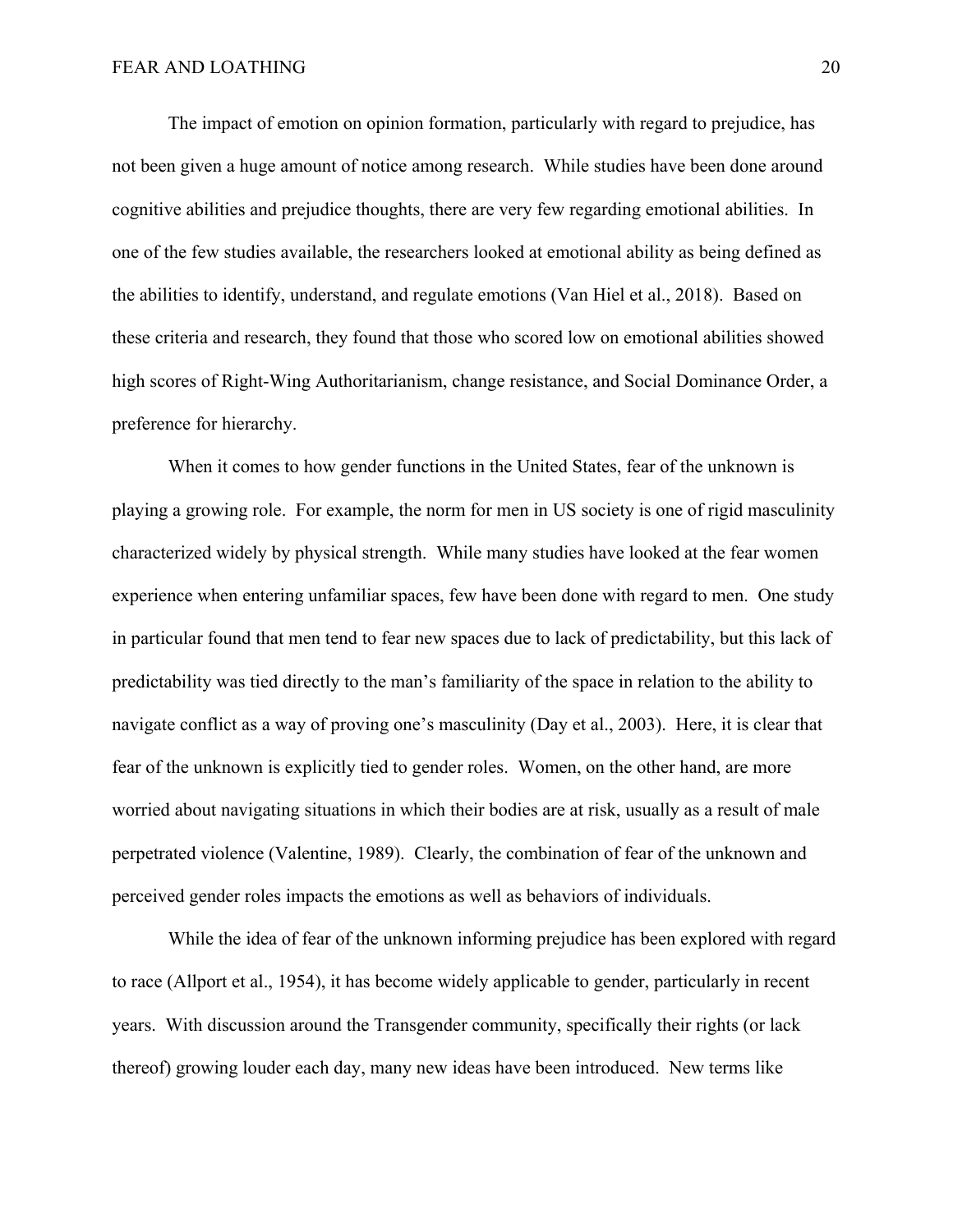"gender fluidity" and the use of preferred pronouns have brought to the forefront once more this preference for what is familiar. The gender binary, a social construction, claims that there are two genders, males who identify as men and females who identify as women, and that these two genders are directly associated with one's genitalia at birth (UCSB, 2018a). "Therefore, any quality (feminine or masculine) attributed to the way a certain sex is widely perceived to act within the confines of social norms refers to the gender binary" (UCSB, 2018a).

This is a perfect example of Pyszczinski's (2013) Terror Management Theory which suggests constructing and clinging to ideas as a way of coping with what is unknown. The binary was created as a way to make it easier to fit people into neat boxes based on appearance, making life that much more predictable and therefore manageable. Now that the binary is being called out as a fallacy, entirely changing the current societal structure, from pronouns to bathrooms, the Transgender population is becoming violently "othered".

As Makwana et al. (2018) previously suggested, humans are becoming increasingly more likely to make quick decisions with limited information. Limited information, often coming from the examples listed above of social media, selected news networks, and chosen social groups, in addition to personal experiences, can lead to uninformed opinions. More often than not, these opinions formed from little information tend to be prejudice. Going back to Baker and Carson (2011), people have two choices based on this fear – a deepening of an attachment to their preconceived ideas or adapting to the changing social landscape. For example, if one chooses to seek out news from a generally conservative network, they will likely receive news framed against the Transgender population due to conservatives' higher preference for familiarity (Brizi et al., 2016). This ultimately leads to a reinforcing of prejudice ideas that are further circulated through societal groups, whether friend groups or formal organizations. On the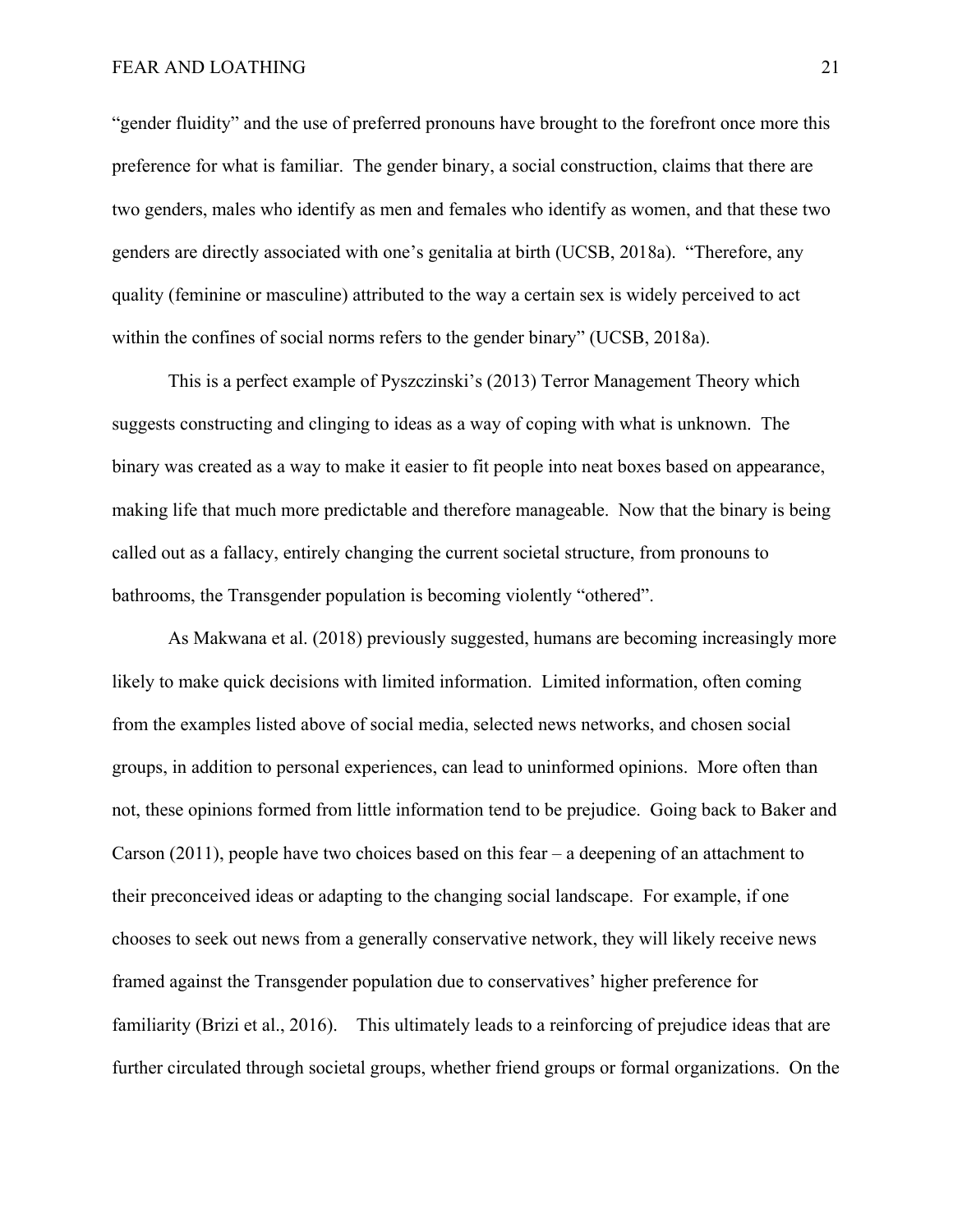other hand, should they turn to more liberal news sources, they will likely receive information more empathetic of the Transgender population. This will lead to eventual adaptation to new and unfamiliar groups.

Because gender presentation is generally visible, this seemingly new "unknown" is evident throughout most of society. When someone who identifies as gender nonconforming (GNC), for example, and chooses not to subscribe to the binary or gender roles (UCD, 2018) and presents in a gender-neutral fashion, it is not possible to subconsciously fit them in the box of "man" or "woman". This inability to identify an answer is what triggers fear, "the most powerful" and motivating emotion" (Bonn, 2017). In response to this fear, people tend to attach to narratives, generally negative, that they have heard about the Trans community. These narratives often include words such as "deviant" and "unnatural", both pointing to something straying from the norm. Alternatively, in response to this fear, they can choose a more Galilean approach by seeking out knowledge for themselves rather than relying on what has already been produced.

With regard to the Trans population, this preference for familiarity has two levels and both stem from a preference to fit people into one of two boxes that society ascribes to gender. The first level relates to those who are transitioning from one gender to the other gender. They are provoking fear by breaking out of the "box" into which they were born, but still moving into the other "box", making them somewhat able to be categorized by those who feel the need to do so. The second level relates to gender nonconforming people. Because they do not identify with either gender exclusively, they do not fit into either box, pointing to more unknowns than someone who is transitioning from man to woman or vice versa. This perpetuates the idea that those who fit a stereotype are often more broadly accepted than those who do not because they are predictable, what is known (Brizi et al., 2016). Although they identify differently under the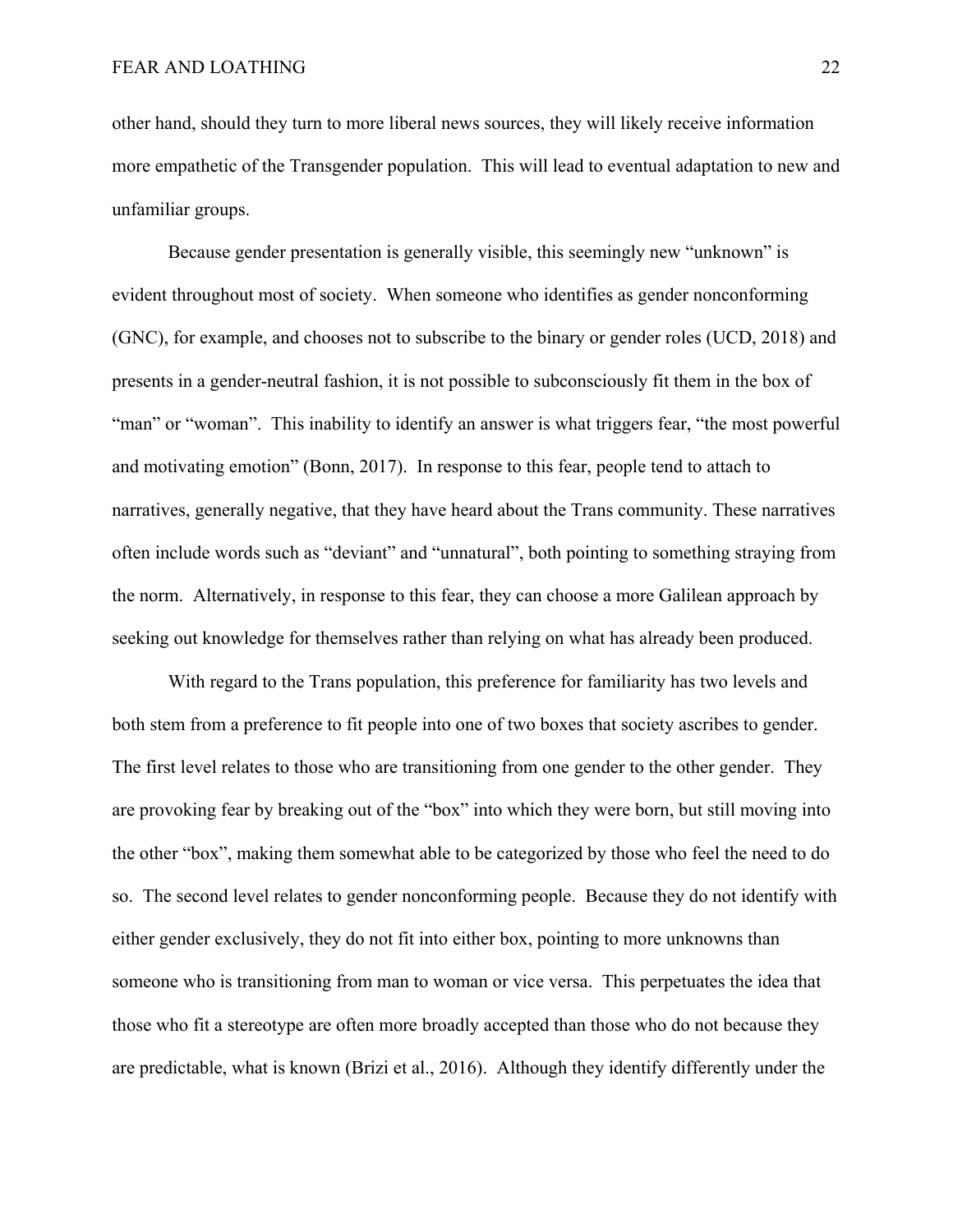umbrella of Transgender, those who identify as MTF (male to female) or FTM (female to male) Trans and those who identify as GNC can experience prejudice in a variety of ways including things like avoidance, hate speech, and acts of physical violence.

This violence as a result of fear becomes apparent when looking at statistics of acts of violence against those who identify as Transgender. For example, in 2017, twenty-nine Transgender individuals, the highest number since tracking began, died as a result of "fatal violence" (Human Rights Campaign, 2018). Marsha P. Johnson is a historical example of such acts. A Transgender woman of color living in New York City in the 1960s, she was found dead in the Hudson River. The cause of death was declared suicide with no autopsy or investigation, despite reports of Marsha being seen followed by two men the night prior (France, 2017). The fear felt as a result of the perpetuation of harmful and false stereotypes leads to the dismissal of the murders of Transgender people. In one particular study, Transgender individuals were interviewed about the hate they experience, both direct and indirect. One person told the author:

"A few months ago, a young Black Trans woman was killed, and the media kept using her legal name versus her chosen name. I heard and read stories where they misgendered her. There was also a constant reminder that she was homeless, and she was a prostitute, and it was like, 'These are all the list of reasons why it does not really matter that this woman is dead, but it's kind of our job to report the story, so we're doing it anyway" (Rood et al., 2017).

While the woman who was murdered certainly faced direct physical violence, the viewer and interviewee were clearly impacted by the verbal and social violence invoked by the news reporting, on top of the occurrence of the murder itself.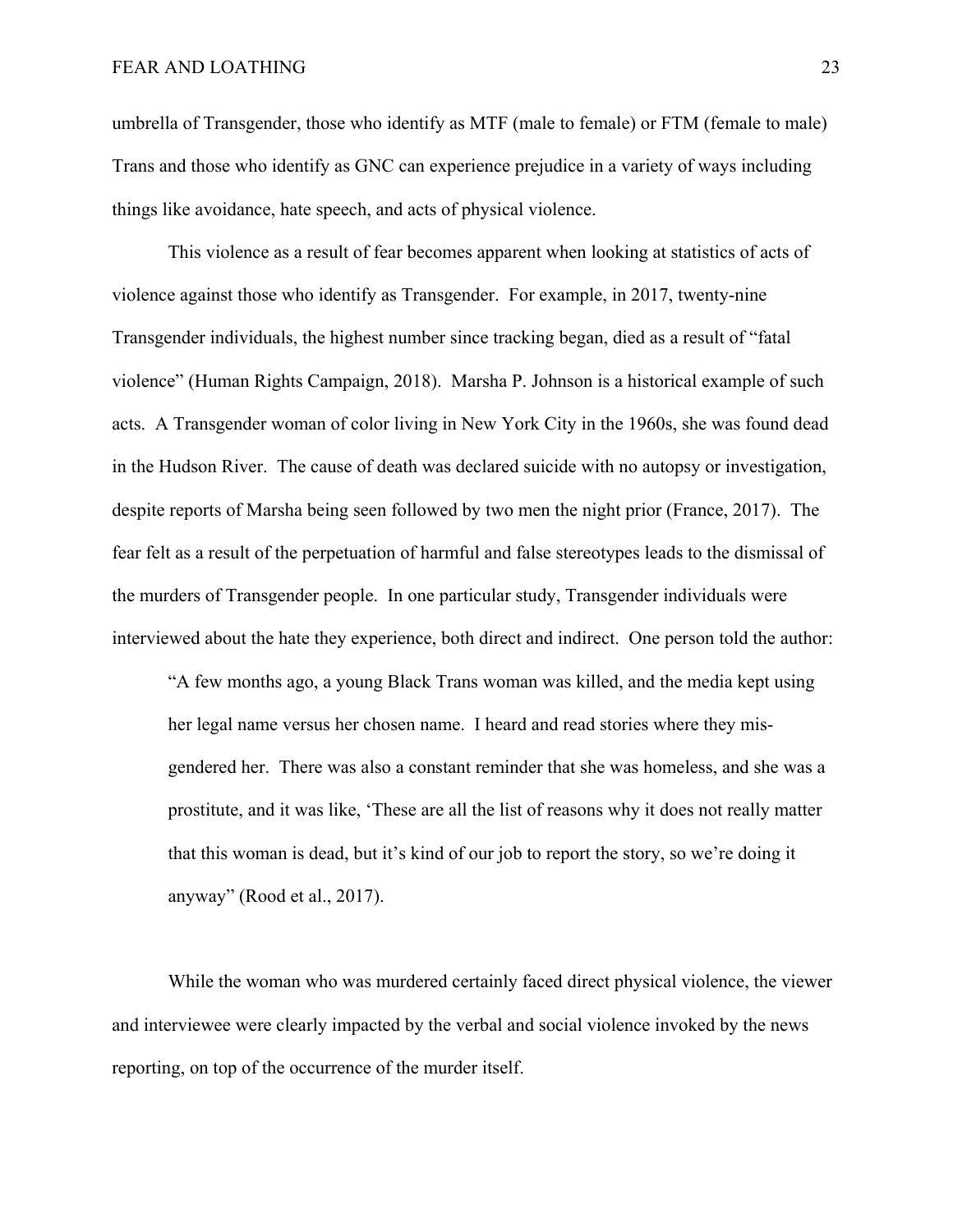Within the Trans population, fear is just as prominent. In the same study mentioned above, a number of responses pointed unmistakably to the fear of the unknown (Rood et al., 2017). For those answering, this unknown was first with regard to coming out, a horrifying experience for many in the queer community. More specifically, this fear was with regard to becoming the negative stereotypes that they had heard perpetuated about Trans people (Rood et al., 2017). The negative stereotypes mentioned ranged from "monster" and "pedophile" to even more egregious examples such as "sexually deviant crazy people who are gonna kill you and rape you" (Rood et al., 2017). All of these stereotypes were examples of comments the Trans people being interviewed had experienced on one or more occasions and are clear examples of how fear becomes anger and how this anger can be expressed in such hateful ways.

 The fear of the unknown's impact on societal functions can be viewed through a lens of conflict theory. Here, the fear of the unknown is used to reserve knowledge as a means of upholding hierarchies. From the times of Xenophanes and Plato to current refusal to recognize the existence of Transgender individuals, this fear of the unknown has worked as a way to keep one group in power and many groups left fighting for their most basic human rights. This is visible in the challenging of the historical and socially constructed ideology of gender and society's generally negative reaction to it. While we have moved into an age of wonder and discovery of unknowns such as space and the ocean, due to centuries of conditioning, we are still under the strict influence of our fear of the "other".

 As with most emotions, fear serves a function. To understand this function, one must understand the biology behind the emotion. It all begins when something frightens you and causes your body to prepare you for danger (Vazquez, 2016). Clearly, there are different kinds of fear. Anything can invoke fear, from a sudden loud noise like a balloon popping to a near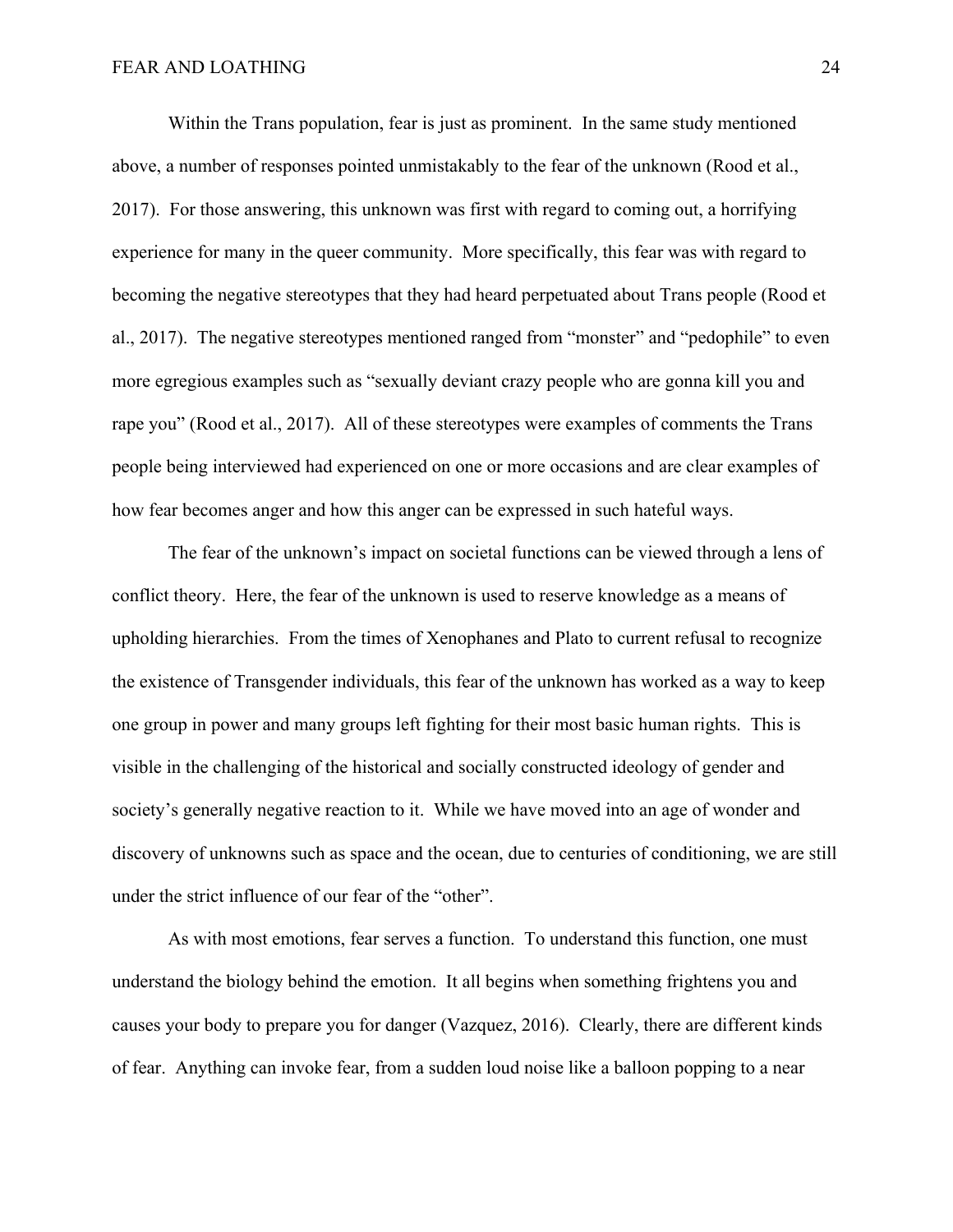death experience crossing a street. Depending on the level of threat, the brain will react in one of two ways (Vazquez, 2016). If something has simply surprised us, our brain will, in a matter of instants, simply compare the threat to previous threats and decide what the best response is (Vazquez, 2016). On the other hand, if the threat is new or particularly dangerous, the more emotional part of our brains, the amygdala, jumps into action (Vazquez, 2016). Although fear is biologically a means of maintaining safety, it has changed, particularly with regard to the unknown. Due to our preference for familiarity, we have begun to react with varying levels of fear to anything different from ourselves. What started as an instilled fear of knowledge and truth, transformed into a fear of what is left unknown through years of conditioning. While it started as a protective tool, in more recent years, this has mutated into a generally negative fear of anything different from our version of the norm.

 There are two main ways to combat this fear of the unknown. The first is through education, both about how prejudice opinions are formed with relation to the unknown and around the communities that feel the impacts of the prejudice. The second is through exposure theory, arguing that by encountering that which we do not know, we come to know it, and fear is lessened if not eliminated (Knobloch-Westerwick, 2014).

 Using previous research on fear of the unknown and the general philosophy of these two theories for combatting the fear of the unknown, the intent of this project will be to conduct a panel discussion focusing on fear of the unknown and how this can impact issues of social justice and gender.

The opening to the panel laid out a brief explanation of the relationship between the fear of the unknown and the Transgender community. The concept was related first to day to day experiences like trying new food before relating it to gender, allowing participants of all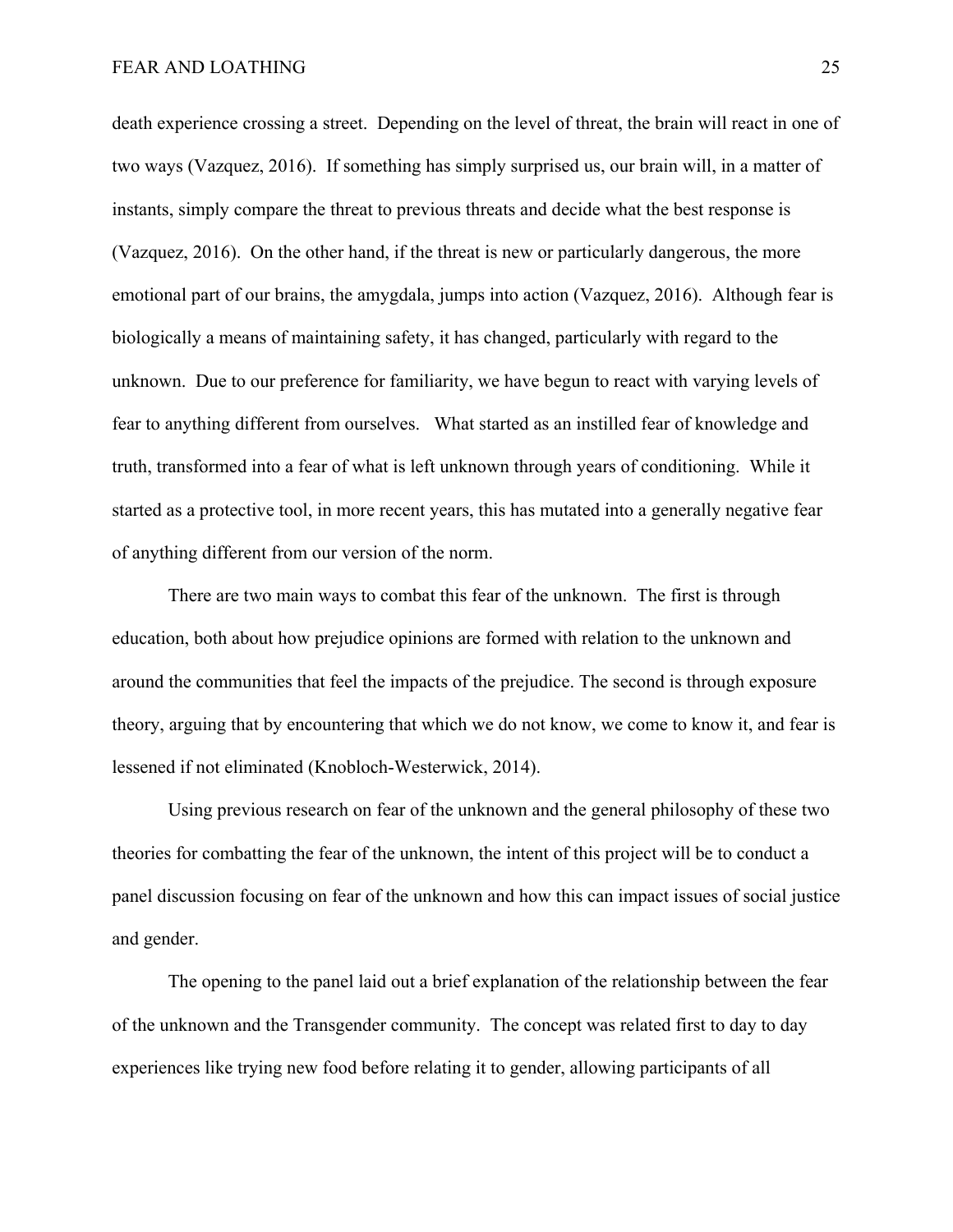experience levels to grasp the concept in a tangible way in line with where they are in their learning process. The panel in the second part of the workshop allowed for empathy building through an ability to put a face to the complicated and pervasive issue of gender-based oppression. By drawing upon personal experiences and emotions, the content will be more memorable and easier to draw upon in the future.

Fear of the unknown has permeated our society since almost the beginning, starting as thought provoking but becoming harmful. Because it is an emotion (fear) causing the thoughts (prejudice), it cannot be controlled. Fortunately, it can be recognized, identified and then challenged. The goal of this project is to challenge people to think about how and why they form their opinions, or recognize if they simply choose the one that is most convenient and beneficial for them. By using education and exposure, perhaps we can lessen the fear around the Transgender community and with it, prejudice-based words and actions.

#### **Project Plan**

In a time when people are flooded with information, opinions are increasingly difficult to form honestly and critically. More often than not, opinions are latched onto rather than formed independently and formed largely out of emotional reaction rather than research. These emotional reactions stem from an innate fear of the unknown. As a result, cruel and ultimately harmful opinions are formed about those different from us or unknown to us in anyway. This is particularly evident within the Trans community, a population that challenges society's gender norms. *Fear of the Unknown* worked to raise awareness about how fear of the unknown impacts opinions and began conversation about how to develop opinions critically and engage in controversy with civility.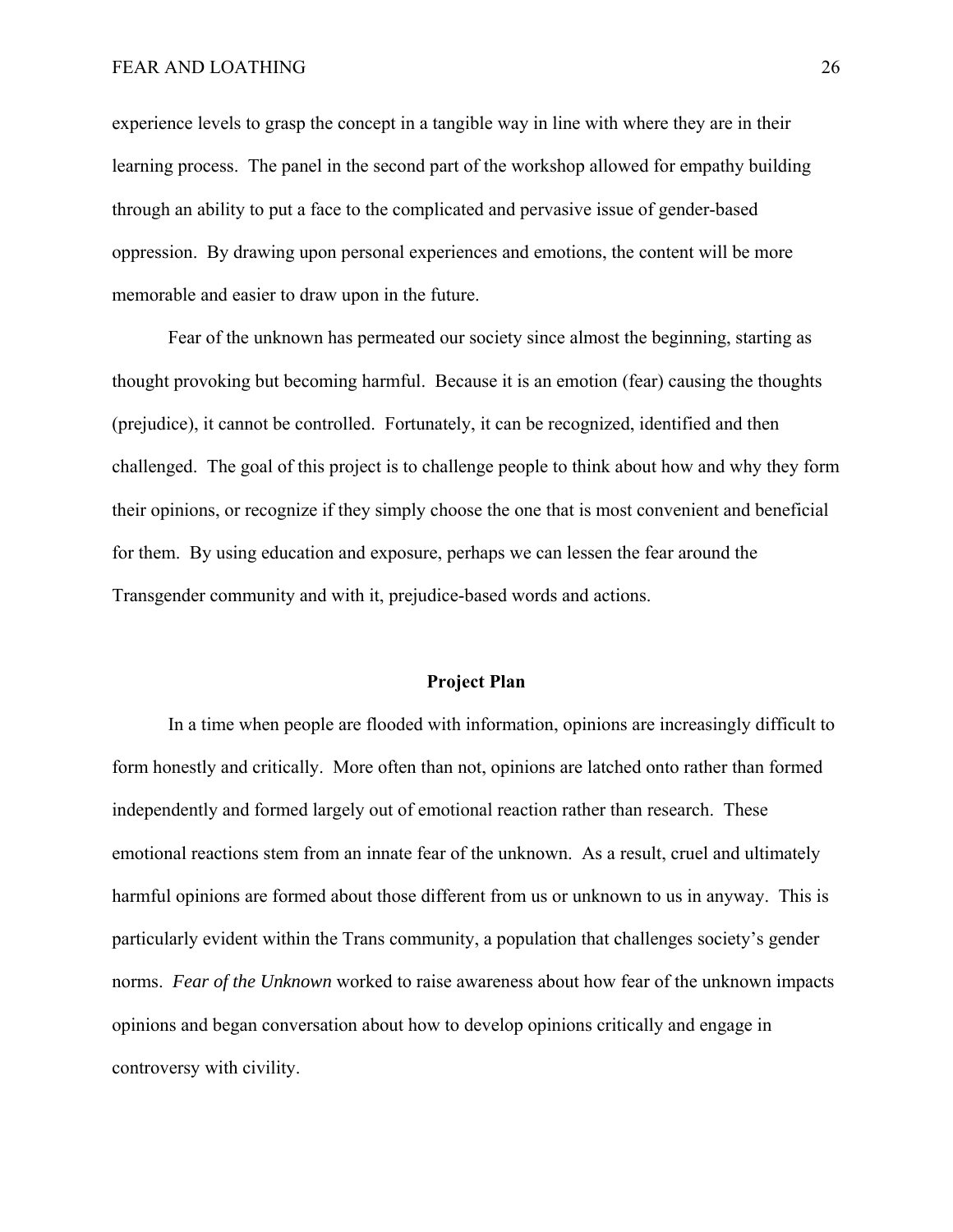#### *Situation Statement*

 In November of 2018, President Trump proposed a change in the definition of "gender" to be understood as strictly man or woman and congruent with sex assigned at birth. This public assault on the Trans community, should it become reality, will effectively erase Transgender individuals in the United States. Months later, in April of 2019, Trump's Transgender Military Ban took effect, reimplementing "Don't Ask, Don't Tell" for Transgender troops. Restrictions like these as well as countless other acts of violence against Transgender people, are deeply rooted in a fear of the unknown, specifically the unknown that comes with societal changes such as the recent push for understanding gender as fluid and a spectrum, rather than binary.

#### *Defined Goals*

 By the end of the panel, attendees will better understand how fear of the unknown plays a role in opinion formation and prejudice, particularly toward the Transgender community. Considering the preference for familiarity associated with fear of the unknown will help people to develop opinions based on fact rather than emotion. This understanding will contribute to more informed opinion formation by way of rejecting stereotypes and seeking out legitimate information for oneself, rather than accepting what they have been socialized to believe.

#### *Target Audience and Stakeholders*

 My target audience was primarily young adults who are in the midst of forming opinions about a number of things, both consciously and subconsciously. Additionally, my target audience was the general public because the idea of the fear of the unknown can be applied to so many corners of the social justice world and so many parts of the human experience. In our current political climate, changes based largely on fear of the unknown are impacting a variety of issues. Therefore, I am hoping that anyone looking to broaden their way of thinking will be in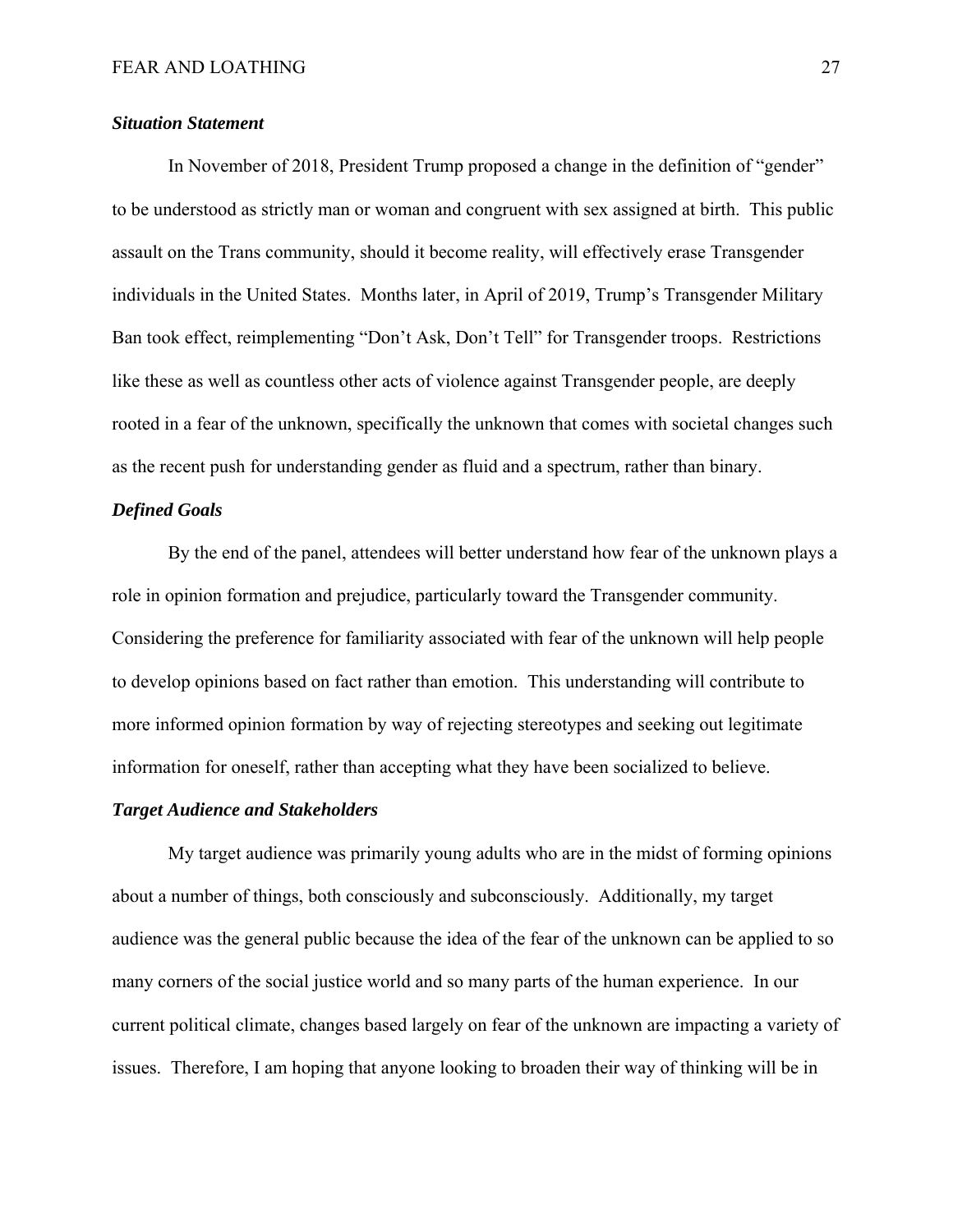attendance. Stakeholders included Reverend Katrina Wuensch of West Parish United Church of Christ as well as the panelists, Renee Manning, Ev Evnen, Minh Nguyen, and Colby Patrie.

#### *Craft a Clear Message*

 The fear of the unknown is a powerful and fascinating emotion. While it can be used to keep us safe, it can quickly become harmful when fear of the unknown becomes fear of the "other". Ultimately, this can lead to prejudice and intolerance to those different from us. Through education and discussion, *Fear of the Unknown* will reveal this emotion's insidious influence on how we form opinions, specifically around the Transgender community.

#### *Incentives for Engagement*

#### *Target Audience*: College Students

*Incentive*: more clarity in a time of crucial opinion formation//better understanding of emotional influence on opinions

#### *Target Audience*: General Public

*Incentive*: better understanding of the impact of something as human as a fear of the unknown, especially with regard to opinion formation

#### *Stakeholder:* Reverend Katrina Wuensch

 *Incentive:* parish visibility//advocacy//forwarding parish mission

*Stakeholders*: Renee Manning, Ev Evnen, Minh Nguyen, Colby Patrie

*Incentive*: visibility//advocacy//control over outcome//experience sharing

#### *Outreach Methods*

 Outreach was done across a number of platforms and mediums. First, there was a flyer. This was shared on campus both physically and digitally among students, faculty, and administrators at both the graduate and undergraduate levels. Additionally, the flyer was shared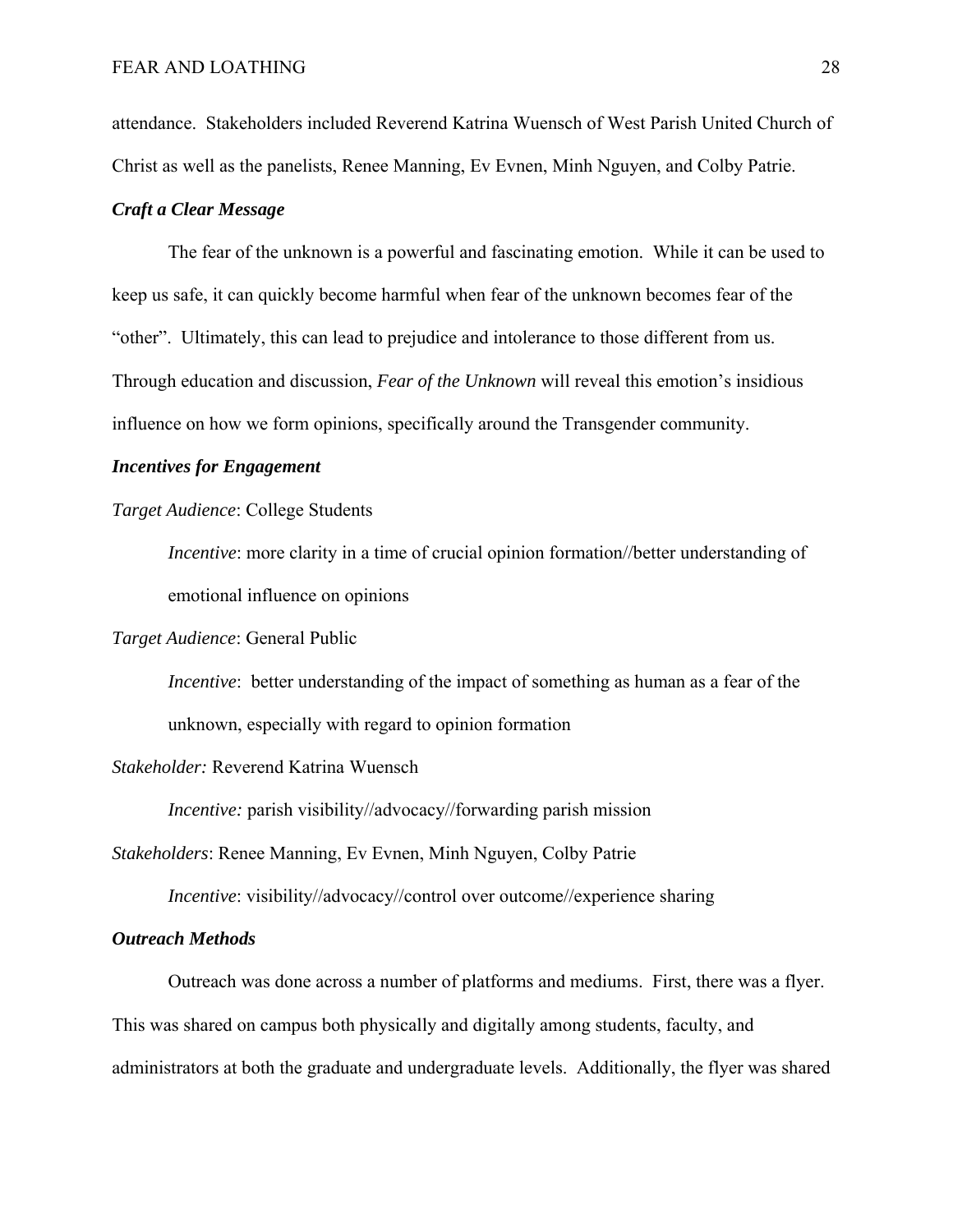digitally with professors and student groups on campuses in nearby communities. Second, outreach was done on social media platforms. I created a Facebook event that people were able to share a total of twenty-four times and an Eventbrite page that received a total of ninety-two views. Additionally, in the week before the event, I left mystery flavored candy with flyers in common spaces on campus as a way to play with the unknown to promote the event.

| <b>NAME</b>                                                        | <b>DELIVERABLES</b>                                                                                                                                                                                                                                                                       | <b>CONTACT</b><br><b>INFORMATION</b> |
|--------------------------------------------------------------------|-------------------------------------------------------------------------------------------------------------------------------------------------------------------------------------------------------------------------------------------------------------------------------------------|--------------------------------------|
| Elizabeth Bedortha Project Lead<br>Merrimack College               | Planner//Facilitator<br>- Identify panelist options and select panelists<br>- Identify and secure location for panel<br>- Plan and implement marketing<br>- Plan agenda<br>- Create survey<br>- Secure food<br>- Prepare day of materials (panelist intros., panelist<br>questions, etc.) | ebedortha@gmail.com                  |
| Volunteers//Fellows Support<br>Merrimack College                   | Volunteers//Supporters<br>- Day of (setup//cleanup)<br>- Floaters<br>- Sign in table                                                                                                                                                                                                      | GroupMe//Facebook page               |
| Melissa Nemon<br>Guidance/Support<br>Merrimack College             | Capstone Prof.<br>- Help create survey<br>- Support with technicalities<br>- General support and guidance throughout process                                                                                                                                                              | nemonm@merrimack.edu                 |
| Renee Manning, Ev Evnen,<br>Minh Nguyen, Colby Patrie<br>Panelists | Serve as Panelists                                                                                                                                                                                                                                                                        |                                      |

## *Responsibilities Chart*

#### *Tools and Measures to Assess*

| <b>What is Being Measured</b>               | <b>How it is Being Measured</b> |
|---------------------------------------------|---------------------------------|
| Willingness to engage with unknown          | Attendance                      |
|                                             | Submitted questions             |
|                                             | Survey responses                |
|                                             | Follow ups                      |
|                                             | Poster responses                |
| Shifts in opinion based on new information  | Survey responses                |
|                                             | Poster responses                |
| Understanding of connection between fear of | Survey responses                |
| the unknown and the Trans community         | Poster responses                |
|                                             | Follow ups                      |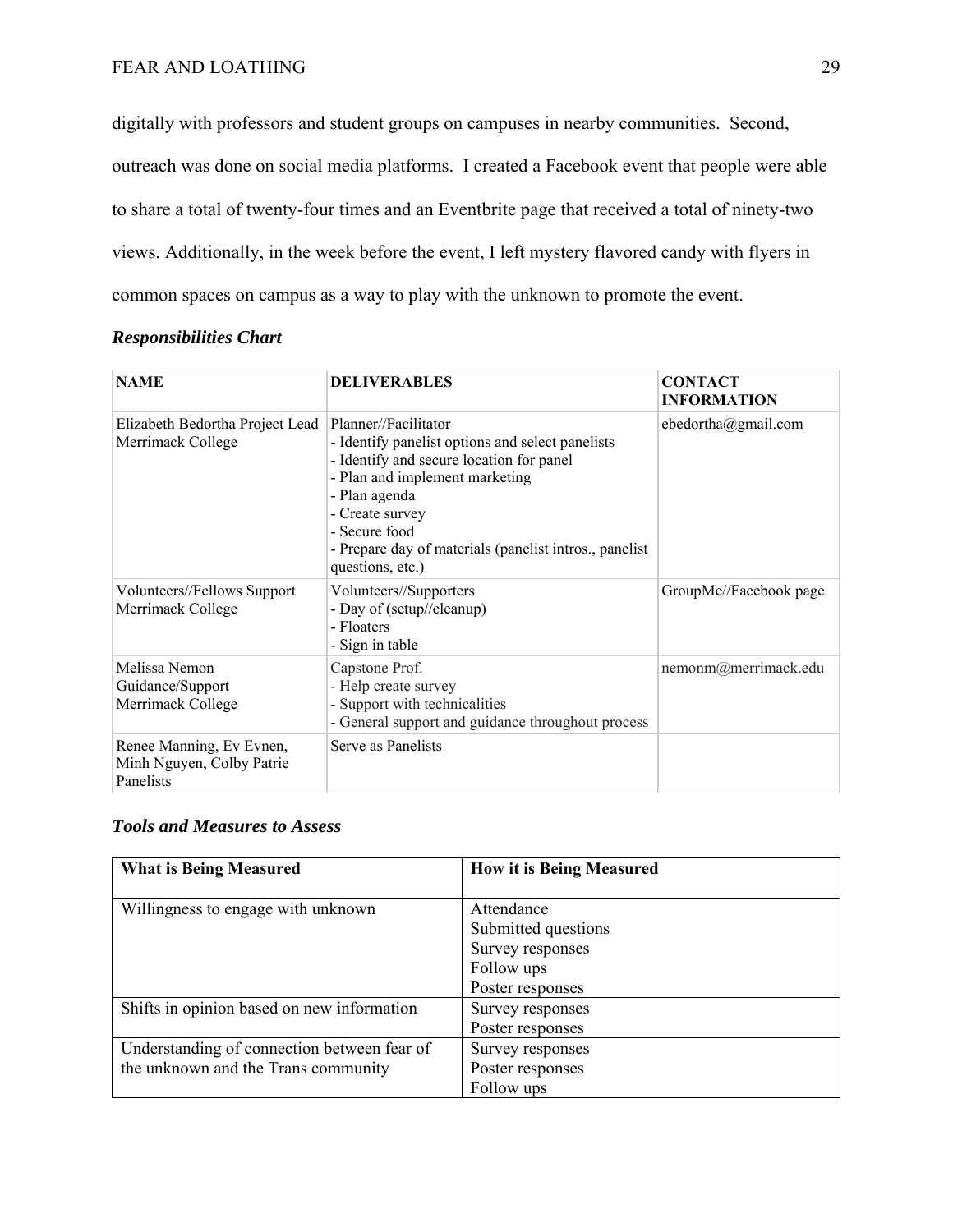# *Implementation Timeline*

|                                              | łЮ.<br>19   | Jan.<br>20-31     | <b>Feb. 1-</b><br>16 | Feb. 17-<br>28         | <b>March 1-16</b><br>(break 11-15) | March 17-<br>31          | April 1-<br>13 | <b>April</b><br>$14 - 30$ |
|----------------------------------------------|-------------|-------------------|----------------------|------------------------|------------------------------------|--------------------------|----------------|---------------------------|
| 1:1s                                         | $\mathbf X$ | $\mathbf X$       | $\mathbf X$          | X                      | $\mathbf X$                        | X                        | X              |                           |
| Potential location<br>meetings               |             |                   | $\mathbf X$          |                        |                                    |                          |                |                           |
| Reach out to potential<br>panelists          |             | X                 | X                    |                        |                                    |                          |                |                           |
| Location decided//secured                    |             |                   | $\mathbf{X}$         |                        |                                    |                          |                |                           |
| Secured 1 <sup>st</sup> panelist             |             |                   |                      | X                      |                                    |                          |                |                           |
| Secured 2 <sup>nd</sup> panelist             |             |                   |                      | X                      |                                    |                          |                |                           |
| Secured 3rd panelist                         |             |                   |                      |                        | $\mathbf X$                        |                          |                |                           |
| Training on LGBTQ+<br>inclusive spaces       |             |                   |                      | $\mathbf X$            |                                    |                          |                |                           |
| Secured 4 <sup>th</sup> panelist             |             |                   |                      |                        | $\mathbf{X}$                       |                          |                |                           |
| Lost 2 <sup>nd</sup> panelist                |             |                   |                      |                        | $\mathbf X$                        |                          |                |                           |
| Marketing//Outreach                          |             |                   |                      |                        |                                    | $\mathbf X$              | X              |                           |
| Finalize marketing<br>materials              |             |                   |                      |                        | $\mathbf X$                        | X                        |                |                           |
| Order food                                   |             |                   |                      |                        |                                    | X                        |                |                           |
| Questions finalized and<br>sent to panelists |             |                   |                      |                        |                                    | $\mathbf X$              |                |                           |
| Event (4/2/2019)                             |             |                   |                      |                        |                                    |                          | X              |                           |
| Agenda finalized                             |             |                   |                      |                        |                                    | $\mathbf{X}$             |                |                           |
| Survey finalized                             |             |                   |                      |                        | $\mathbf X$                        |                          |                |                           |
| Secured replacement<br>panelist              |             |                   |                      |                        | $\mathbf X$                        |                          |                |                           |
| Data analysis complete                       |             |                   |                      |                        |                                    |                          | $\mathbf X$    |                           |
| "Thank you" sent to<br>stakeholders          |             |                   |                      |                        |                                    |                          | $\mathbf{X}$   |                           |
| Follow up sent to panelists                  |             |                   |                      |                        |                                    |                          | $\mathbf{X}$   |                           |
| Final meeting with<br>Katrina                |             |                   |                      |                        |                                    |                          |                | $\mathbf{X}$              |
|                                              | Jan. 1-     | Jan.<br>$20 - 31$ | 16                   | Feb. 1- Feb. 17-<br>28 | <b>March 1-16</b><br>(break 11-15) | March 17- April 1-<br>31 |                | <b>April</b><br>$14 - 30$ |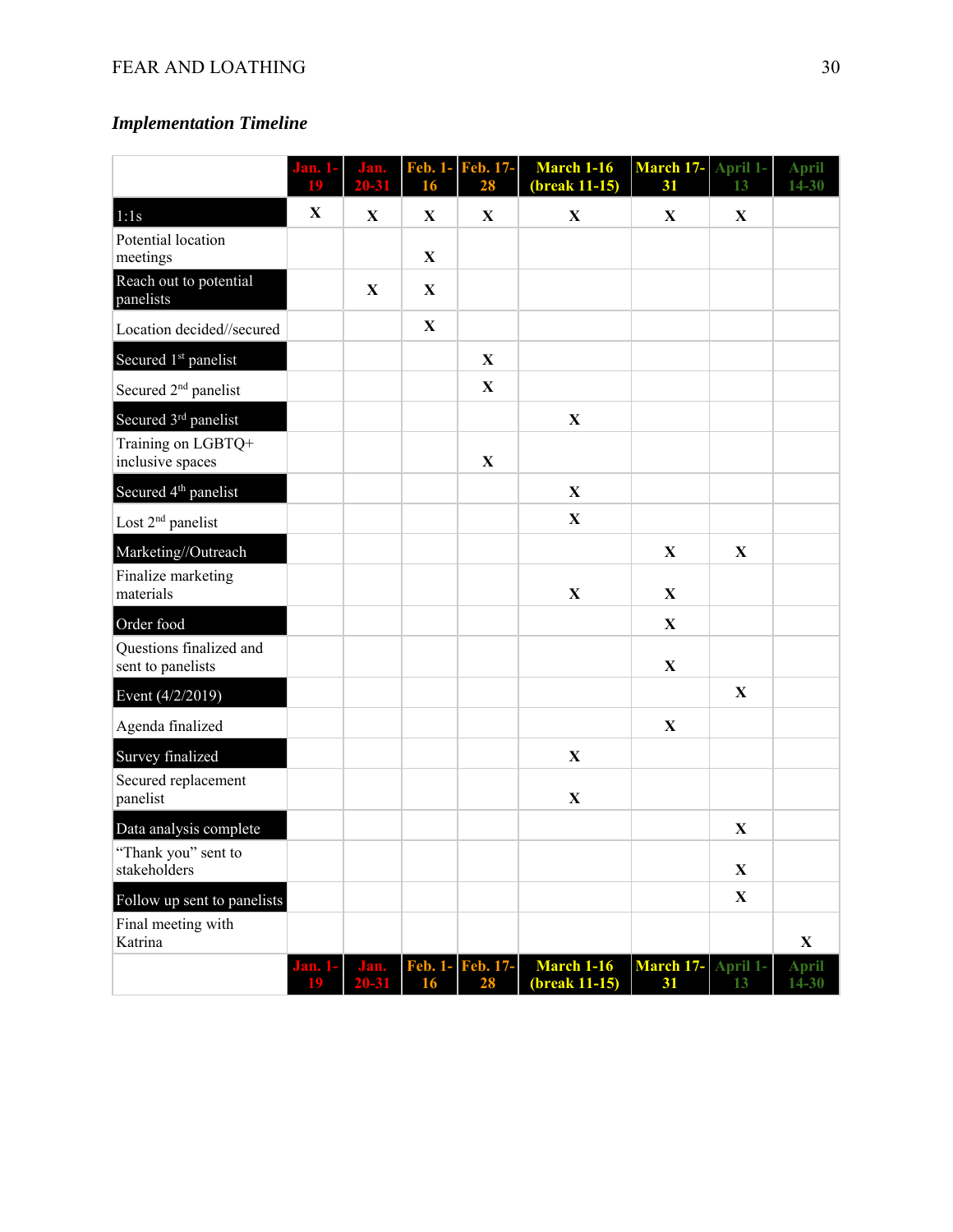#### *Logical Framework//Logic Model*

#### **Short Term Outcomes:**

1. *Increase understanding* of fear of the unknown and its impact on opinion formation

2. *Increase resources* - fair news reporting//not discussing in a vacuum

3. *Increase network* - controversy with civility//okay with debating and challenging self and others

**Intermediate Outcomes:** 

Consideration of the role of fear of the unknown in day to day life, particularly opinion formation

#### **Methodology**

This project utilized a mixed methods approach to determine participant reactions and response to the *Fear of the Unknown* workshop.

#### *Participants*

 Prior to the event, outreach was targeted to the surrounding community at large, Merrimack College students, and congregants of surrounding United Church of Christ (UCC) parishes. UCCs pride themselves on being "Open and affirming congregations", welcoming to all. The West Parish UCC was chosen to host the event due to their open support of Proposition 3 in Massachusetts, regarding Transgender rights. While many community members and UCC congregants attended, few college students were present.

#### *Materials*

As a means of measurement, three tools were used. The first were posters with prompts for participants to answer as they signed in and ate dinner. The prompts were "Gender is//isn't…" and "How do you form opinions?" Participants wrote and drew answers on each of the poster. These were to gauge how participants were entering the space as well as begin the reflective thought process. The second means of measurement used was the post event survey.

**Long Term Outcomes:** 

Over time, opinions will be formed from legitimate information rather than based on harmful stereotypes with regard to the Trans population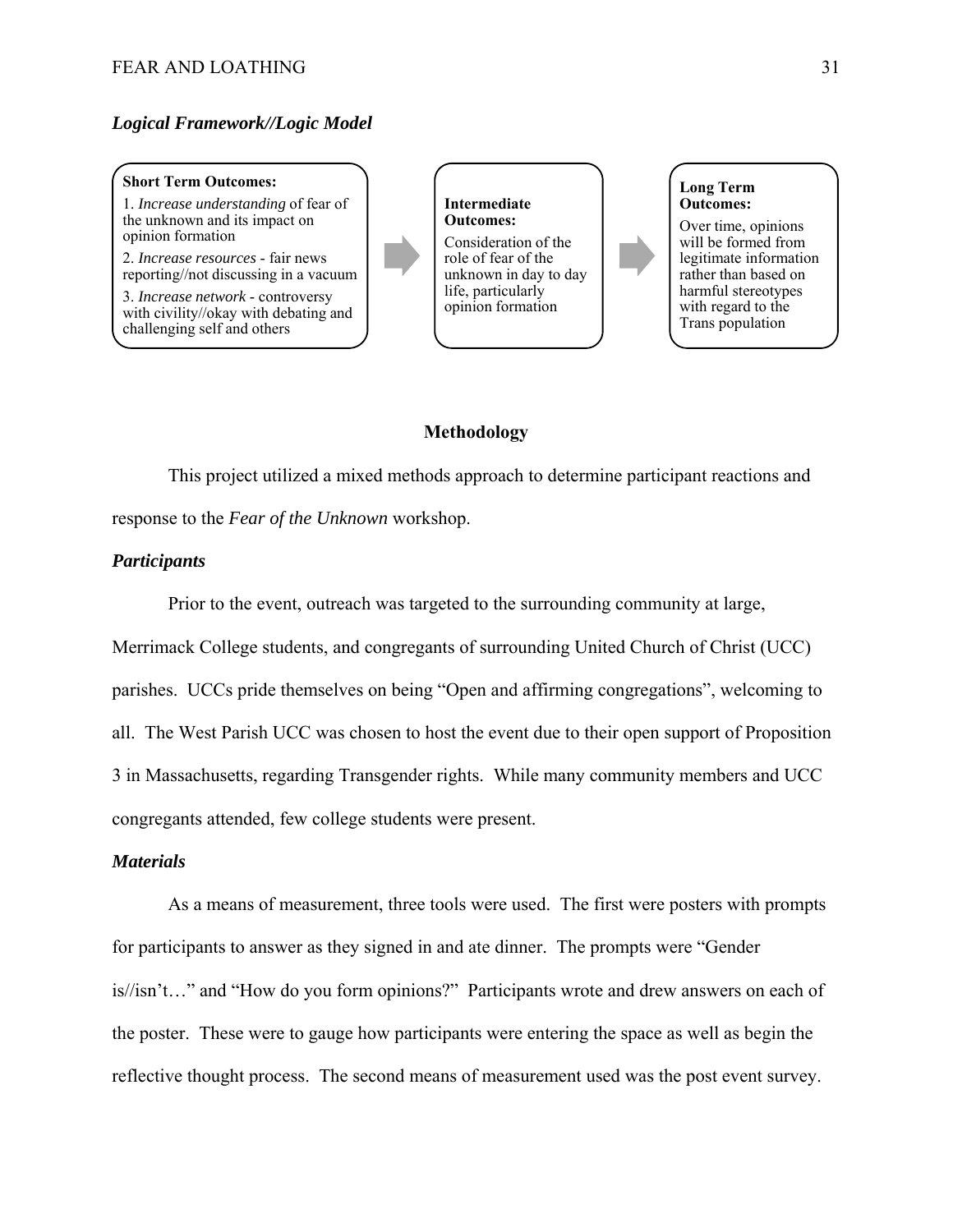Following the panel discussion, participants completed a survey regarding their thoughts on the event and topic as well as their demographics. The final form of measurement are the panelist questions submitted anonymously by participants. These show what people are curious about but perhaps to hesitant to ask out loud.

#### *Procedure*

 Prior to the event, panelists who identify as Transgender and are experts in the field of defending and promoting the rights of Transgender individuals were recruited through a number of avenues. I became connected to Renee Manning and Ev Evnen both through mutual connections. Minh Nguyen, I met while attending one of their trainings on creating LGBTQ+ inclusive spaces. After reaching out to Northern Essex Community College's Gender Sexuality Alliance as part of event outreach, I was put into contact with Colby Patrie who gladly agreed to serve as a panelist.

 Much of the marketing, both to the public and specifically to college students, was done via Facebook, namely creating and sharing an event page. Additionally, numerous emails were sent to local nonprofits, local open and affirming congregations, LGBTQ+ serving organizations, and neighboring colleges and universities including campus clubs and professors.

 The event began at 6:00pm on a Tuesday evening at the West Parish United Church of Christ in Andover, MA. Upon arrival, participants were greeted, signed in, and given the post event survey and a brief explanation of its purpose. Sandwiches, snacks, and water were available for participants to help themselves and tables were set up to allow for comfortable eating. On the tables were the interactive posters with prompts "Gender is//isn't…" and "How do you form opinions?" so that participants could begin to reflect on the topic as they ate and transitioned into the space. In addition to the posters, there were notecards and a bag for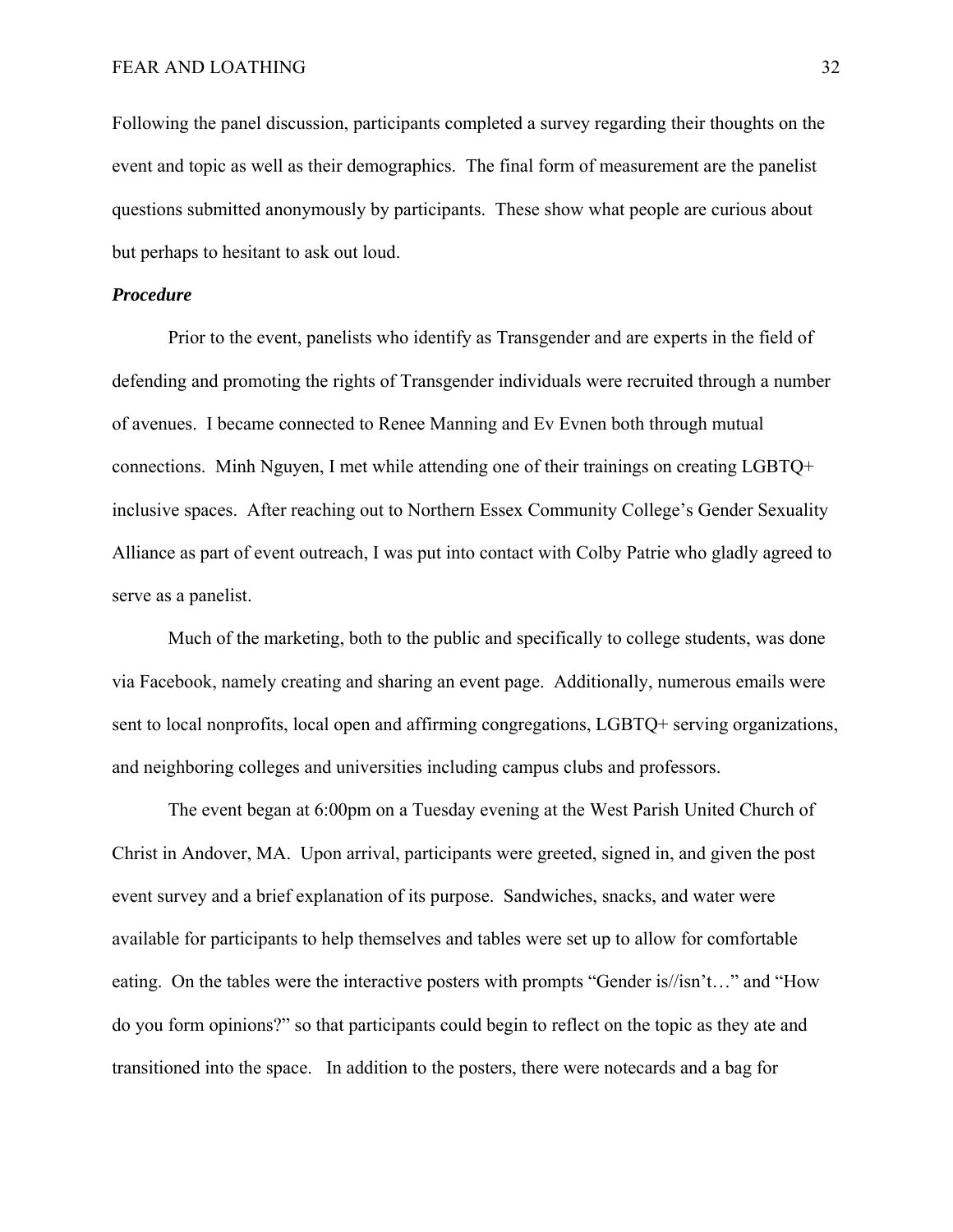participants to submit questions for the panelists. Lastly, there were tent cards explaining the interactive posters and alerting participants that the panel itself will begin at 6:30pm.

 Five minutes prior to the panel's start, submitted questions were collected from the tables and added to the list of planned questions. At this time, participants were encouraged to move from the tables and sit in rows of chairs facing the table of panelists.

 Following panelist introductions, from 6:30pm until 7:00pm, planned questions more around the fear of the unknown and transphobia were asked and responded to by the panelists. From 7:00pm until 7:30pm, questions submitted by participants were asked and responded to by the panelists. After the last question was answered, cookies were set out with the food and participants were reminded to fill out their surveys and return them on the sign in table.

 As participants filled out and returned surveys, some lingered to speak to the panelists. The event ended at 8:00pm. Following the event, data gathered from the interactive posters, post event surveys, and participant questions were analyzed.

#### **Findings**

 Of the 30 people who attended the panel discussion, 26 signed in and 24 completed and returned surveys. Of the 24 who completed the survey, 9 identified themselves as LGBTQ+, 14 as an ally to that community, 5 as being a family member of an LGBTQ+ identifying person, 4 simply as curious people, and 2 as other, identifying themselves as "Trans" and "advocate".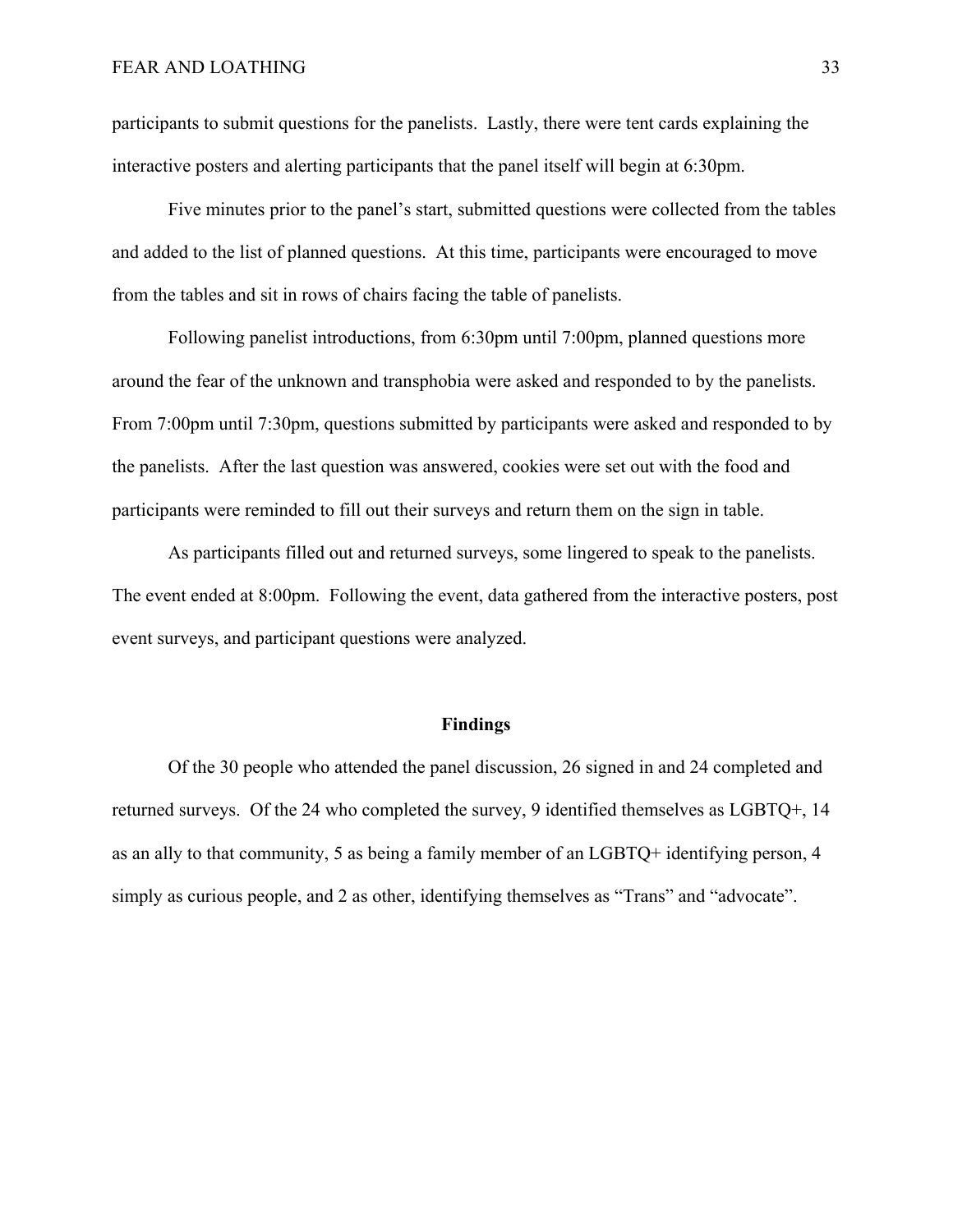*Figure 1: Participant Identity* 



Of the 24 participants who completed a survey, 3 identified themselves as male, 19 as female, 3 as non-binary/third gender, and 2 selected to self-describe, one as "Trans" and the other as "genderfluid".

*Figure 2: Participant Gender* 



Twenty participants identified themselves as Caucasian/White, 2 as

Hispanic/Latino/Latina/Spanish Origin, 1 as Black/African American, 1 as Asian, and 1 as not listed – "Jewish".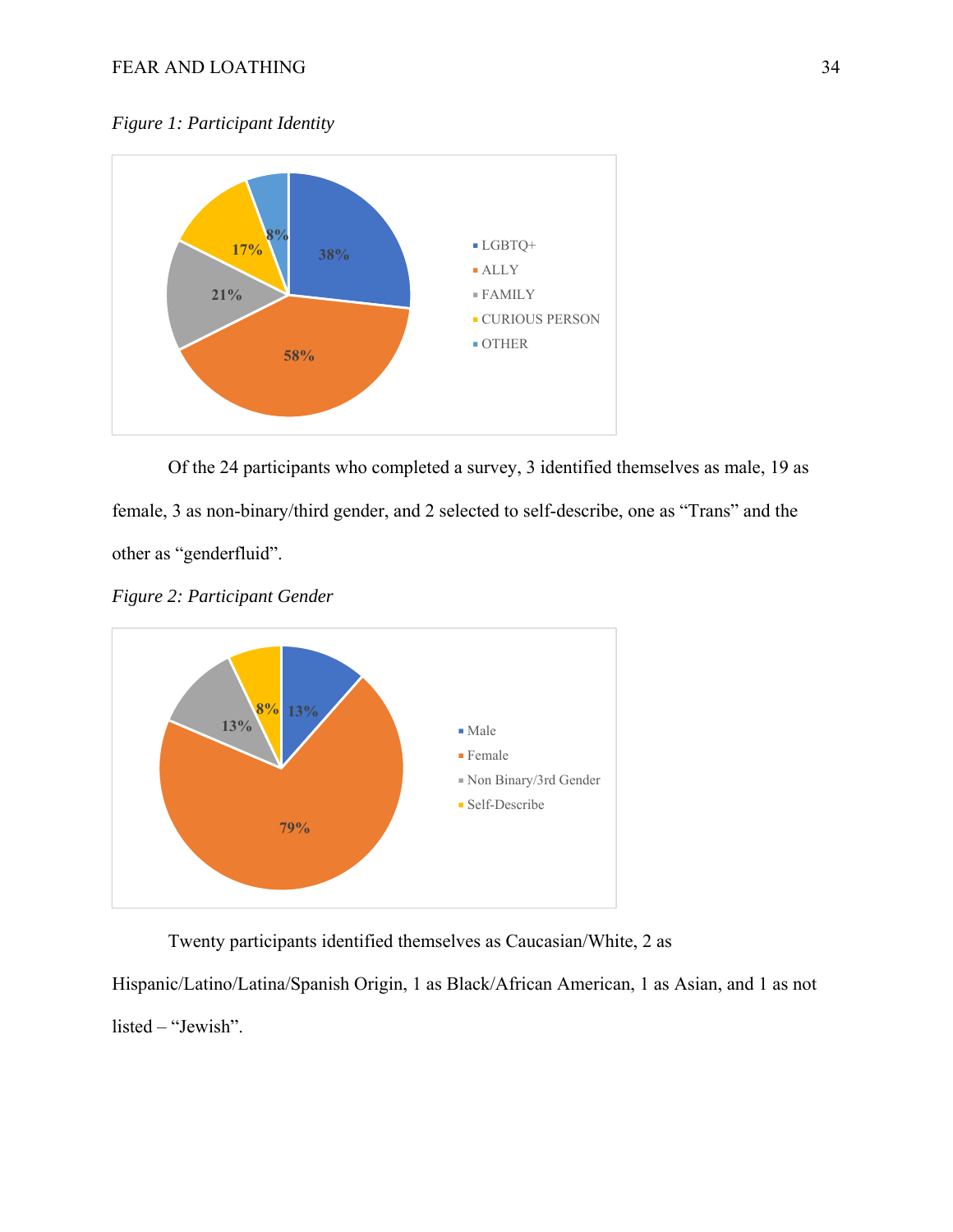Of those who completed the survey, 2 were under the age of 25, 9 were between 25-34, 1 was between 35-44, 2 were between 45-54, 5 were between 55-64, and 5 were 65 or older.

 Of those who identified themselves as members of the LGBTQ+ community, 3 were between the ages of 25-34, 1 was between 35-44, 1 was between 55-64, and 4 were 65 years of age or older.



*Figure 3: LGBTQ+ Participants by Age* 

Of the 24 surveys completed, 21 rated the event "excellent" and 3 rated it "good".

 In response to the statement "I have a better understanding of the impact of fear of the unknown on forming opinions", 9 people strongly agreed, 13 agreed, and 1 disagreed.

 In response to the statement "I will consider how to be more thoughtful in forming my opinions", 8 people strongly agreed, 13 agreed, and 2 disagreed.

 In response to the statement "I have thought more critically about how I might interact with Transgendered individuals", 9 strongly agreed, 12 agreed, and 2 disagreed.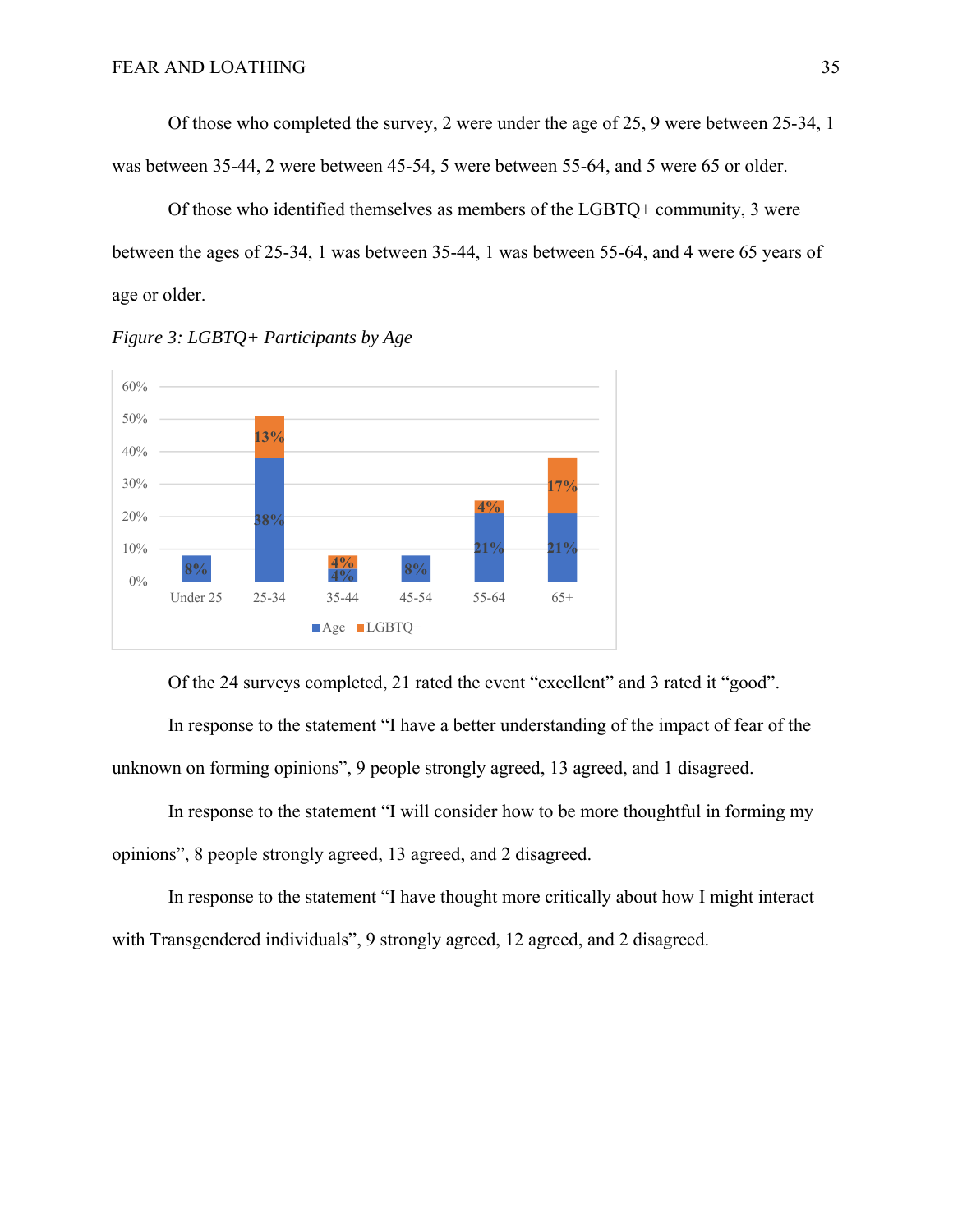

*Figure 4: Thought Critically About How I Might Interact with Transgendered Individuals* 

In response to the statement "I will seek more information on Transgender issues", 14

people strongly agreed, 6 agreed, and 2 disagreed.

*Figure 5: Will Seek More Information on Transgender Issues* 



 In response to the statement "I will engage in other, similar Transgender (or LGBTQ+) awareness/educational events", 16 people strongly agreed, 4 agreed, and 2 disagreed.

 When asked what learnings from the event were most valuable to them, participant responses fell into the main categories of "Ah-ha!" moments and humanization. There were 14 "Ah-ha!" moments and 13 instances of humanization. "Ah-ha!" moments focused largely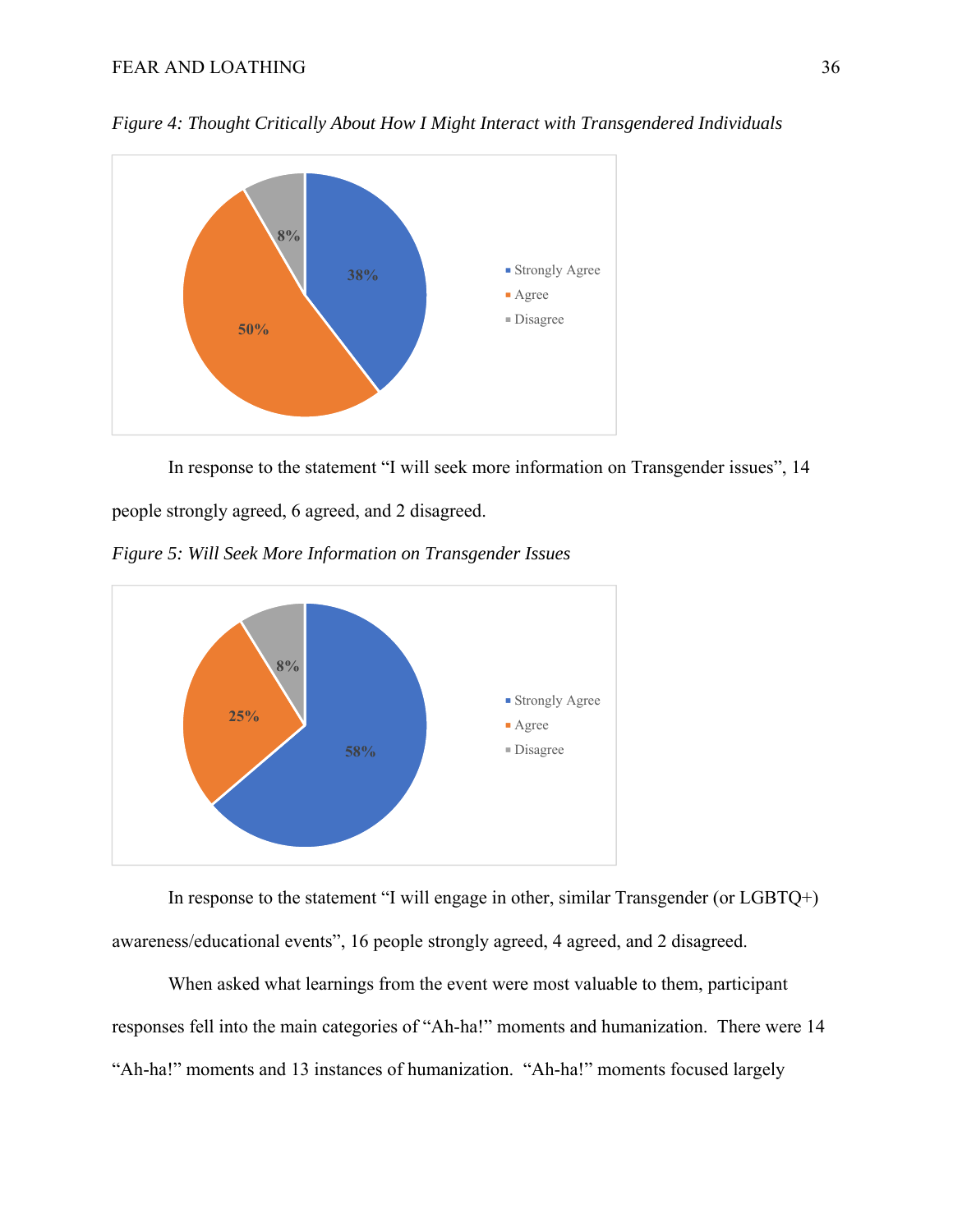around responses to the unknown and important roles for allies to play. The instances of humanization focused on the lived experiences shared by the Transgender panelists.

 When asked what challenged them or challenged their previously held beliefs, the responses were broken into the categories of media, religion, personal, and societal. Of the 24 people who complete surveys, 1 responded with media, 5 with religion, 4 with personal, and 2 with societal. The media response addressed negative representation of the Transgender community. The responses around religion focused on the intersection between the LGBTQ+ and religious communities. Most personal responses expressed that this event was a first step in the participant's learnings around the LGBTQ+ or Transgender community. The societal responses were with regard to how humans perceive things.





 Participants were asked "How were you feeling about this topic before you came in?" and asked to circle an emoticon – Large Smile, Smile, Straight Face, Frown, Large Frown. Before the event, 9 people responded with a Large Smile, 9 with a Smile, and 6 with a Straight Face.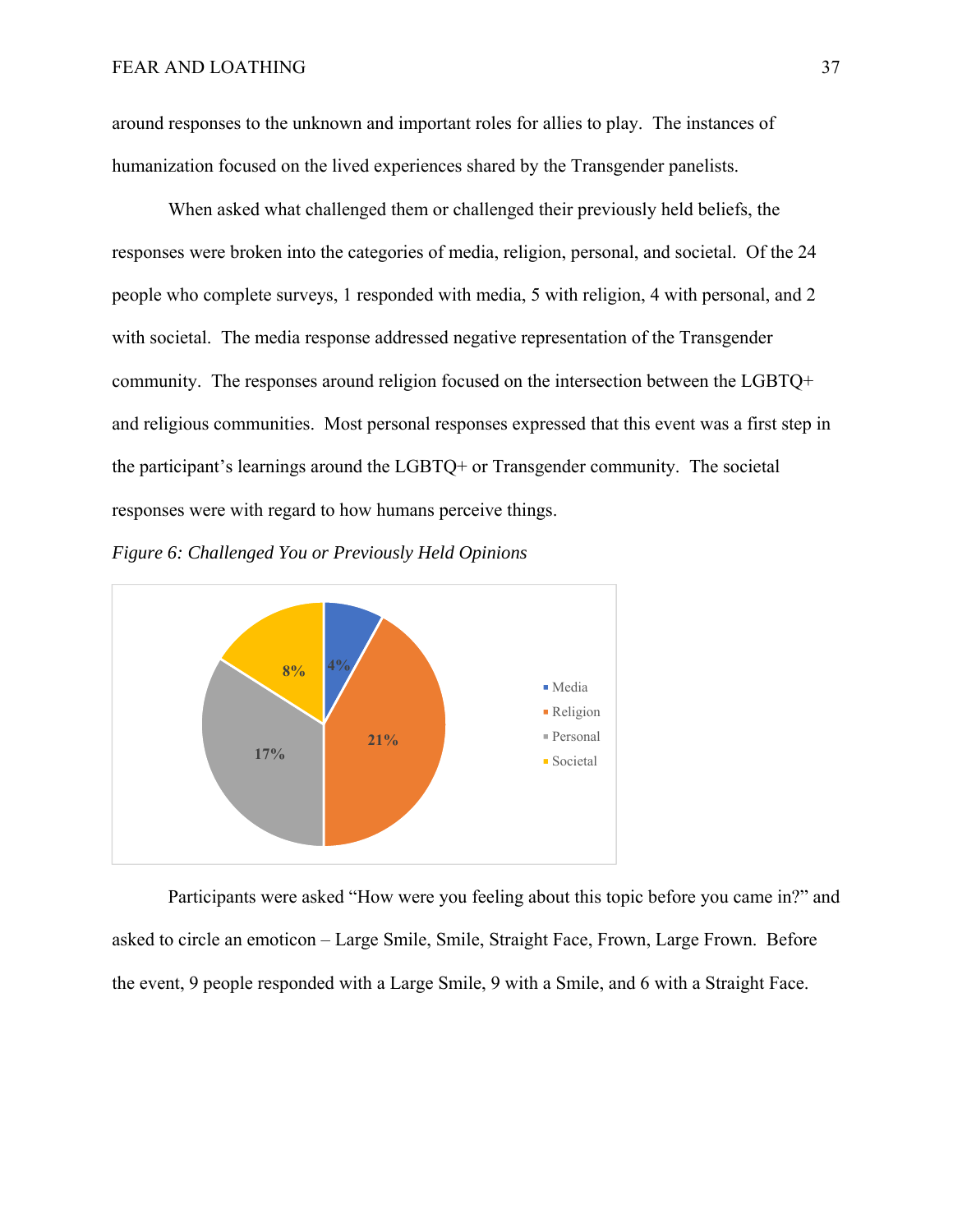*Figure 7: Feelings Before Event* 



 Participants were then asked "How are you feeling about this topic now that it's over?" and asked to circle one of five emoticons – Large Smile, Smile, Straight Face, Frown, Large Frown. After the event, 16 people responded with a Large Smile, 3 with a Smile, and 1 with a Straight Face.

*Figure 8: Feelings After Event* 



 When asked how the workshop could be improved, there were three main categories of responses – defining of terms, more time for questions, and a greater diversity in attendees and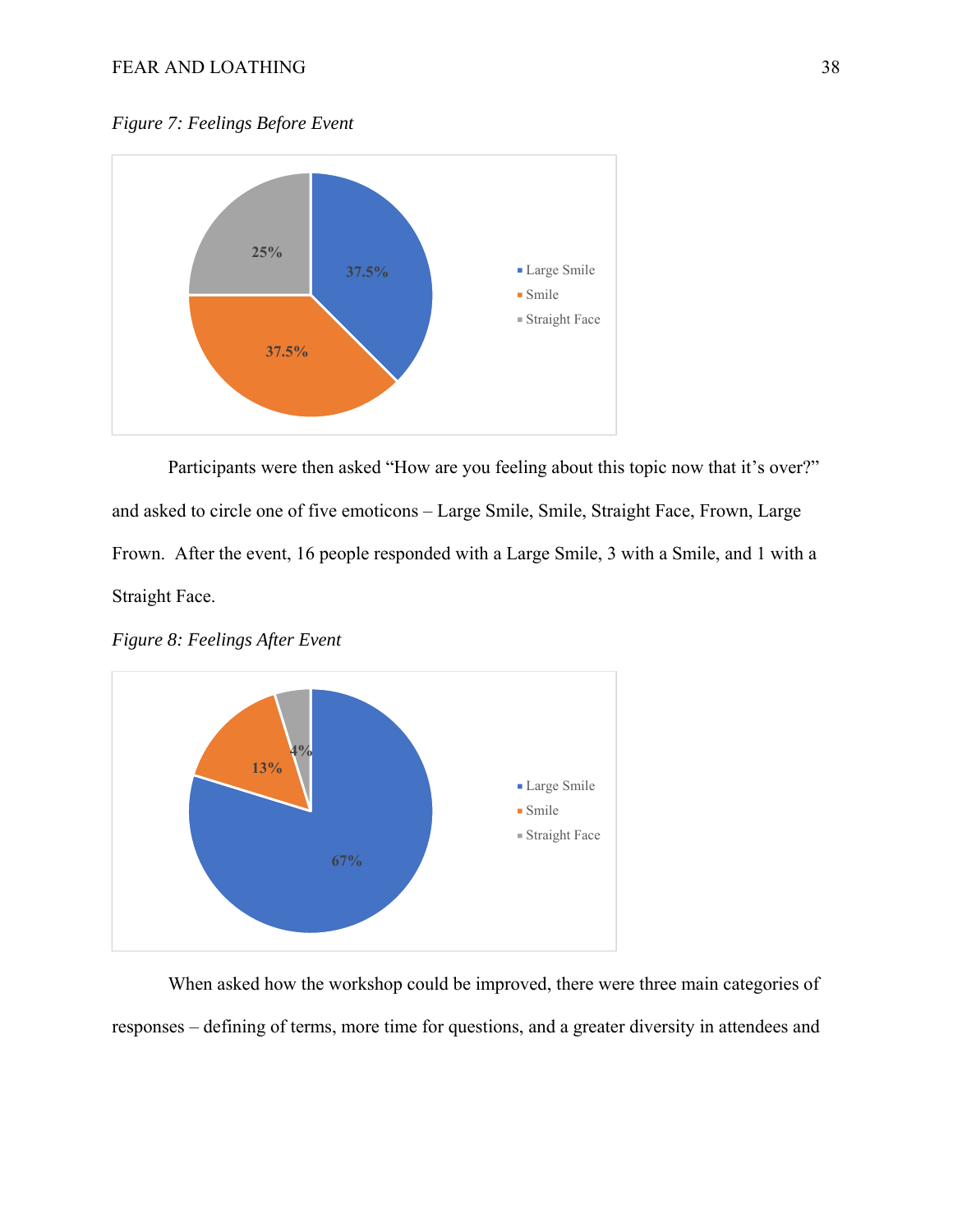experiences shared. Responses from the interactive posters and participant questions can be found in Appendix D: Panelist Questions and Appendix F: Poster Responses.

#### **Discussion**

Based on the event evaluation and feedback, the results were overall positive. While a defining of key terms and additional time for questions could have enhanced the experience, participants were able to engage with the Transgender population in a space supportive of curiosity. Following the hour-long panel, participants had "appreciated the range of experiences" shared by the panelists and had "gained greater understanding and empathy for daily, lived experience of Trans "folkx". One participant reported learning "new, powerful ways that I can be an ally and seek more education" and another mentioned a specific resource they will be exploring.

In the current political climate, it seems that opinions are often stated as facts and fear is being used as a tool to maintain a hierarchy, revisiting conflict theory. When discussing critical opinion formation, one participant said, "It is imperative that people realize that we all live and have lived in a diverse world and that many of our opinions are politically distilled for us and not for our own good". This participant's recognition of the world's complexity combined with an understanding of how opinions can be influenced is exactly the kind of thought process this event was striving to provoke. One particularly moving response embodied the desired "ah-ha!" moments and humanization of the Transgender community. The participant wrote, "People don't go into this lightly. I know that's a silly statement, but because I 'didn't want to think' about the topic, I truly didn't give it much thought – it was easier to think that this was a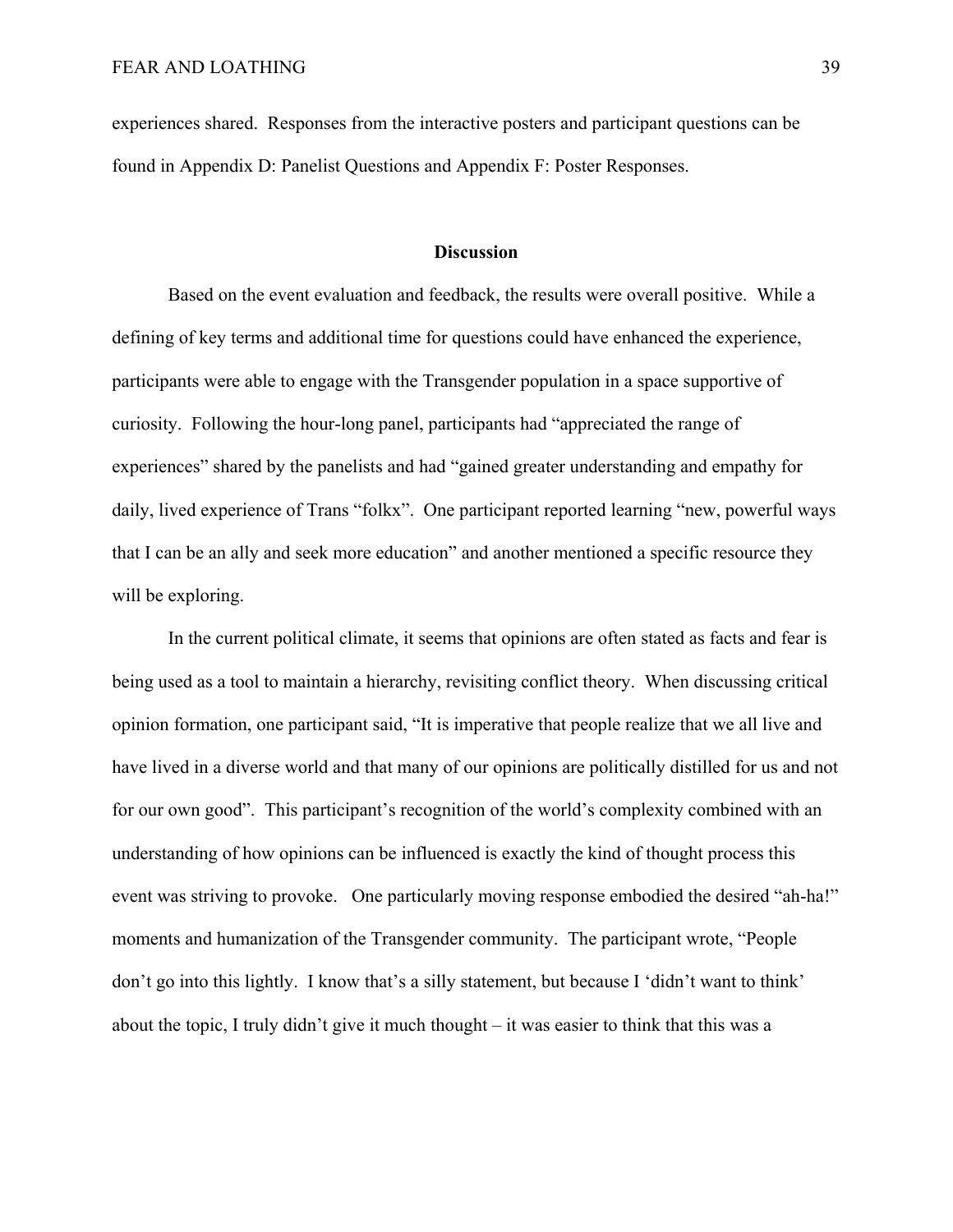choice…my eyes have been opened as well as my heart and mind". An impact was made on this participant, simply in the hour that the panel occurred.

Reviewing participants' feelings about the topic upon entering and exiting, it is clear that exposure theory was effective within the framework of this panel. Of the responses before and after, none circled frown or large frown. Upon entering the space, 25% of participants circled the straight face emoticon and 37.5% circled the large smile. Following the event, only 4.1% circled the straight face emoticon and 66.6% circled the large smile. Applying exposure theory on a broader scale, consider the amount of positive impact that could be made if the Transgender community were given fair representation within the media.

With regard to demographics, the age groups and the distribution of LGBTQ+ identifying people among those groups, was surprising. The 25-34 age group accounts for 37.5% of participants and the 55-64 and 65+ combined account for 41.6% of participants. In my experience within social justice conversations, particularly around LGBTQ+ topics, those who engage tend to be from younger generations, so the large participation from those 55 and older was notable. Additionally, of the 5 seniors, 4 identified themselves as members of the LGBTQ+ community. This is notable because the LGBTQ+ population is largely represented in the media and popular culture as a young community and queer seniors often become invisible. Additionally, there is a clear age gap between LGBTQ+ identifying participants (see *Figure 3: LGBTQ+ Participants by Age)*.

 When asked what about the panel discussion challenged them, 20.8% of participant responses were about the relevance of religion in the conversation. In addition to the event being held in a United Church of Christ, Renee Manning, one of the panelists, is soon to be ordained and was wearing a collar at the event. One of the questions submitted by a participant asked the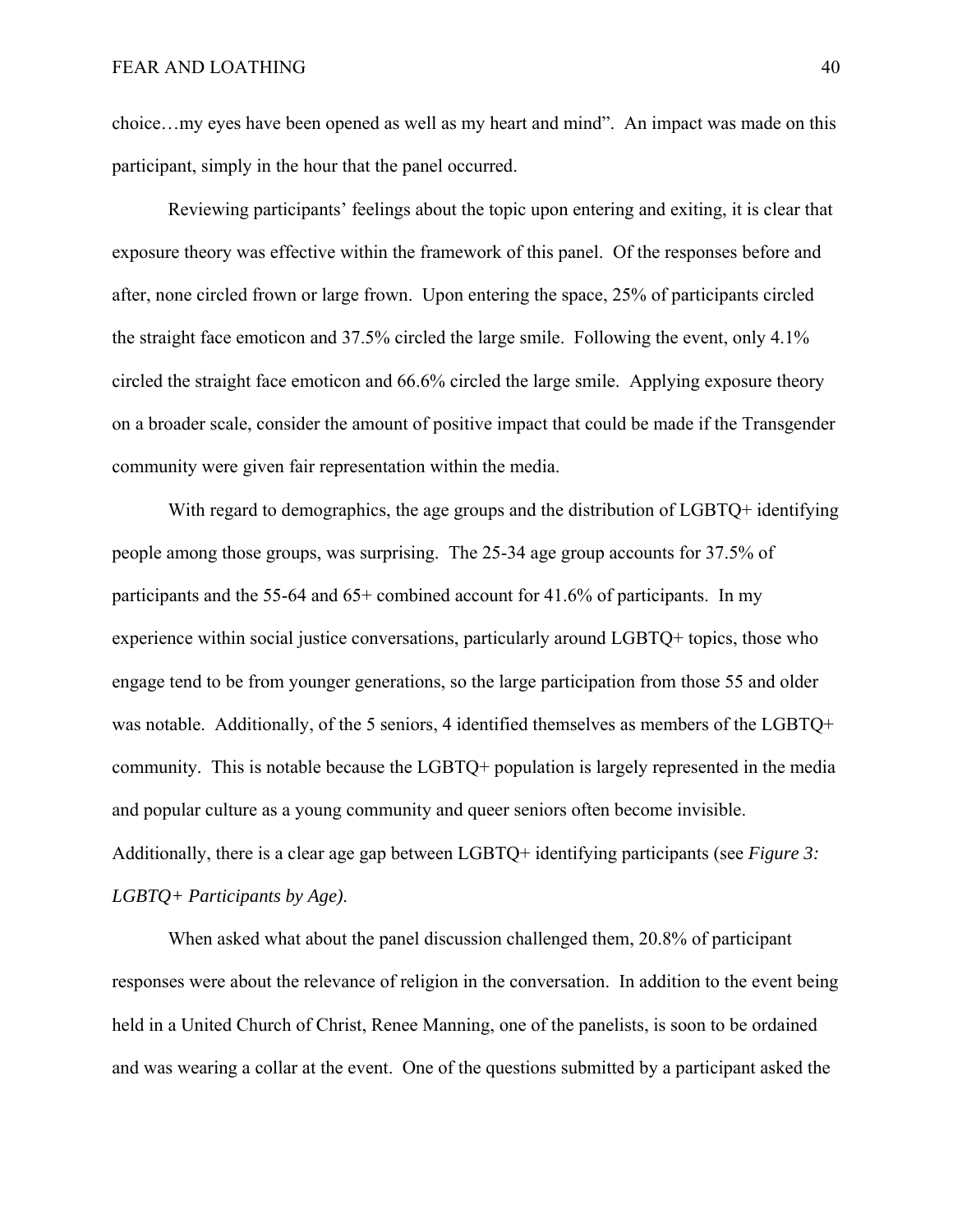panelists, "How has religion affected your view of the LGBTQ+ community?". Each of the panelists responded with a personal connection to religion in a variety of ways and among the four of them, three religions were represented. Upon further review of the 20.8% mentioned above, none of them are LGBTQ+ identifying and most identified themselves as allies to the LGBTQ+ community.

 Based on the panelist responses compared with the survey responses, there is a disconnect between the queer community and their allies around the intersection with religious communities. Of those in attendance, panelists and participants, those who identified as LGBTQ+ were not surprised by the overlapping within communities. One participant even wrote, "Loved hearing from so many people, especially from people of faith as I am also a Trans person of faith". Because the norm has become animosity between religious and queer communities, intersections like those shared by the panelists can come as a surprise to some. Those who may have been lacking in personal narratives within the queer community or those who are unfamiliar with one or both communities may not know of such intersections, and therefore, will be challenged by them. This raises the question of how to normalize the intersection between queer and religious communities.

#### *Limitations*

 While the results of the event are overall positive, there were a few limitations to be considered. First is the nature of the topic. Events around social justice topics, particularly the LGBTQ+ community, tend to be attended largely by likeminded people who already ascribe to the ideas being discussed. Knowing that thoughts on Transgender rights have unfortunately become a polarized, a discussion like this may be daunting for someone even mildly unfamiliar with the topic. Additionally, because the event was not held on a college campus, it was difficult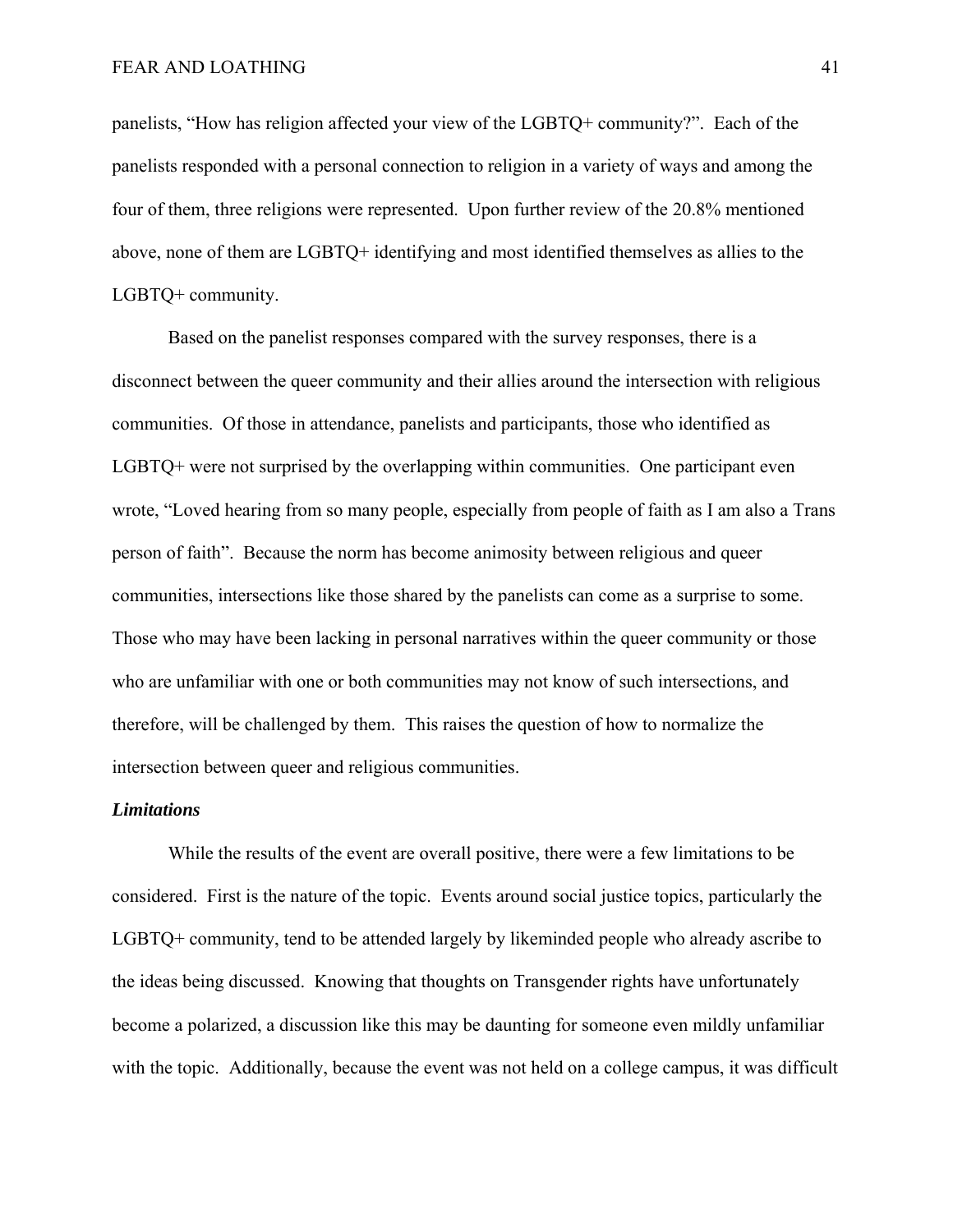to recruit students. Despite marketing with flyers, candy, newsletter postings, and across multiple student organizations, there were no undergraduate participants.

#### *Implications*

In the weeks leading up to the event, the event page received a lot of traffic, and many people responded as "interested" on Facebook, however, the number of RSVPs did not reflect this alleged interest. As mentioned above, thirty people attended the event total, so there appears to be a gap between interest and a willingness to commit and also between a willingness to commit and a willingness to attend. How can we as a society work to make conversations like this seem less daunting and more digestible?

Returning to a previous point, if exposure to a new community for a one-hour panel can provoke such clear and positive shifts in participant mindset, what could be done on a larger scale? The Transgender population is barely beginning to see representation in the media; however, it largely tokenizes the Trans experience. What steps could be taken, personally and within communities, to normalize the Trans experience? How can we increase visibility and awareness without putting those who identify as Transgender in greater danger? This workshop is a step and my hope is that in coming years, these and other questions will be approached with curiosity rather than fear and that because of that, the world will become a more accepting place for Transgender individuals.

#### **Conclusion**

It is clear that if unchecked, fear, particularly of the unknown, can lead to bias, prejudice, and discrimination. For the Transgender community, this can mean being met with hatred and violence simply for challenging societal norms, namely the rigid gender binary. Because this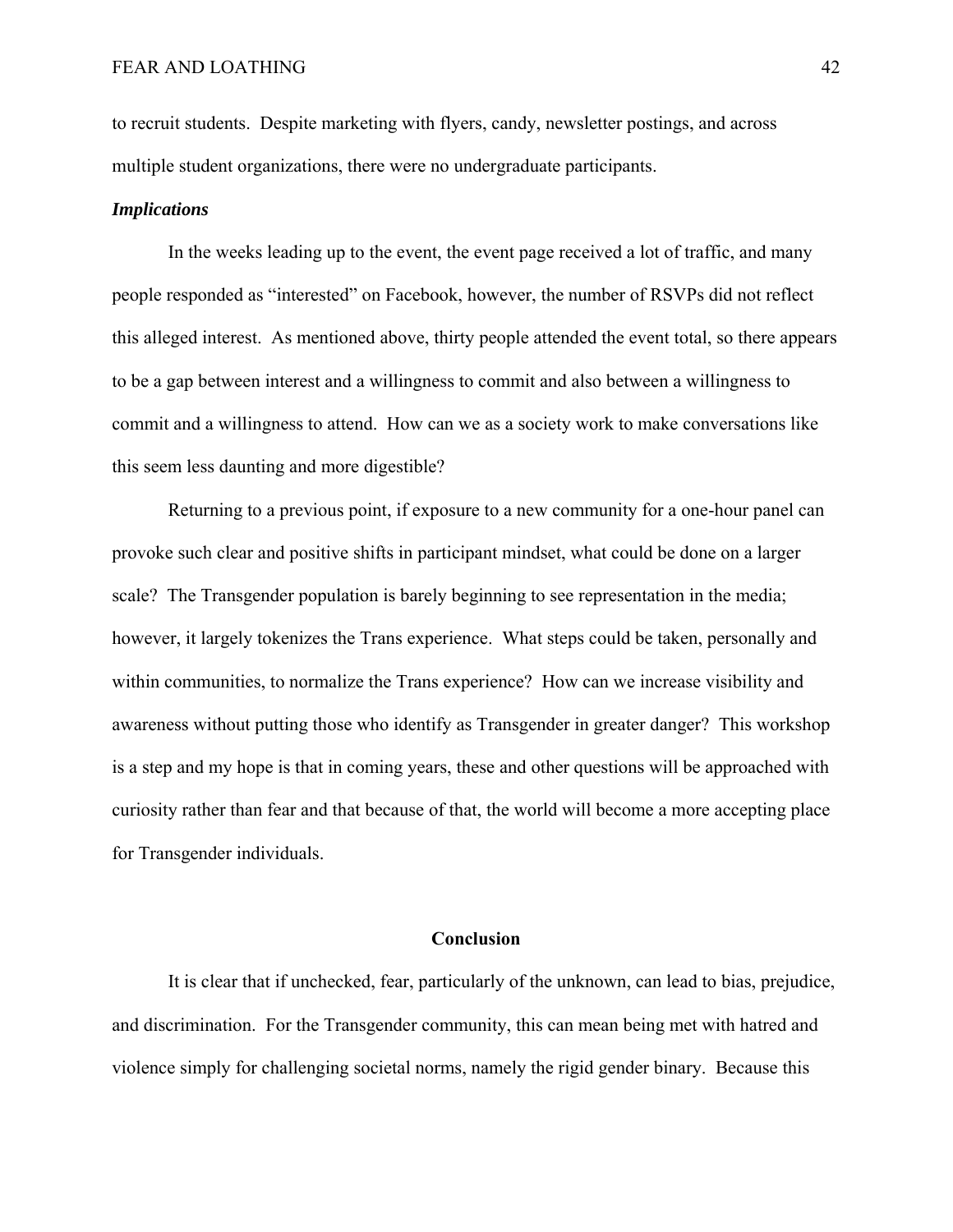preference is a natural one and because emotions cannot be controlled, we mustn't attempt to fight it. Instead, we must challenge, examine, and question the emotion.

 In the same way that we can shake off a sadness stemming from a rainy day but should acknowledge the sadness that comes with losing a loved one, we must examine our fears. If they are stemming from a simple and natural preference for the familiar, they can be broken down and tackled, however, if the fear is alerting us to a true danger, we must acknowledge this emotion.

 Society continues to change around us and with it the norms and unspoken rules of day to day life. It is crucial that we as humans become aware of our emotions and because of this awareness, become more comfortable with the idea of difference and change and learn to engage with curiosity rather than fear.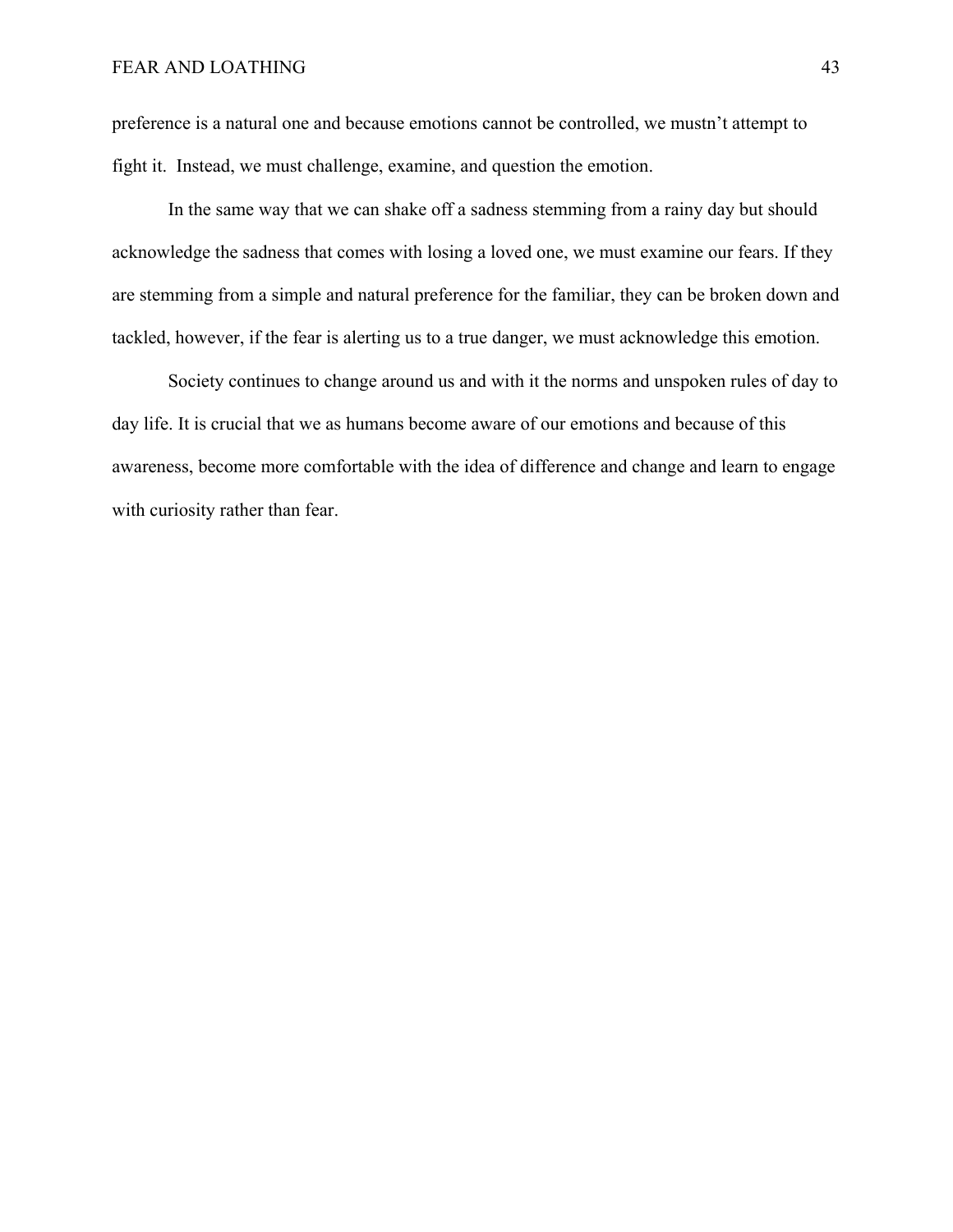#### **References**

- Allport, G. W., Clark, K. & Pettigrew, T. (1954). *The nature of prejudice*. New York, NY: Basic Books Publishing.
- Baker, D. S. & Carson, K. D. (2011). The Two Faces of Uncertainty Avoidance: Attachment and Adaptation. *Journal of Behavioral & Applied Management*, *12*(2), 128–141.
- Bauer, G. & Scheim, A. (2016). *Transgender people in Ontario, Canada: Statistics from the Trans PULSE Project to inform human rights policy*. University of Western Ontario. Retrieved from http://transpulseproject.ca/wp-content/uploads/2015/06/Trans-PULSE-Statistics-Relevant-for-Human-Rights-Policy-June-2015.pdf
- Bonn, S. (2017). Fear-Based Anger Is the Primary Motive for Violence. *Psychology Today*. Retrieved August 12, 2018 from https://www.psychologytoday.com/blog/wickeddeeds/201707/fear-based-anger-is-the-primary-motive-violence
- Brizi, A., Mannetti, L. & Kruglanski, A. W. (2016). The closing of open minds: Need for closure moderates the impact of uncertainty salience on outgroup discrimination. *British Journal of Social Psychology*, *55*(2), 244–262. doi.org/10.1111/bjso.12131
- Brooker, C., Foster, J., Armstrong, J. & Bridges, W. (Writers), & Brooker, C. (Director). (2011). Black Mirror: Season 4, Episode 2 – Arkangel. [Television Series Episode]. London, UK: Netflix. In Brooker, C. & Jones, A. (Executive Producers), *Black Mirror*. Great Britain: Netflix Original.
- Buller, J. L. (1998). Xenophanes. *Dictionary of World Biography: The Ancient World*, 1–3. Amenia, NY: Salem Press.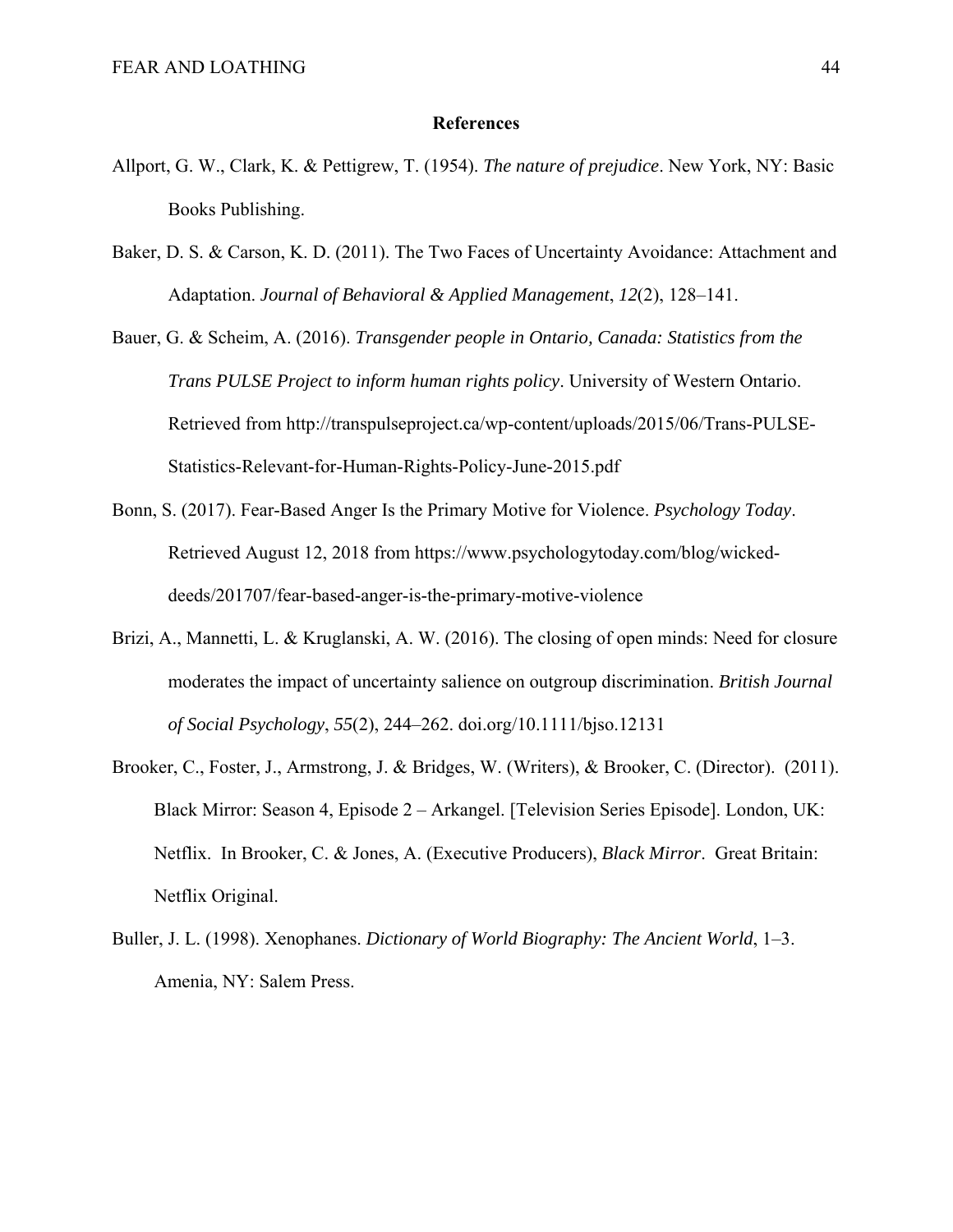- Carleton, R. N. (2016). Into the unknown: A review and synthesis of contemporary models involving uncertainty. *Journal of Anxiety Disorders*, *39*, 30–43. doi.org/10.1016/j.janxdis.2016.02.007
- Day, K., Stump, C. & Carreon, D. (2003). Confrontation and loss of control: Masculinity and men's fear in public space. *Journal of Environmental Psychology*, *23*(3), 311–322. doi.org/10.1016/S0272-4944(03)00024-0
- Eichinger, B., Schaefers, B. & Geissler, D. (Producers), & Peterson, W. (Director) (1984). *The NeverEnding Story* [Motion Picture]. United States of America: Producers Sales Organization.
- Encyclopedia Britannica (2018). *Protestant ethic*. Retrieved December 14, 2018 from https://www.britannica.com/topic/Protestant-ethic
- France, D. (Producer) & France, D. (Director). (2017). *The Death and Life of Marsha P. Johnson.* [Motion Picture]. Los Gatos, CA: United States of America: Netflix.
- Furedi, F. (2006). *Culture of Fear Revisited*. New York, NY: Continuum International Publishing Group A&C Black.
- Ginzburg, C. (1976). High and Low: The Theme of Forbidden Knowledge in the Sixteenth and Seventeenth Centuries. *Past & Present, (73*), 28–41.
- Human Rights Campaign (2018). *Violence Against the Transgender Community in 2018*. Retrieved October 21, 2018 from http://www.hrc.org/resources/violence-against-thetransgender-community-in-2018/
- Knobloch-Westerwick, S. (2014). *Choice and Preference in Media Use: Advances in Selective Exposure Theory and Research*. New York, NY: Routledge.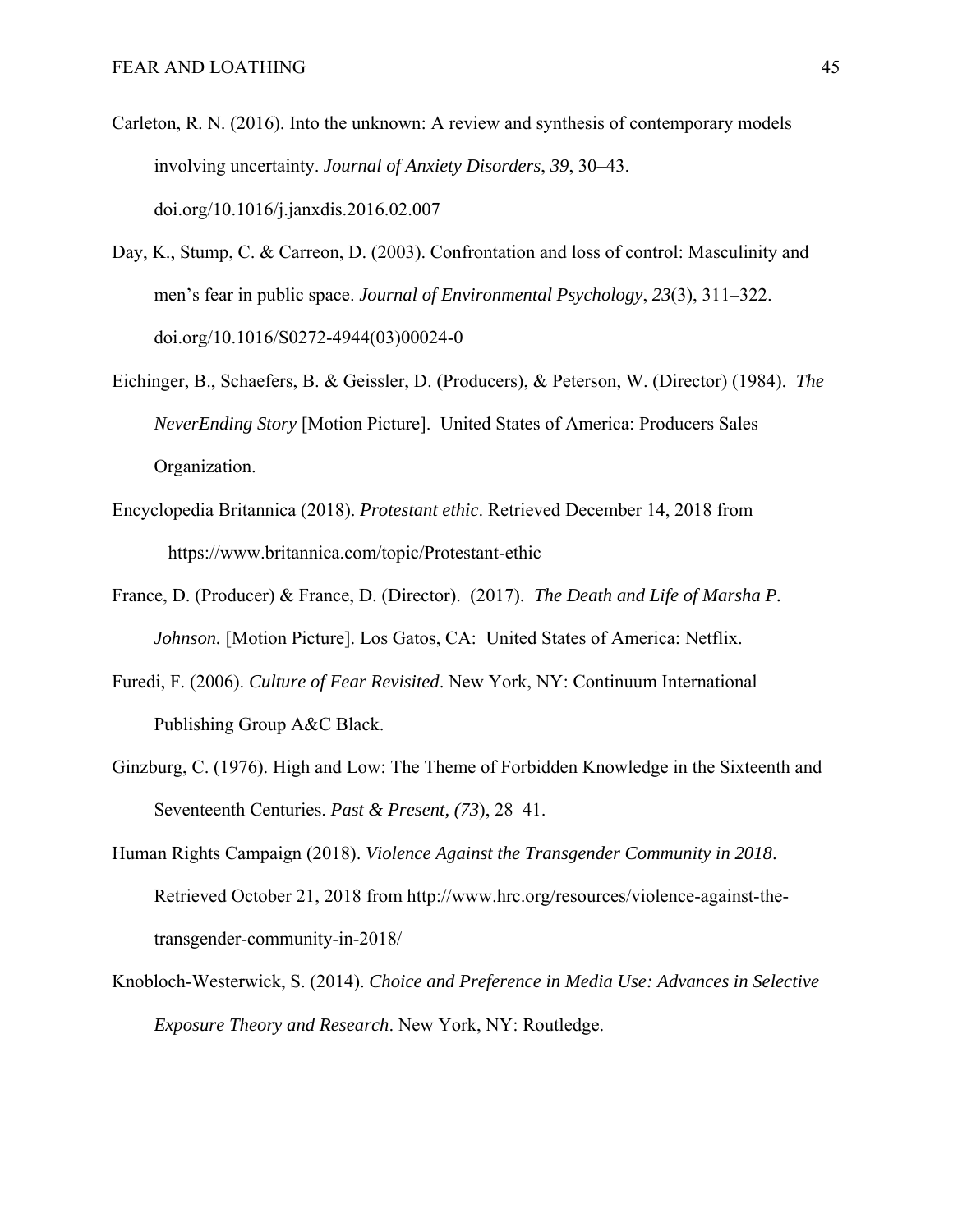- Kruglanski, A. W. (2004). *Essays in social psychology: The psychology of closed mindedness*. New York, NY: Psychology Press.
- Kühne, R. (2014). *Political news, emotions, and opinion formation: Toward a model of emotional framing effects*. Working paper 68. Amsterdam, NL: National Centre of Competence in Research., 15. Retrieved from http://www.nccrdemocracy.uzh.ch/publications/workingpaper/pdf/wp\_68.pdf
- Makwana, A. P., Dhont, K., de Kkeersmaecker, J., Akhlaghi-Ghaffarokh, P., Masure, M. & Roets, A. (2018). The motivated cognitive basis of transphobia: The roles of right-wing ideologies and gender role beliefs. *Sex Roles*, *79*(3/4), 206–217. doi.org/10.1007/s11199- 017-0860-x
- Merriam-Webster Dictionary (2018a). Definition for "fear." Retrieved October 20, 2018 from https://www.merriam-webster.com/dictionary/fearhttps://www.merriamwebster.com/dictionary/fear
- Merriam-Webster Dictionary (2018b). Definition of "opinion." Retrieved December 14, 2018 from https://www.merriam-webster.com/dictionary/opinion

New King James Version (1975). *Genesis 3:2*. Edinburgh, Scotland: Thomas Nelson Publishers.

- Ochs, M. (2018). Galileo is convicted of heresy. *A&E Television Networks, LLC*. Retrieved December 14, 2018 from https://www.history.com/this-day-in-history/galileo-is-convictedof-heresy
- Parent, M. C. & Silva, K. (2018). Critical consciousness moderates the relationship between transphobia and "bathroom bill" voting. *Journal of Counseling Psychology*, *65*(4), 403– 412. doi.org/10.1037/cou0000270

Polt, R. (2013). *Heidegger: An Introduction*. New York, NY: Routledge.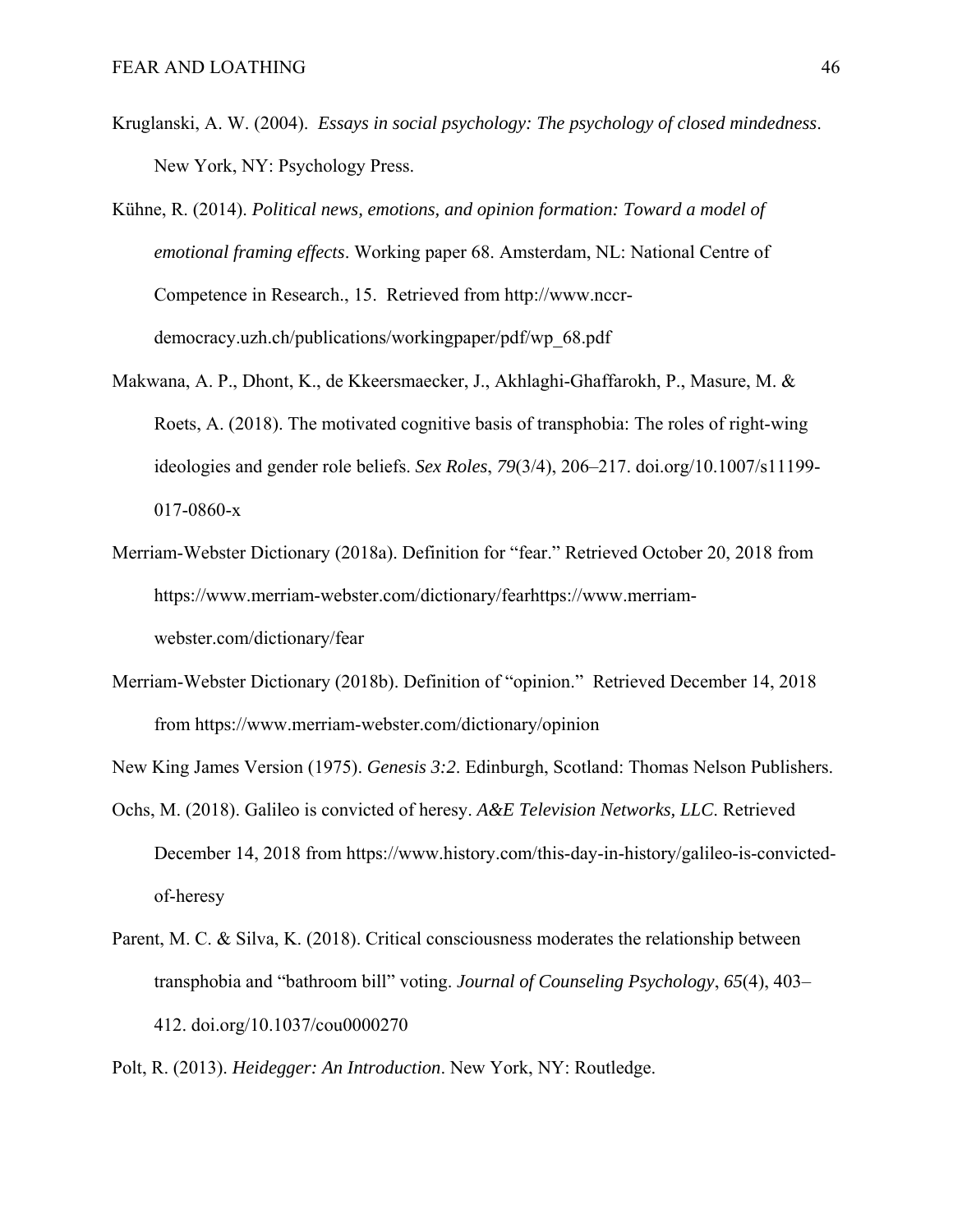- Price, A. W. (2010). Emotions in Plato and Aristotle. *The Oxford Handbook of Philosophy of Emotions.* Oxford, UK: Oxford Handbook Printing.
- Pyszczynski, T. (2013). Terror management of fear, hate, political conflict, and political violence: A review. *TPM: Testing, Psychometrics, Methodology in Applied Psychology*, *20*(4), 313–326. doi.org/10.4473/TPM20.4.2
- Ramsey, P. (2009). Plato and the modern American "Right": Agendas, assumptions, and the culture of fear. *Educational Studies*, *45*(6), 572–588. doi.org/10.1080/00131940903311339
- Roets, A. (2011). Research states that prejudice comes from a basic human need and way of thinking. *Association for Psychological Science*. Retrieved December 14, 2018 from https://www.psychologicalscience.org/news/releases/research-states-that-prejudice-comesfrom-a-basic-human-need-and-way-of-thinking.html
- Rood, B. A., Reisner, S. L., Puckett, J. A., Surace, F. I., Berman, A. K., & Pantalone, D. W. (2017). Internalized transphobia: Exploring perceptions of social messages in transgender and gender-nonconforming adults. *International Journal of Transgenderism*, *18*(4), 411– 426. doi.org/10.1080/15532739.2017.1329048
- Russo, J. (2014). The Queer Dictionary: Definition of "Transphobia." Retrieved December 14, 2018 from http://queerdictionary.blogspot.com/2014/09/definition-oftransphobia.htmlhttp://queerdictionary.blogspot.com/2014/09/definition-oftransphobia.html
- University of California Davis (2018). LGBTQIA Resource Center Glossary. Retrieved December 14, 2018 from

https://lgbtqia.ucdavis.edu/educated/glossaryhttps://lgbtqia.ucdavis.edu/educated/glossary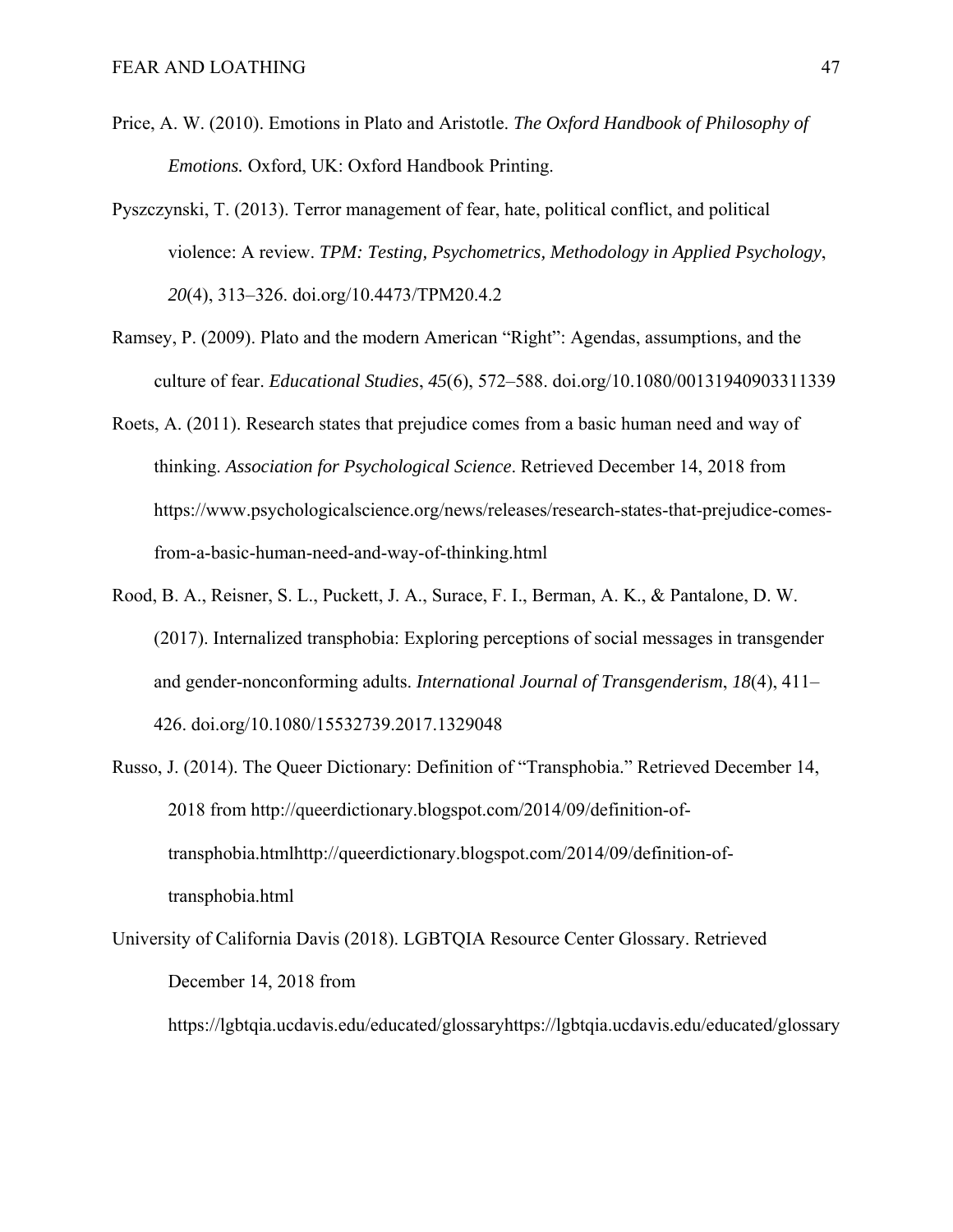- University of California Santa Barbara (2018a). SexInfo Online: Gender Binary. Retrieved December 14, 2018 from http://www.soc.ucsb.edu/sexinfo/article/gender-binary
- University of California Santa Barbara (2018b). SexInfo Online: Trans\* Identities. Retrieved December 14, 2018 from http://www.soc.ucsb.edu/sexinfo/article/trans-identities

Valentine, G. (1989). The Geography of Women's Fear. *Area*, *21*(4), 385–390.

- Van Hiel, A., de Kkeersmaecker, J., Onraet, E., Haesevoets, T., Roets, A. & Fontaine, J. R. J. (2018). The relationship between emotional abilities and right-wing and prejudiced attitudes. *Emotion (Aug 2018)*. doi.org/10.1037/emo0000497
- Vazquez, L. (2016). What Fear Does to Your Brain And How to Stop It. *BigThink*. Retrieved December 14, 2018, from https://bigthink.com/laurie-vazquez/what-fear-does-to-yourbrain-and-how-to-stop-it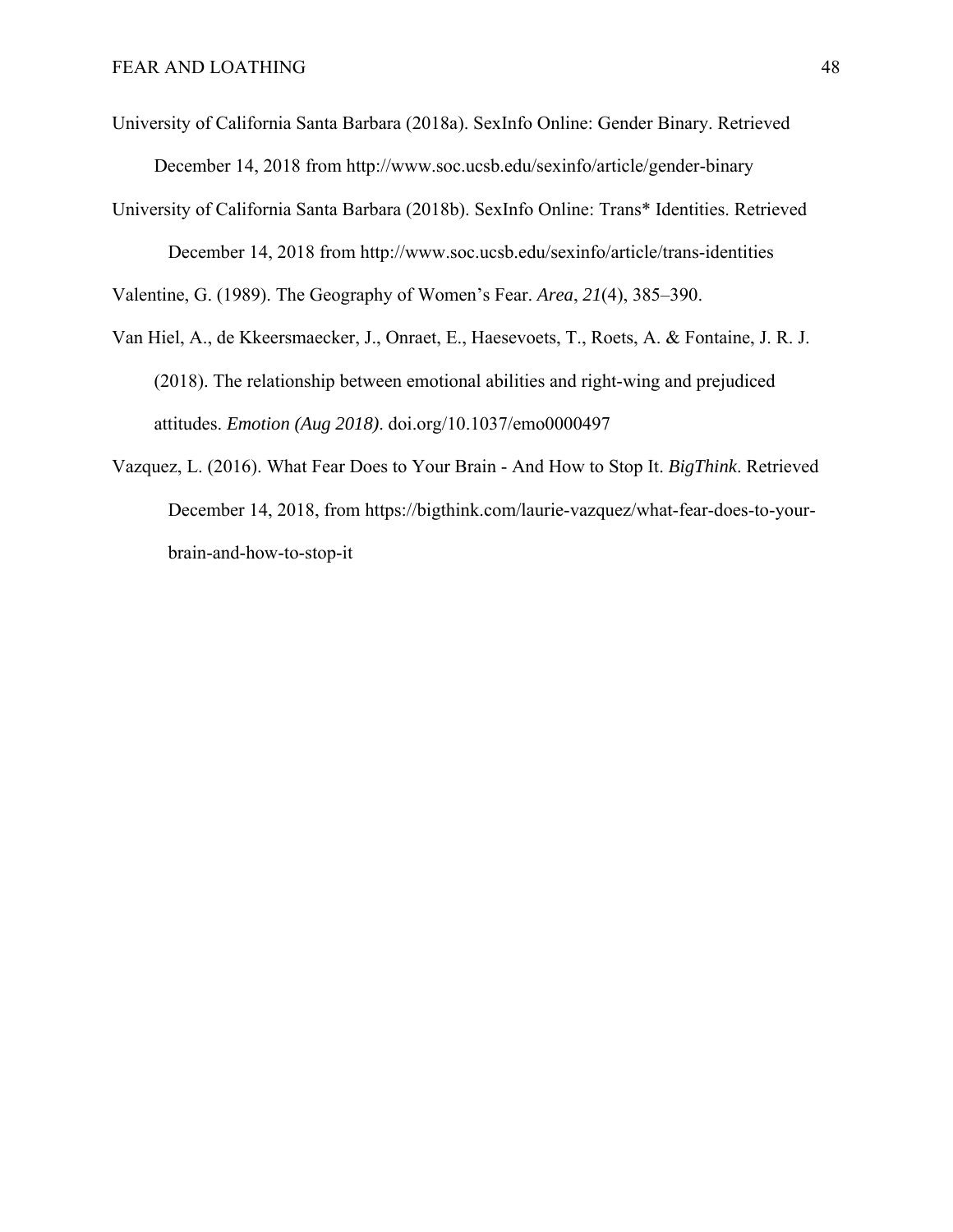

# **FEAR OF THE UNKNOWN**

# ... AND HOW IT FUELS TRANSPHOBIA

**JOIN US FOR A PANEL DISCUSSION ON** THE HISTORY OF OUR FEAR OF THE UNKNOWN AND ITS CURRENT IMPACT ON THE TRANSGENDER COMMUNITY.

**DINNER WILL BE PROVIDED ALL ARE WELCOME - OUESTIONS ENCOURAGED** 

> **TUESDAY APRIL 2ND 2019**  $6:00 - 8:00P$ **WEST PARISH UCC** 129 RESERVATION RD., ANDOVER MA

Please RSVP - fear-of-the-unknown.eventbrite.com For more information, please contact: Elizabeth Bedortha embracetheunknown2019@gmail.com

**Hosted by West Parish UCC** An Open & Affirming Congregation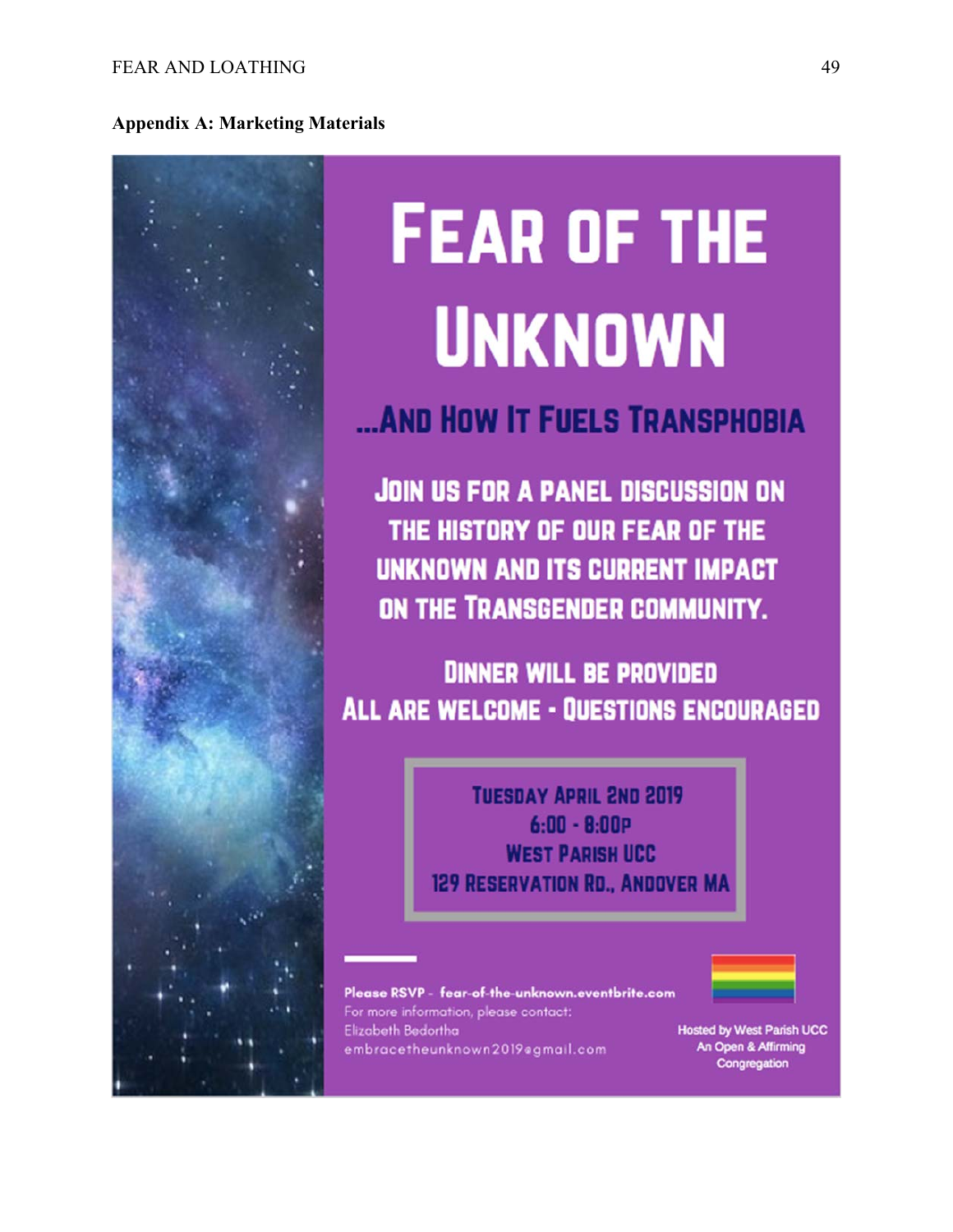#### **Appendix B: Event Agenda**

#### **"Fear of the Unknown…& How it Fuels Transphobia" Agenda Tuesday 2 April 2019 – 129 Reservation Rd., Andover MA**

#### **4:30-5:45p**

- 4:30-4:45p Arrival // check-in with Katrina // unload
- 4:45-5:15p Unpacking // room layout // food organized and prepped
- 5:15-5:30p Table set up (posters, question) // final touches // food set out
- 5:30-5:45p Panelist arrival // check-in // review bio. and procedures

#### **6:00-8:00p**

- 6:00-6:30p Arrival // check-in // eating // interactive art
	- ‐ For the first half hour, folks will be arriving, getting a chance to eat and participate in the interactive art at their dining tables. These will be posters posing questions around gender and fear with markers, stickers, and other materials for folks to answer the questions. This will also serve as time for folks to submit questions for panelists.
- 6:30-7:30p Panel discussion
	- The panel discussion will last for one hour. The first 30 mins. will be the questions that I created. The second 30 mins. will be questions from the audience.
- 7:30-8:00p Survey completion // dessert // engagement
	- ‐ Folks will have the opportunity to enjoy some sweets while they complete the post event survey. This time will also serve as a space to reflect on the discussion and connect with folks from the community.

#### **8:00-8:45p**

- 8:00-8:15p Wrap up // see off panelists and final participants
- $8:15-8:45p$  Clean up supplies // pack up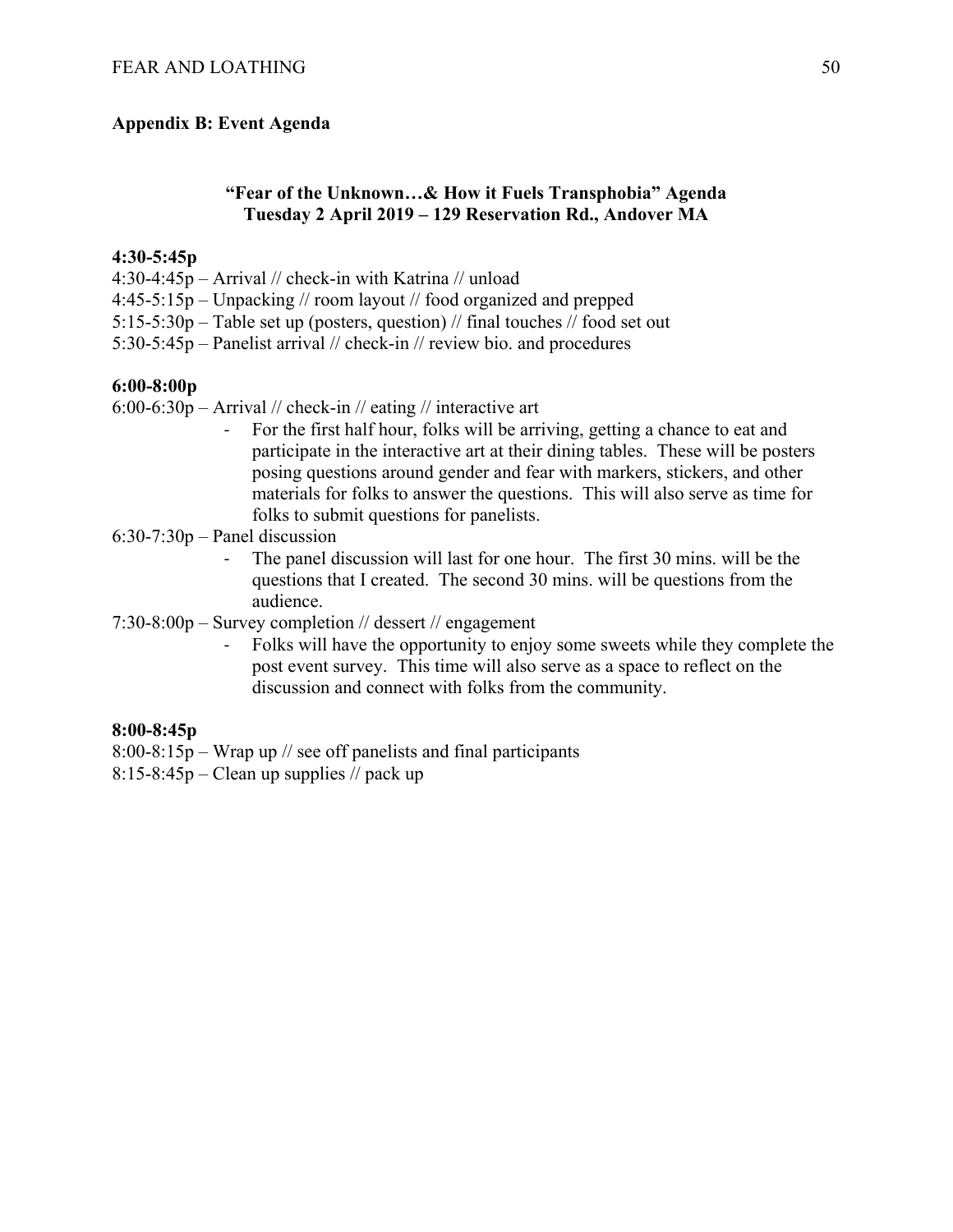## **Appendix C: Panelist Introductions**

#### **Panelist Introductions**

#### **Renee Manning –** She/Her/Hers

Renee is on her way to becoming a Pastor after studying at the Andover Newton Theological School. She has spoken all around Massachusetts and soon will be embarking on a journey to the south where she will educate around Transgender issues. Pleasure to have you here, Renee.

**Ev Evnen –** They/Them/Theirs

Ev, current director of MaeBright Group as well as the Interim Director at the Massachusetts Transgender Political Coalition, congratulations, Ev. They have two Masters, one in Public Policy and one in Business Administration, both from Brandeis University and were named the Boston Spirit Young Trailblazer in 2017. Thanks for being here today, Ev.

#### **Minh Nguyen –** All pronouns

In 2016, Minh cofounded kyriQ, an organization that offer trainings and coaching with a focus on LGBQ/T+ inclusivity. Minh holds a BA in Psychology and an MS in Nonprofit Management. They also work as a Consultant for the Massachusetts Commission on LGBTQ Youth. Happy to have you here, Minh.

#### **Colby Patrie –** He/Him/His

Colby Patrie is currently studying art at Northern Essex Community College and serves as President of the campus's Gender and Sexuality Alliance. He is a Public Speaker for Greater Boston PFLAG (Parents and Friends of Lesbians and Gays) and plans to practice art therapy in the future. Excited to have you here, Colby.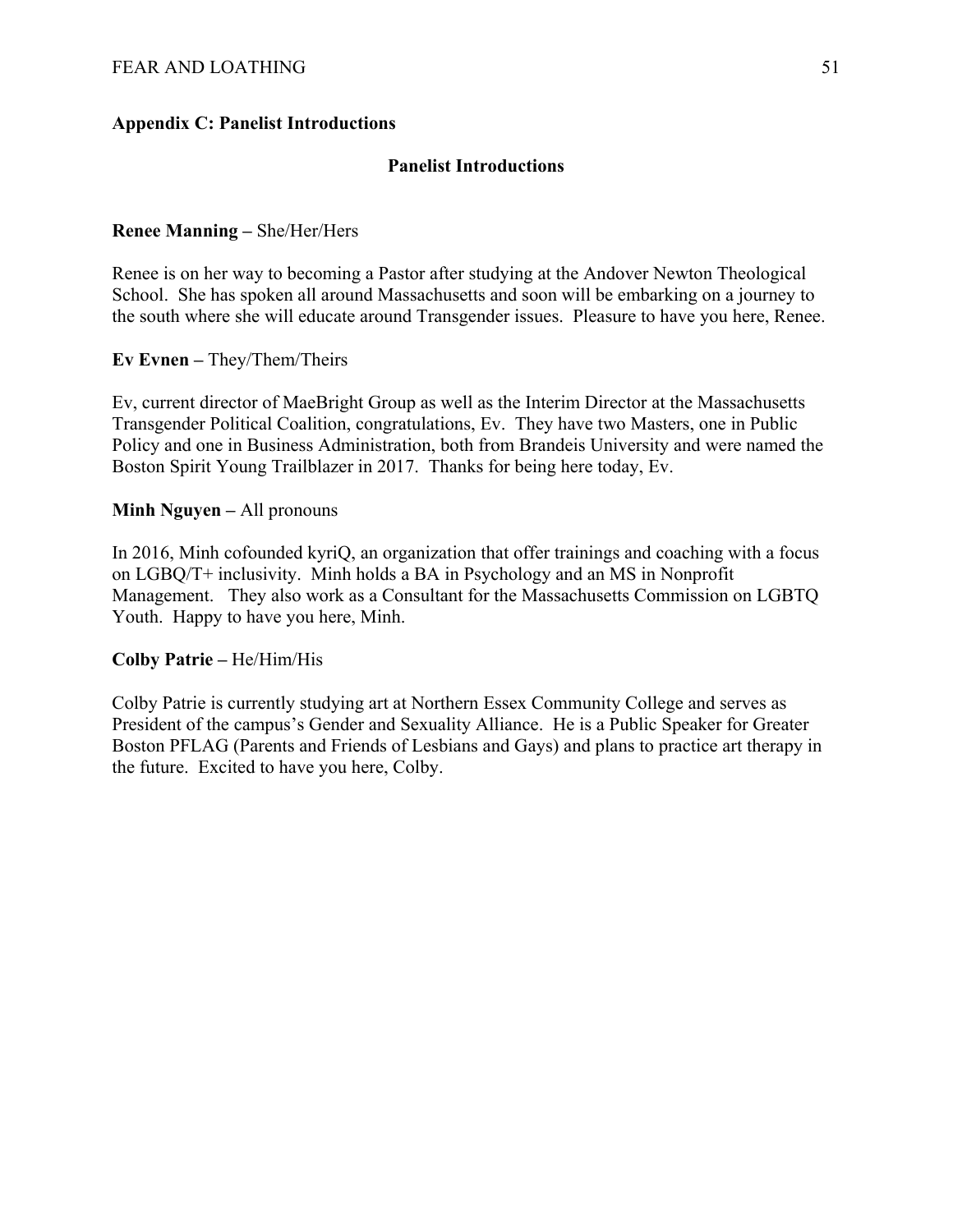#### **Appendix D: Panelist Questions**

#### **Planned Questions** (*Asked*)

- *1.In November, Massachusetts voted "Yes" on 3 what does it mean for the Trans community and for you personally?*
- 2.I'm sure there are infinite examples of this, but, what is one thing history got wrong about the Trans community?
- *3.People often talk about "Trans erasure" and a "lack of visibility" in the community. Can you speak to what that means for you?*
- 4.Society ascribes to the gender binary, this idea that there are two fixed genders. How can we challenge ourselves to move beyond this known so that Trans acceptance becomes what is known?
- 5.Even within the LGBTQ+ community, transphobia is present. Why is this and how can other members of the queer community act as allies?
- *6.How do you see fear feeding transphobia in your day to day life?*
- 7.Part of the unknown is in the language, the Trans pronouns that are just now becoming part of mainstream discussions around gender. Can you speak a little bit on pronouns, how to approach them and how to get comfortable using them?
- 8.It has become an increasingly dangerous time for many marginalized groups in the US, including Trans folks. How is Massachusetts doing in comparison to the rest of the country? Is any one state setting a great example?
- 9.If Trans representation in the media were accurate, I would see...
- *10. In your own words, what is gender?*
- 11. Given the opportunity to have a transphobic person understand one thing, what would it be?
- 12. What is one fact or statistic about Trans folks that you wish more people knew?

#### **Participant Questions** (*Asked*)

- *1. How has religion affected your view of the LGBTQ+ community?*
- *2. How would you explain the Trans experience to young children?*
- 3. For those who are note well versed in this topic, how can I/we be allies to you?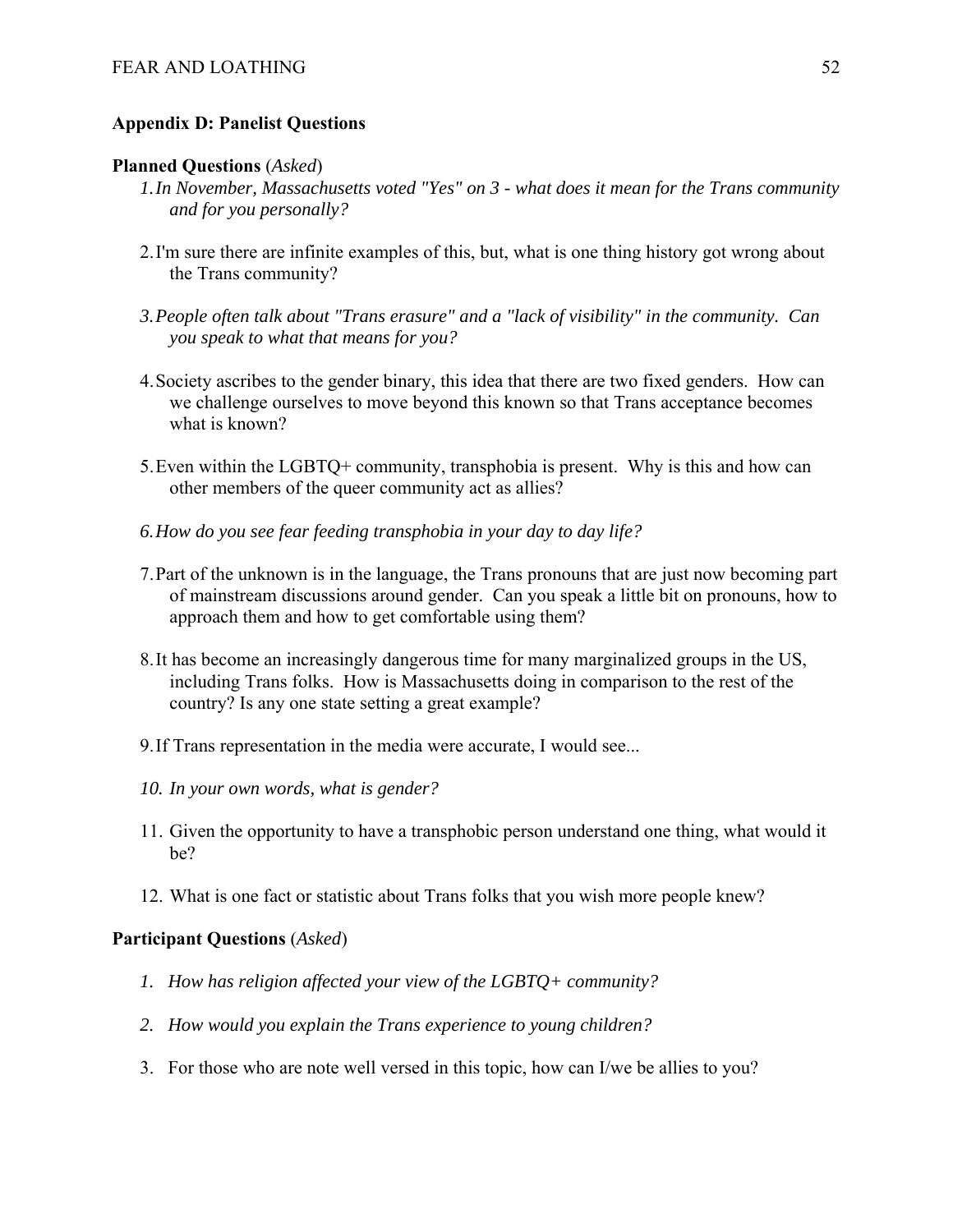- 4. What do y'all think are the biggest challenges facing the LGBTQ+ community?
- *5. Have you found it harder to transition since the 2016 election? Do you think your support base has understood it's more important now?*
- *6. What is the best portrayal of Transgender persons in the movies or documentaries?*

Any unasked questions were unasked only due to time shortage.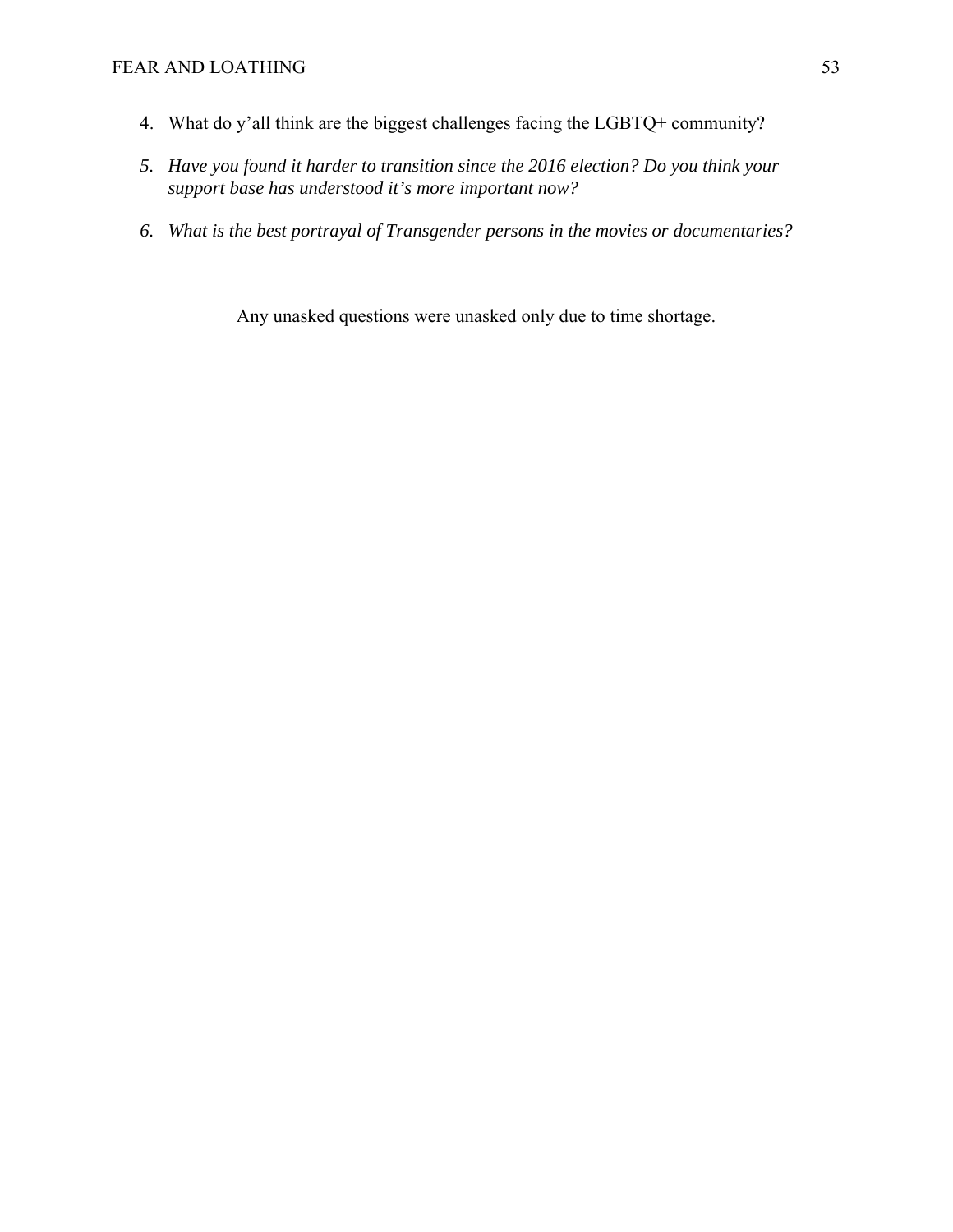# **Appendix E: Post Event Survey**

Thank you for participating in the Fear of the Unknown Workshop. This post-event evaluation is being conducted as part of a student research capstone. The purpose of this evaluation is to gain your thoughts and opinions on the workshop. This evaluation should take no more than 5 minutes to complete. Please **DO NOT** write your name on the evaluation and all answers provided will be kept confidential.

## **First, please tell us your thoughts about the workshop:**

1. Overall, how would you rate this workshop?

◯ Excellent ◯ Good ◯ Fair ◯ Poor

|    | As a result of this workshop                                                                        | Strongly<br>Agree | Agree | Disagree | Strongly<br>Disagree |
|----|-----------------------------------------------------------------------------------------------------|-------------------|-------|----------|----------------------|
| 2. | I have changed how I think<br>about how opinions are<br>formed.                                     |                   |       |          |                      |
|    | 3. I have a better understanding<br>of the impact of fear of the<br>unknown on forming<br>opinions. |                   |       |          |                      |
| 4. | I have considered how I have<br>formed some of my own<br>opinions.                                  |                   |       |          |                      |
| 5. | I will consider how to be<br>more thoughtful in forming<br>my opinions.                             |                   |       |          |                      |
| 6. | I have thought more<br>critically about how I might<br>interact with transgendered<br>individuals.  |                   |       |          |                      |
| 7. | I will seek more information<br>on transgender issues.                                              |                   |       |          |                      |
| 8. | I will engage in other, similar<br>transgender (or $LGBTQ+$ )<br>awareness/educational<br>events.   |                   |       |          |                      |

9. What were the most valuable things you learned from today's event?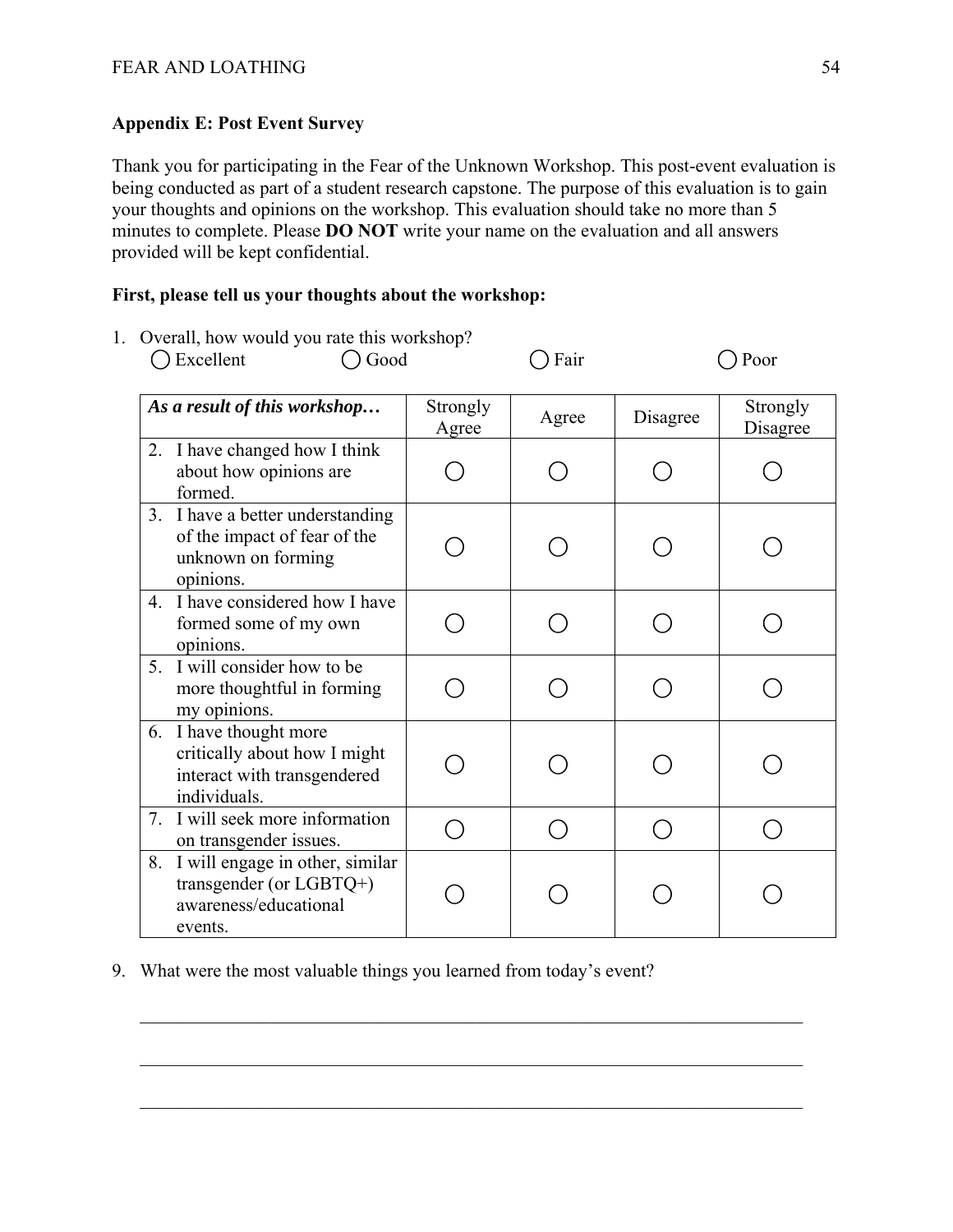- 10. What from today's event challenged you or challenged your previously held opinions?
- 11. How could the workshop be improved? 12. How were you feeling about this topic before you came in (before it started)? *Circle or mark one.*  13. How are you feeling about this topic now that it's over? *Circle or mark one.* **Finally, please tell us a little bit about yourself:**  14. How do you identify? *Check all that apply.*  $\Box$  LGBTQ+  $\Box$  Ally  $\Box$  Family member of LGBTO+  $\Box$  Curious person Other: \_\_\_\_\_\_\_\_\_\_\_\_\_\_\_\_\_\_\_\_\_\_\_\_\_\_\_\_\_\_\_\_\_\_\_\_\_\_\_\_\_ 15. How do you define your gender? *Check all that apply.*  $\Box$  Male  $\Box$  Female  $\Box$  Non-binary / Third gender Prefer to self-describe: \_\_\_\_\_\_\_\_\_\_\_\_\_\_\_\_\_\_\_\_\_\_\_\_\_\_\_\_\_\_\_\_\_\_\_\_\_\_\_\_\_\_  $\Box$  Prefer not to say 16. What is your age?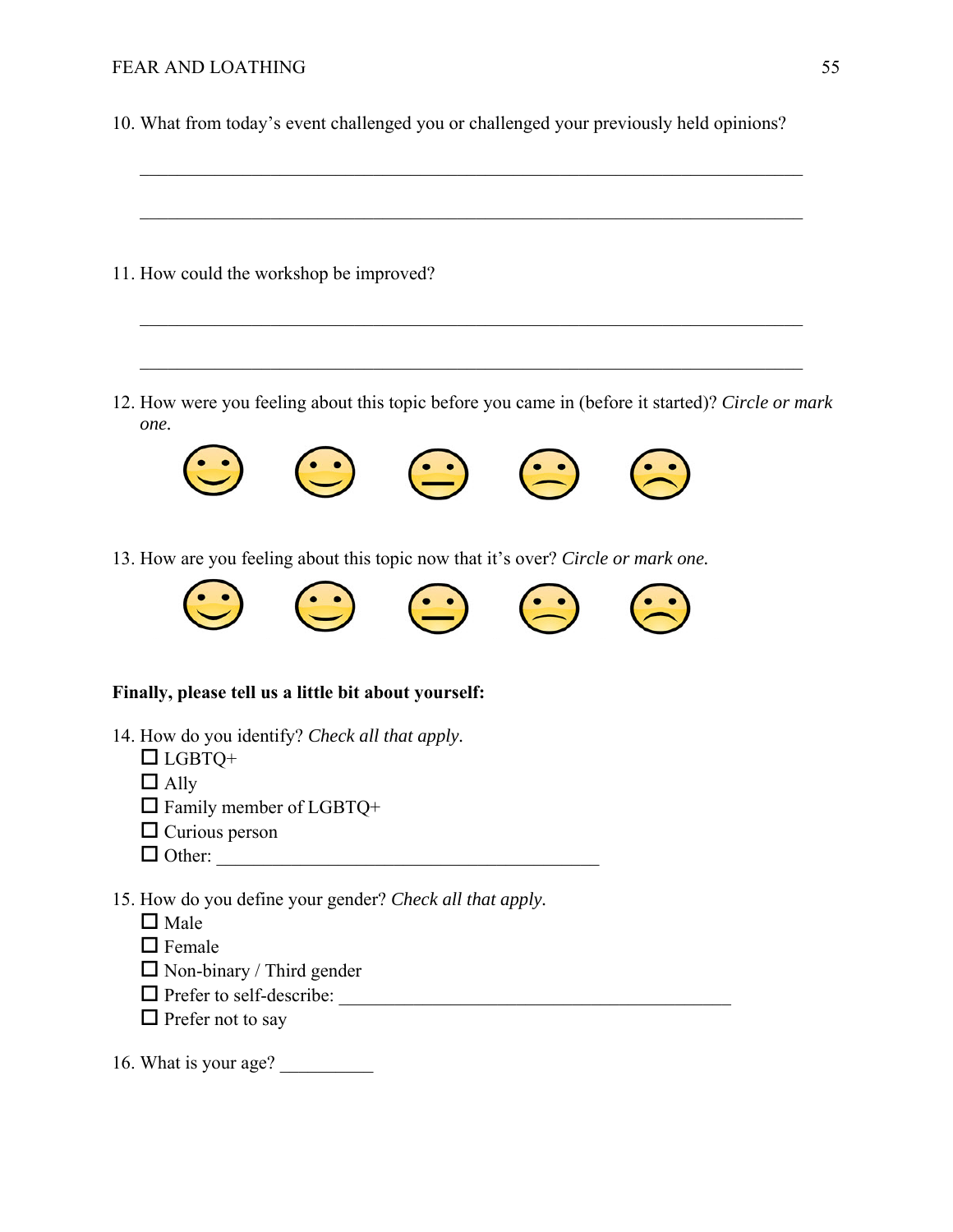| $\Box$ Caucasian / White                           | $\Box$ American Indian / Alaskan Native   |
|----------------------------------------------------|-------------------------------------------|
| $\Box$ Hispanic / Latino / Latina / Spanish Origin | $\Box$ Middle Eastern / North African     |
| $\Box$ Black / African American                    | $\Box$ Native Hawaiian / Pacific Islander |
| $\Box$ Asian                                       | $\Box$ Not listed:                        |
|                                                    |                                           |

Thank you for taking the time to participate in this post-event evaluation. Your responses will help our research and give us insight into developing and promoting future workshops.